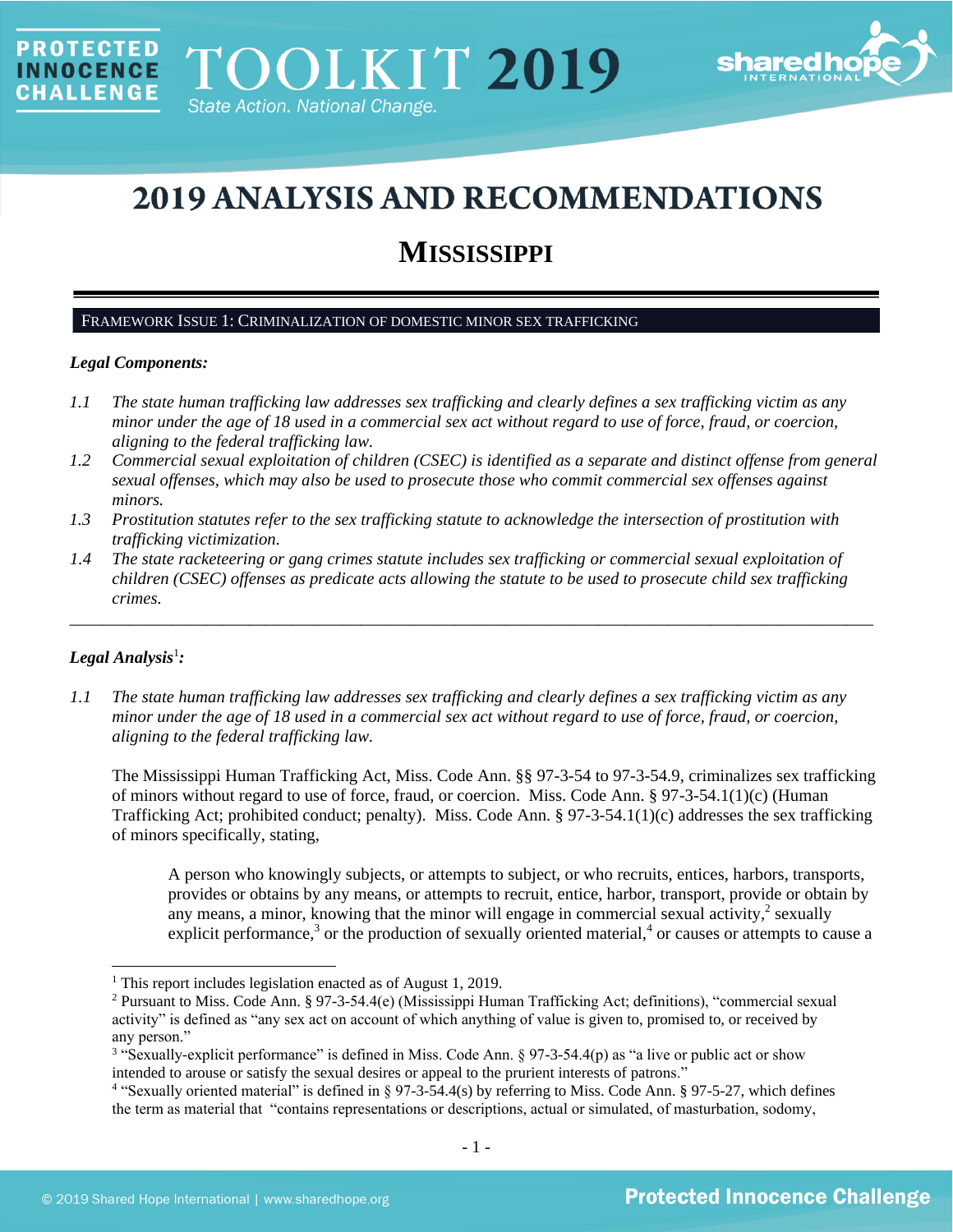minor to engage in commercial sexual activity, sexually explicit performance, or the production of sexually oriented material, shall be guilty of procuring sexual servitude of a minor . . . .

Miss. Code Ann. § 97-3-54.4(k) (Human Trafficking Act; definitions) defines a "minor" as a person under 18. Under Miss. Code Ann. § 97-3-54.4(q), "trafficked person" is defined as "a person subjected to the practices prohibited by this act [Sections 97-3-54 through 97-3-54.9] regardless of whether a perpetrator is identified, apprehended, prosecuted or convicted, and is a term used interchangeably with the terms 'victim,' 'victim of trafficking' and 'trafficking victim.'"<sup>5</sup>

<span id="page-1-0"></span>Pursuant to Miss. Code Ann. § 97-3-2, human trafficking as provided in § 97-3-54.1 is defined as a crime of violence.<sup>6</sup> Persons convicted of trafficking minors under Miss. Code Ann. § 97-3-54.1(1)(c) face higher penalties than those convicted of trafficking adults. A conviction under Miss. Code Ann. § 97-3- $54.1(1)(c)<sup>7</sup>$  carries a minimum sentence of 20 years to a maximum sentence of life compared to a maximum of 20 years for trafficking adults under Miss. Code Ann. §§ 97-3-54.1(1)(a) and (b), 97-3- 54.1(2). The Mississippi Human Trafficking Act also provides for fines as part of its penalty scheme. For violations of Miss. Code Ann. § 97-3-54.1(1)(c) fines from \$50,000.00–\$500,000.00 may be imposed. Additionally, a maximum fine of \$10,000 may be imposed as provided in Miss. Code Ann. § 99-19-32(1) (Fines and assessments upon persons convicted of offenses punishable by imprisonment for more than one year; deposit in Criminal Justice Fund).<sup>8</sup>

- *1.2 Commercial sexual exploitation of children (CSEC) is identified as a separate and distinct offense from general sexual offenses, which may also be used to prosecute those who commit commercial sex offenses against minors.*
	- 1. Miss. Code Ann. § 97-29-51(1)(a) (Prostitution; misdemeanor procuring services of prostitute; felony promoting prostitution; penalties) states,

It is an affirmative defense in a prosecution under this act that the defendant:

(a) Is a victim; and

(b) Committed the offense under a reasonable apprehension created by a person that, if the defendant did not commit the act, the person would inflict serious harm on the defendant, a member of the defendant's family, or a close associate.

Additionally, Miss. Code Ann. § 97-3-54.1(4) provides in part, "[a] minor who has been identified as a victim of trafficking shall not be liable for criminal activity in violation of this section."

<sup>6</sup> Miss. Code Ann. § 97-3-2 further provides that no person convicted of a crime of violence listed in § 97-3-2(1) is eligible for parole or early release until 50% of the sentence has been served.

excretory functions, lewd exhibition of the genitals or female breasts, sadomasochistic abuse (for the purpose of sexual stimulation or gratification), homosexuality, lesbianism, bestiality, sexual intercourse, or physical contact with a person's clothed or unclothed genitals, pubic area, buttocks, or the breast or breasts of a female for the purpose of sexual stimulation, gratification or perversion."

<sup>&</sup>lt;sup>5</sup> A victim of human trafficking who is charged with a violation of Miss. Code Ann. § 97-3-54.1 (Human Trafficking Act; prohibited conduct; penalty) may assert an affirmative defense under Miss. Code Ann. § 97-3-  $54.1(5)$ , which states:

 $7$  The text of Miss. Code Ann. § 97-3-54.1 cited here and elsewhere in this report includes amendments made by the enactment of House Bill 571 and Senate Bill 2305 during the 2019 Regular Session of the Mississippi Legislature (effective July 1, 2019).

<sup>8</sup> Miss. Code Ann. § 99-19-32(1) (Fines and assessments upon persons convicted of offenses punishable by imprisonment for more than one year; deposit in Criminal Justice Fund) states, "(1) Offenses punishable by imprisonment in the State Penitentiary for more than one (1) year and for which no fine is provided elsewhere by statute may be punishable by a fine not in excess of Ten Thousand Dollars (\$10,000.00). Such fine, if imposed, may be in addition to imprisonment or any other punishment or penalty authorized by law."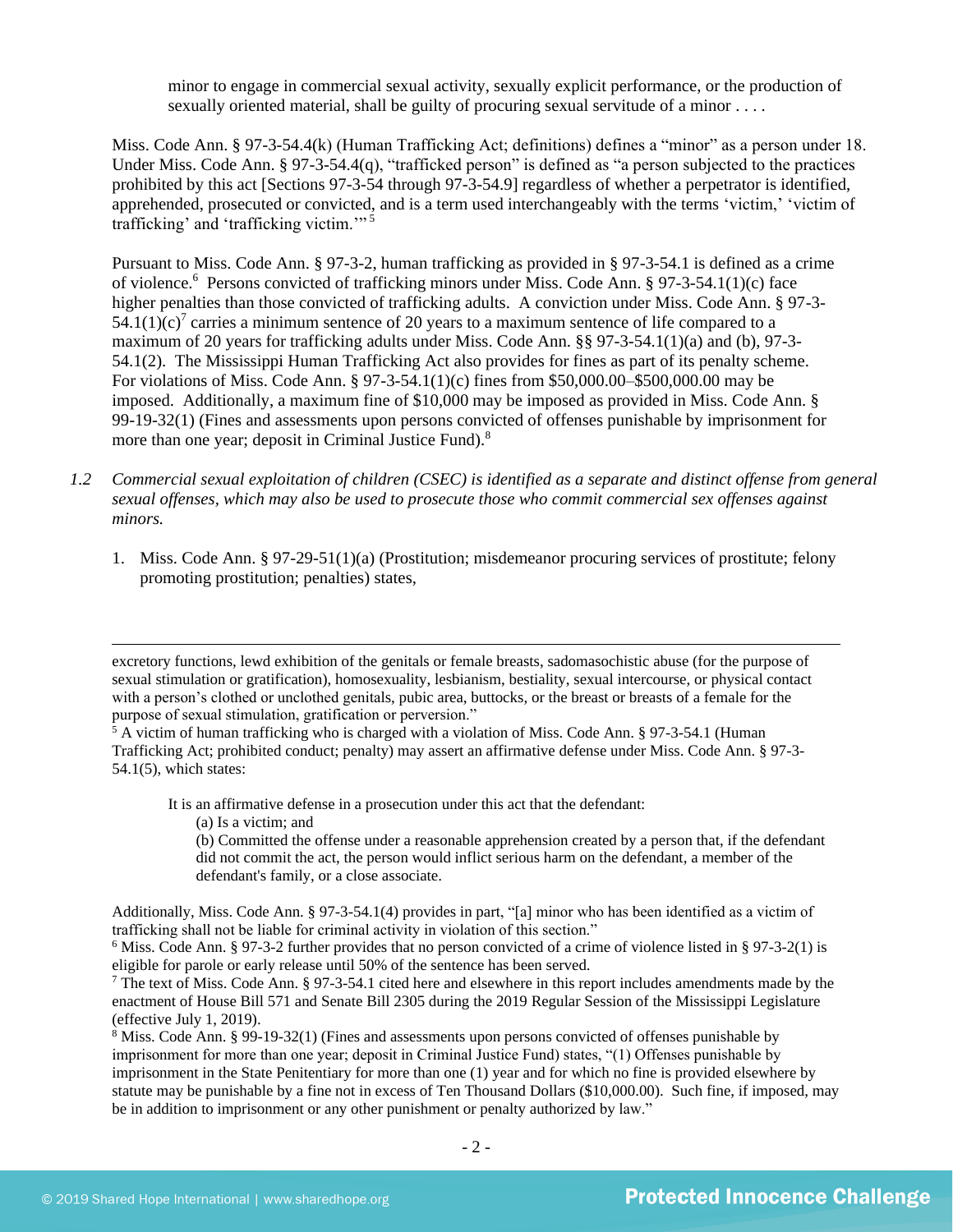A person commits the misdemeanor of procuring the services of a prostitute if the person knowingly or intentionally pays, or offers or agrees to pay, money or other property to another person for having engaged in, or on the understanding that the other person will engage in, sexual intercourse or sexual conduct with the person or with any other person. "Sexual conduct" includes cunnilingus, fellatio, masturbation of another, anal intercourse or the causing of penetration to any extent and with any object or body part of the genital or anal opening of another.

When the person whose services are procured is a minor under 18, "the person convicted shall be guilty of a felony and shall, upon conviction, be punished by imprisonment for not less than five (5) years, nor more than thirty (30) years, or by a fine of not less than Fifty Thousand Dollars (\$50,000.00) nor more than Five Hundred Thousand Dollars (\$500,000.00), or both." Miss. Code Ann. § 97-29-51(1)(c).

2. Miss. Code Ann. § 97-29-51(2)(a) (Prostitution; misdemeanor procuring services of prostitute; felony promoting prostitution; penalties) states,

A person commits the felony of promoting prostitution if the person:

(i) Knowingly or intentionally entices, compels, causes, induces, persuades, or encourages by promise, threat, violence, or by scheme or device, another person to become a prostitute; (ii) Knowingly or intentionally solicits or offers or agrees to solicit, or receives or gives, or agrees to receive or give any money or thing of value for soliciting, or attempting to solicit, another person for the purpose of prostitution;

(iii) Knowingly induces, persuades, or encourages a person to come into or leave this state for the purpose of prostitution;

(iv) Having control over the use of a place or vehicle, knowingly or intentionally permits another person to use the place or vehicle for prostitution;

(v) Accepts, receives, levies or appropriates money or other property of value from a prostitute, without lawful consideration, with knowledge or reasonable cause to know it was earned, in whole or in part, from prostitution; or

(vi) Conducts, directs, takes, or transports, or offers or agrees to take or transport, or aids or assists in transporting, any person to any vehicle, conveyance, place, structure, or building, or to any other person with knowledge or reasonable cause to know that the purpose of such directing, taking or transporting is prostitution.

When the person whose services are promoted is a minor under 18, "the person convicted shall be guilty of a felony and shall, upon conviction, be punished by imprisonment for not less than five (5) years, nor more than thirty (30) years, or by a fine of not less than Fifty Thousand Dollars (\$50,000.00) nor more than Five Hundred Thousand Dollars (\$500,000.00), or both." Miss. Code Ann. § 97-29-51(2)(c).

- 3. Miss. Code Ann. § 97-5-5 (Enticing a child under 14; punishment) makes it a crime to "maliciously, willfully, or fraudulently lead, take, carry away, decoy or entice away, any child under the age of fourteen (14) years, with intent to detain or conceal such child from its parents, guardian, or other person having lawful charge of such child, or for the purpose of prostitution, concubinage, or marriage." Upon conviction, a person will "be imprisoned in the custody of the Department of Corrections for not less than two (2) years nor more than ten (10) years, or fined not more than Ten Thousand Dollars (\$10,000.00), or both. Investigation and prosecution of a defendant under this section does not preclude prosecution of the defendant for a violation of other applicable criminal laws, including, but not limited to, the Mississippi Human Trafficking Act, Sections 97–3–54 et seq." Miss. Code Ann. § 97-5-5.
- 4. Miss. Code Ann. § 97-5-33 (Exploitation of children; prohibitions) states,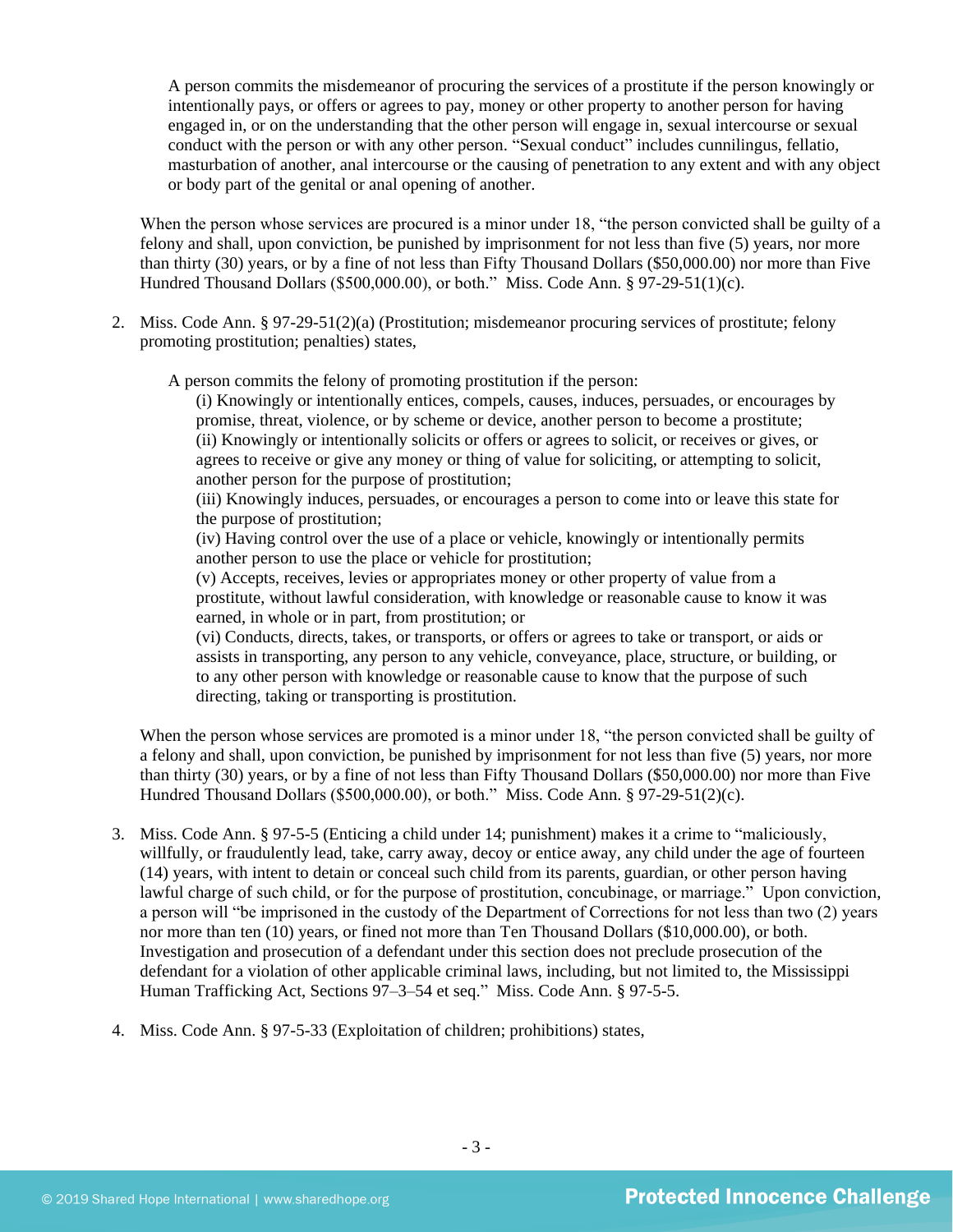1. No person shall, by any means including computer, cause, solicit or knowingly permit any child<sup>9</sup> to engage in sexually explicit conduct or in the simulation of sexually explicit conduct for the purpose of producing any visual depiction of such conduct.

2. No person shall, by any means including computer, photograph, film, video tape or otherwise depict or record a child engaging in sexually explicit conduct or in the simulation of sexually explicit conduct. 3. No person shall, by any means including computer, knowingly send, transport, transmit, ship, mail or receive any photograph, drawing, sketch, film, video tape or other visual depiction of an actual child engaging in sexually explicit conduct.

4. No person shall, by any means including computer, receive with intent to distribute, distribute for sale, sell or attempt to sell in any manner any photograph, drawing, sketch, film, video tape or other visual depiction of an actual child engaging in sexually explicit conduct.

5. No person shall, by any means including computer, knowingly possess or knowingly access with intent to view any photograph, drawing, sketch, film, video tape or other visual depiction of an actual child engaging in sexually explicit conduct.

6. No person shall, by any means including computer, knowingly entice, induce, persuade, seduce, solicit, advise, coerce, or order a child to meet with the defendant or any other person for the purpose of engaging in sexually explicit conduct.

7. No person shall by any means, including computer, knowingly entice, induce, persuade, seduce, solicit, advise, coerce or order a child to produce any visual depiction of adult sexual conduct or any sexually explicit conduct.

Pursuant to Miss. Code Ann. § 97-3-2, exploitation of a child as provided in § 97-5-33 is defined as a crime of violence. Under Miss. Code Ann. § 97-5-35, a first conviction for violating any provision of Miss. Code Ann. § 97-5-33 is punishable by imprisonment for  $5-40$  years and a \$50,000–\$500,000 fine.<sup>10</sup> Repeat offenders face 20 years to life imprisonment and a \$100,000–\$1,000,000 fine. Miss. Code Ann. § 97-5-35.

Mississippi has several laws that, although not specifically directed towards commercial sexual exploitation, could potentially be used to convict persons engaged in the commercial sexual exploitation of children.

- 1. Miss. Code Ann. § 97-5-27(3)(a) (Dissemination of sexually oriented material to persons under eighteen years of age; use of computer for purpose of luring or inducing persons under eighteen years of age to engage in sexual contact) states,
	- . . . .
	- (3) (a) A person is guilty of computer luring when:

(i) Knowing the character and content of any communication of sexually oriented material, he intentionally uses any computer communication system allowing the input, output, examination or transfer of computer data or computer programs from one computer to another, to initiate or engage in such communication with a person under the age of eighteen (18); and (ii) By means of such communication he importunes, invites or induces a person under the age of eighteen (18) years to engage in sexual intercourse, deviant sexual intercourse or sexual contact with him, or to engage in a sexual performance, obscene sexual performance or sexual conduct for his benefit.

(4) Investigation and prosecution of a defendant under this section does not preclude prosecution of the defendant for a violation of other applicable criminal laws, including, but not limited to, the Mississippi Human Trafficking Act, Section 97–3–54 et seq.

. . . .

<sup>9</sup> Child is defined in Miss. Code Ann. § 97-5-31(a) (Exploitation of children; definitions) as "any individual who has not attained the age of eighteen (18) years."

<sup>10</sup> Mississippi does not use a felony crime classification system*.*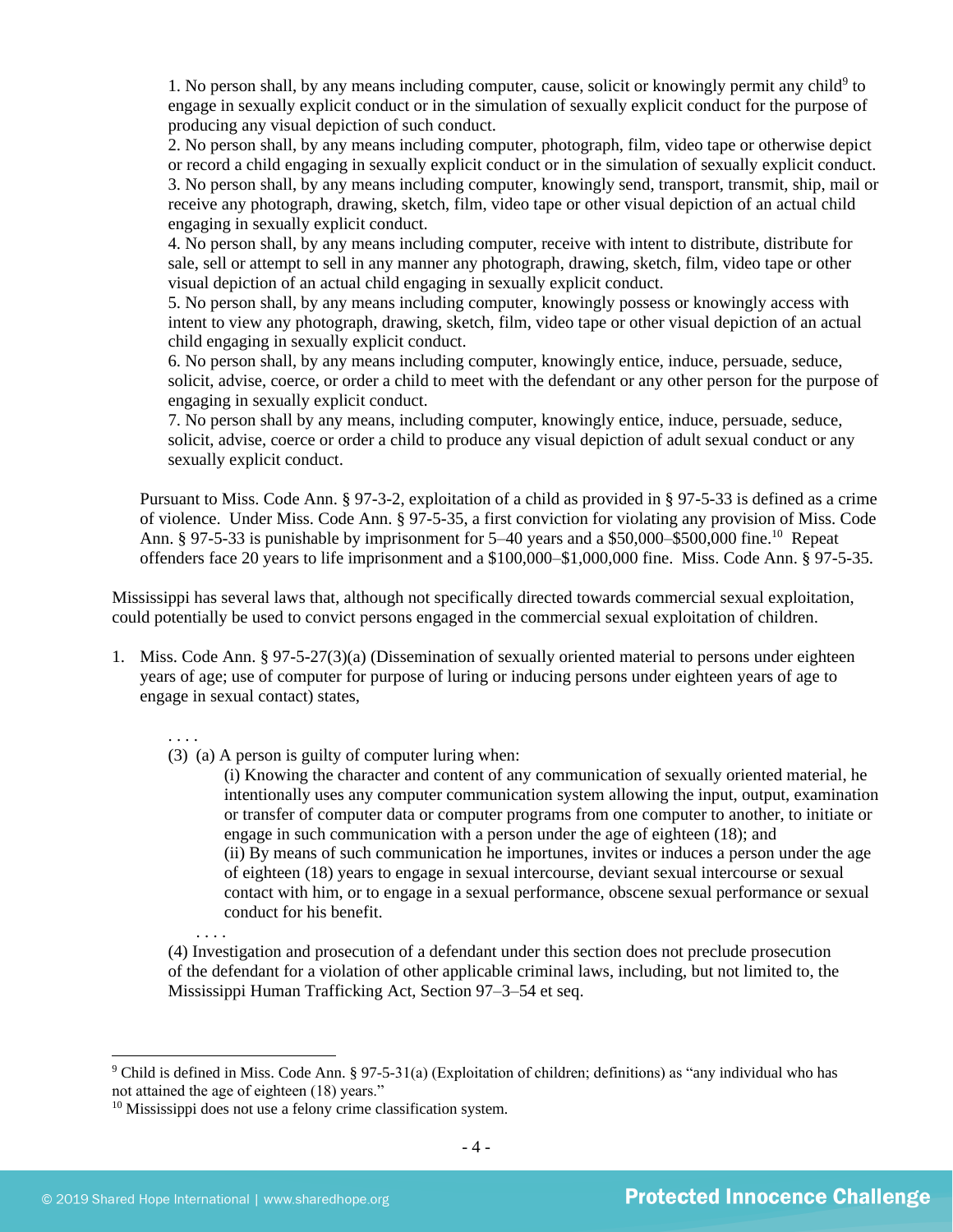A conviction is punishable as a felony by imprisonment up to 3 years and a fine up to \$10,000. Miss. Code Ann. § 97-5-27(3)(e).

- 2. Miss. Code Ann. § 97-5-39(1)(a) (Contributing to the neglect or delinquency of a child; felonious abuse and/or battery of a child) penalizes a "parent, guardian or any other person who intentionally, knowingly or recklessly commits any act or omits the performance of any duty, which act or omission contributes to or tends to contribute to the neglect or delinquency of any child or which act or omission results in the abuse of any child  $\dots$ <sup>11</sup> A conviction is punishable as a misdemeanor by up to 1 year in jail, a fine of up to \$1,000, or both. Miss. Code Ann. § 97-5-39(1)(a). "A parent, legal guardian or other person who knowingly permits the continuing physical or sexual abuse of a child is guilty of neglect of a child" is subject to sentenced to imprisonment in the custody of the Department of Corrections for up to 10 years, a fine of up to \$10,000, or both. Miss Code Ann. § 97-5-39(1)(e).
- 3. Miss. Code Ann. § 97-3-65(1) (Statutory rape; enhanced penalty for forcible sexual intercourse or statutory rape by administering certain substances) states,

The crime of statutory rape is committed when:

- (a) Any person seventeen (17) years of age or older has sexual intercourse with a child who:  $(i)$  Is at least fourteen  $(14)$  but under sixteen  $(16)$  years of age;
	- (ii) Is thirty-six (36) or more months younger than the person; and
	- (iii) Is not the person's spouse; or
- (b) A person of any age has sexual intercourse<sup>12</sup> with a child who: (i) Is under the age of fourteen (14) years;
	- (ii) Is twenty-four (24) or more months younger than the person; and
	- (iii) Is not the person's spouse.

Pursuant to Miss. Code Ann. § 97-3-65(3), a person convicted of violating § 97-3-65(1) may be penalized as follows:

(a) If eighteen (18) years of age or older, but under twenty-one (21) years of age, and convicted under subsection  $(1)(a)$  of this section, to imprisonment for not more than five (5) years in the State Penitentiary or a fine of not more than Five Thousand Dollars (\$ 5,000.00), or both; (b) If twenty-one (21) years of age or older and convicted under subsection (1)(a) of this section, to imprisonment of not more than thirty (30) years in the State Penitentiary or a fine of not more than Ten Thousand Dollars (\$ 10,000.00), or both, for the first offense, and not more than forty (40) years in the

State Penitentiary for each subsequent offense;

(c) If eighteen (18) years of age or older and convicted under subsection (1)(b) of this section, to imprisonment for life in the State Penitentiary or such lesser term of imprisonment as the court may determine, but not less than twenty (20) years;

(d) If thirteen (13) years of age or older but under eighteen (18) years of age and convicted under subsection  $(1)(a)$  or  $(1)(b)$  of this section, such imprisonment, fine or other sentence as the court, in its discretion, may determine.

Pursuant to Miss. Code Ann. § 97-3-65(4)(a), if the defendant incapacitated the victim by drug or drink or used force, the sentence may be extended to life in prison at the jury's or the judge's discretion.

<sup>&</sup>lt;sup>11</sup> *See infra* Component 5.5 for discussion of the term "abused child."

<sup>&</sup>lt;sup>12</sup> Miss. Code Ann. § 97-3-65(7) defines "sexual intercourse" as "a joining of the sexual organs of a male and female human being in which the penis of the male is inserted into the vagina of the female or the penetration of the sexual organs of a male or female human being in which the penis or an object is inserted into the genitals, anus or perineum of a male or female."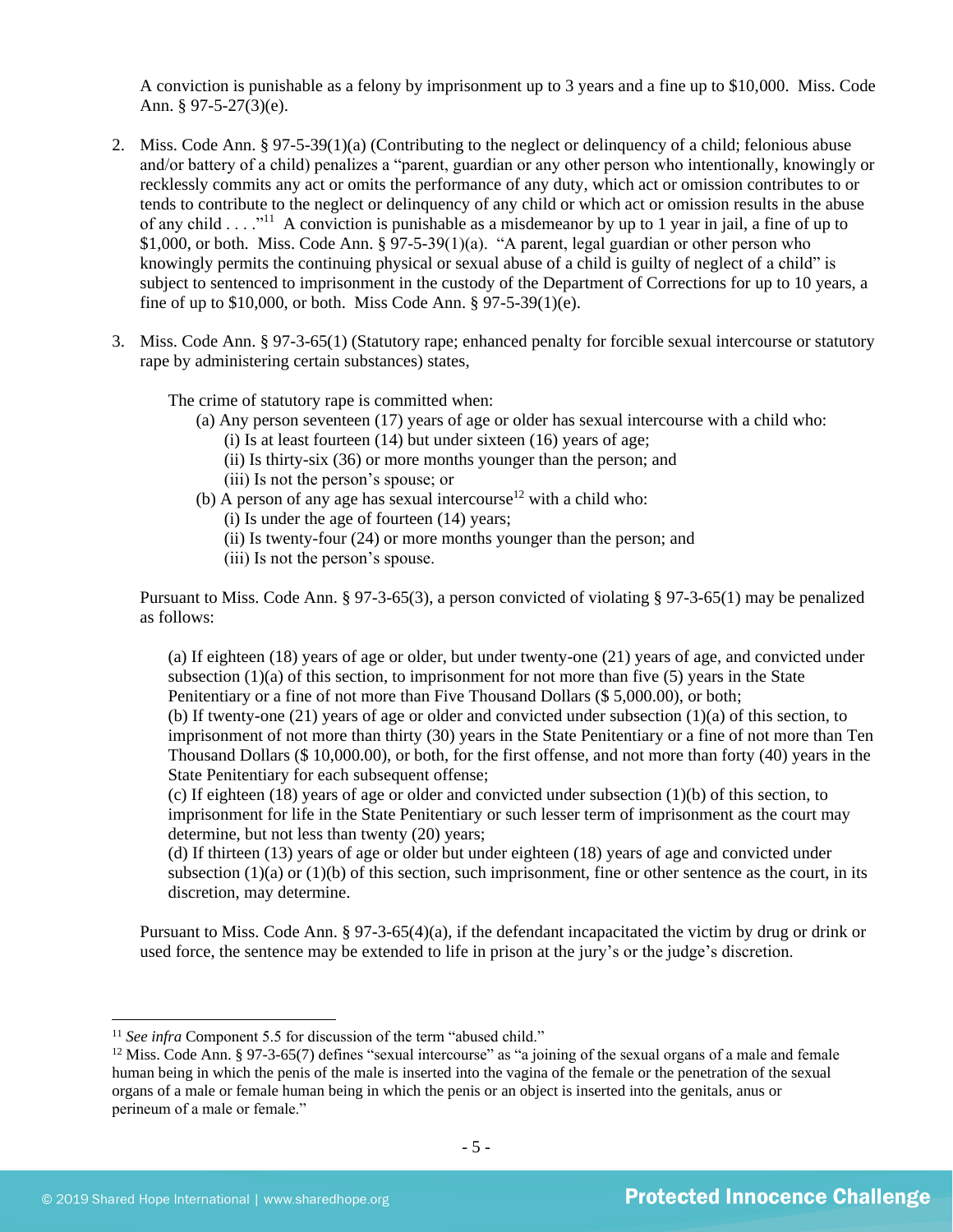- 4. Miss. Code Ann. § 97-3-95(1) (Sexual battery)<sup>13</sup> states in part, "A person is guilty of sexual battery if he or she engages in sexual penetration<sup>14</sup> with: . . . (c) A child at least fourteen (14) but under sixteen (16) years of age, if the person is thirty-six (36) or more months older than the child; or (d) A child under the age of fourteen (14) years of age, if the person is twenty-four (24) or more months older than the child." Pursuant to Miss. Code Ann. § 97-3-101 (Sexual battery; penalty), the penalties for Miss. Code Ann. § 97-3-95(1)(c), (d) for offenders over 18 are as follows:
	- . . . . (2) (a) Every person who shall be convicted of sexual battery under Section  $97-3-95(1)$ (c) who is at least eighteen (18) but under twenty-one (21) years of age shall be imprisoned for not more than five (5) years in the State Penitentiary or fined not more than Five Thousand Dollars (\$ 5,000.00), or both;

(b) Every person who shall be convicted of sexual battery under Section 97-3-95(1)(c) who is twenty-one (21) years of age or older shall be imprisoned not more than thirty (30) years in the State Penitentiary or fined not more than Ten Thousand Dollars (\$ 10,000.00), or both, for the first offense, and not more than forty (40) years in the State Penitentiary for each subsequent offense.

(3) Every person who shall be convicted of sexual battery under Section 97-3-95(1)(d) who is eighteen (18) years of age or older shall be imprisoned for life in the State Penitentiary or such lesser term of imprisonment as the court may determine, but not less than twenty  $(20)$  years.<sup>15</sup>

- 5. Miss. Code Ann. § 97-5-23(1) (Touching, handling, etc., child, mentally defective or incapacitated person or physically helpless person) provides, "Any person above the age of eighteen (18) years, who, for the purpose of gratifying his or her lust, or indulging his or her depraved licentious sexual desires, shall handle, touch or rub with hands or any part of his or her body or any member thereof, any child under the age of sixteen (16) years, with or without the child's consent," is guilty of a felony punishable by imprisonment for  $2-15$  years, or a \$1,000–\$5,000 fine, or both. Pursuant to Miss. Code Ann. § 97-5-23(3), a defendant may be sentenced to imprisonment up to 20 years for a subsequent conviction; at least half of the sentence must be served.
- *1.3 Prostitution statutes refer to the sex trafficking statute to acknowledge the intersection of prostitution with trafficking victimization.*

<span id="page-5-0"></span>Miss. Code Ann. § 97-29-49(4)<sup>16</sup> (Prostitution) refers to the human trafficking statute, stating, "[i]f it is determined that a person suspected of or charged with engaging in prostitution is engaging in those acts as

<sup>13</sup> Miss. Code Ann. § 97-3-99 (Sexual battery; defense) provides, "A person is not guilty of any offense under Sections 97-3-95 through 97-3-103 if the alleged victim is that person's legal spouse and at the time of the alleged offense such person and the alleged victim are not separated and living apart; provided, however, that the legal spouse of the alleged victim may be found guilty of sexual battery if the legal spouse engaged in forcible sexual penetration without the consent of the alleged victim."

 $14$  Pursuant to Miss. Code Ann. § 97-3-97(a) (Sexual battery; definitions), "Sexual penetration' includes cunnilingus, fellatio, buggery or pederasty, any penetration of the genital or anal openings of another person's body by any part of a person's body, and insertion of any object into the genital or anal openings of another person's body."

<sup>&</sup>lt;sup>15</sup> Miss. Code Ann. § 97-3-99 (Sexual battery; defense) provides a defense to this charge as follows:

A person is not guilty of any offense under Sections 97-3-95 through 97-3-103 if the alleged victim is that person's legal spouse and at the time of the alleged offense such person and the alleged victim are not separated and living apart; provided, however, that the legal spouse of the alleged victim may be found guilty of sexual battery if the legal spouse engaged in forcible sexual penetration without the consent of the alleged victim.

<sup>&</sup>lt;sup>16</sup> The text of Miss. Code Ann. § 97-29-49 cited here and elsewhere in this report includes amendments made by the enactment of House Bill 571 during the 2019 Regular Session of the Mississippi Legislature (effective July 1, 2019).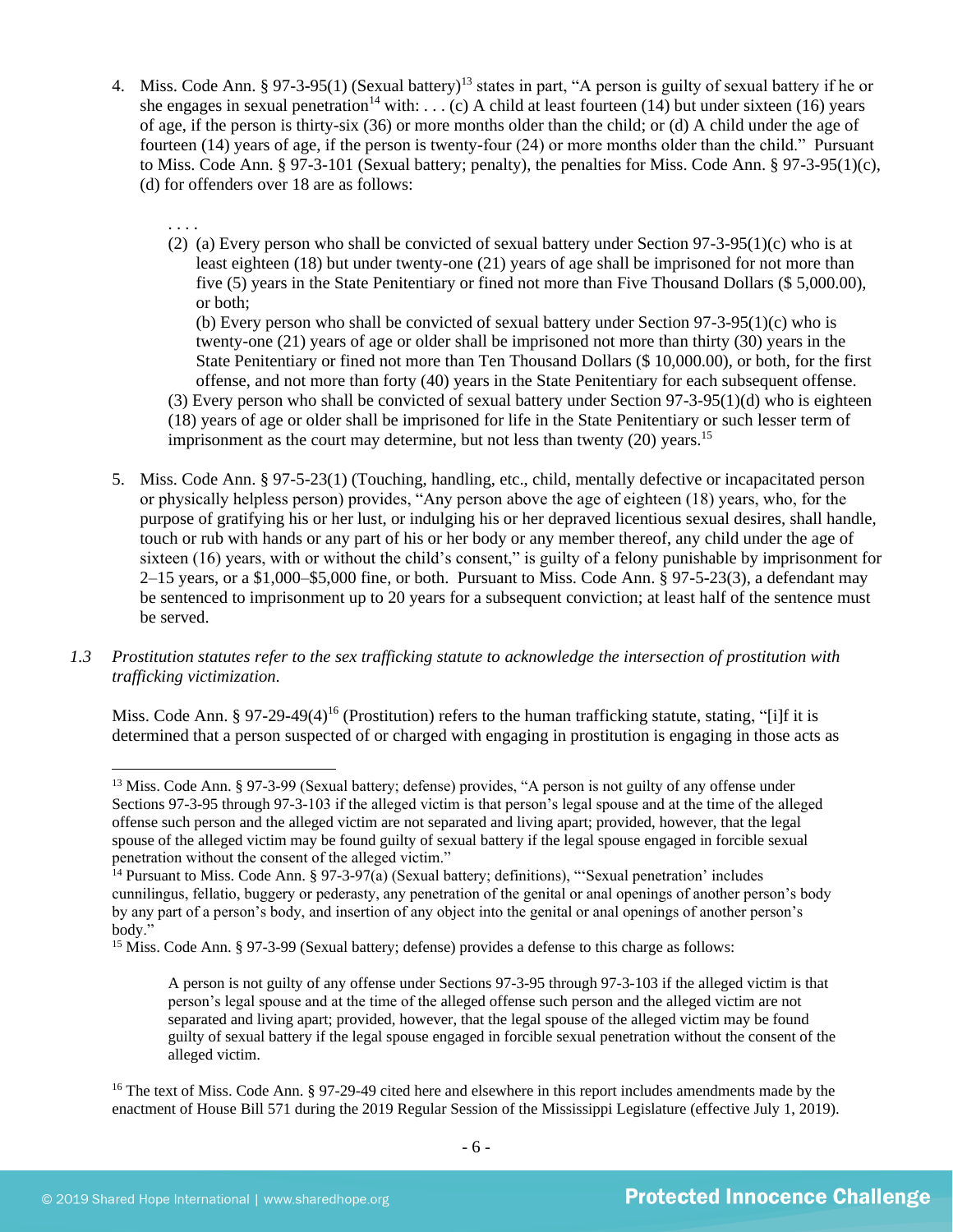a direct result of being a trafficked person, as defined by Section 97–3–54.4 [Definitions related to human trafficking], that person shall be immune from prosecution for prostitution as an adult. If the person suspected of engaging in acts that would constitute prostitution is under the age of eighteen (18) the provisions of Section 97-3-54.1(4) [Human Trafficking Act; prohibited conduct; penalty] shall be applicable."

Additionally, Miss. Code Ann. § 97-29-51(3) (Prostitution; misdemeanor procuring services of prostitute; felony promoting prostitution; penalties) states,

If it is determined that a person suspected of or charged with promoting prostitution is a trafficked person, as defined by Section 97–3–54.4, that fact shall be considered a mitigating factor in any prosecution of that person for prostitution, and the person shall be referred to appropriate resources for assistance. If it is determined that a person suspected of or charged with promoting prostitution is a minor under eighteen (18) years of age who meets the definition of a trafficked person as defined in Section 97–3–54.4, the minor is immune from prosecution for promoting prostitution as a juvenile or adult and provisions of Section 97–3–54.1(4) [Human trafficking; offenses] shall be applicable.

*1.4 The state racketeering or gang crimes statute includes sex trafficking or commercial sexual exploitation of children (CSEC) offenses as predicate acts allowing the statute to be used to prosecute child sex trafficking crimes.* 

Mississippi's Racketeer Influenced and Corrupt Organizations Act (RICO), codified at Miss. Code Ann. § 97- 43-5 (Prohibited activities), provides,

1. It is unlawful for any person who has with criminal intent received any proceeds derived, directly or indirectly, from a pattern of racketeering activity or through the collection of an unlawful debt to use or invest, whether directly or indirectly, any part of such proceeds or the proceeds derived from the investment or use thereof, in the acquisition of any title to, or any right, interest, or equity in, real property or in the establishment or operation of any enterprise.

2. It is unlawful for any person, through a pattern of racketeering activity or through the collection of an unlawful debt, to acquire or maintain, directly or indirectly, any interest in or control of any enterprise or real property.

3. It is unlawful for any person employed by, or associated with, any enterprise to conduct or participate, directly or indirectly, in such enterprise through a pattern of racketeering activity or the collection of an unlawful debt.

4. It is unlawful for any person to conspire to violate any of the provisions of subsections (1), (2) or (3) of this section.

"Racketeering activity" is defined in Miss. Code Ann. § 97-43-3(a) as "to commit, to attempt to commit, to conspire to commit, or to solicit, coerce or intimidate another person to commit any crime which is chargeable under" certain specified provisions, including § 97-29-49 (Prostitution), § 97-29-51 (Procuring prostitutes), § 97-5-5 (Enticing a child for concealment, prostitution or marriage), § 97-5-31 –37 (Exploitation of children), and § 97-3-54 et seq. (Mississippi Human Trafficking Act). Miss. Code Ann. § 97-43-3(a)(10), (11), and (16). A "pattern of racketeering activity" is defined in Miss. Code Ann. § 97-43-3(d) as "engaging in at least two (2) incidents of racketeering conduct that have the same or similar intents, results, accomplices, victims, or methods of commission or otherwise are interrelated by distinguishing characteristics and are not isolated incidents, provided at least one (1) of such incidents occurred after the effective date of this chapter and that the last of such incidents occurred within five (5) years after a prior incident of racketeering conduct."

A conviction for violating the Racketeer Influenced and Corrupt Organizations Act (RICO), Miss. Code Ann. §§ 97-43-1 through -11, carries a 20-year maximum sentence, or a maximum fine of \$25,000, or both pursuant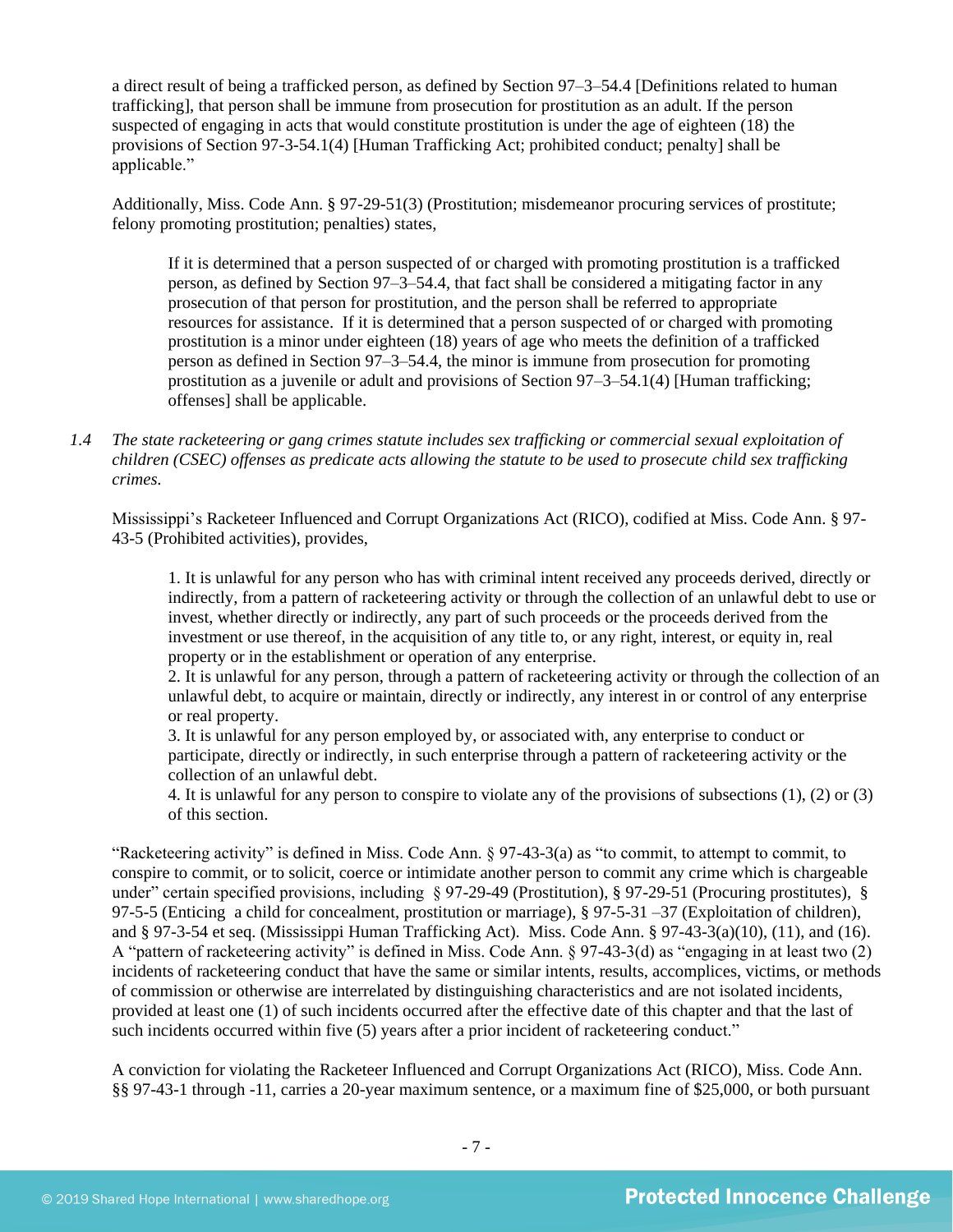to Miss. Code Ann. § 97-43-7 (Penalties). In the alternative, subsection (2) states, "In lieu of a fine otherwise authorized by law, any person convicted of engaging in conduct in violation of the provisions of this chapter, through which he derived pecuniary value, or by which he caused personal injury or property damage or other loss, may be sentenced to pay a fine that does not exceed three (3) times the gross value gained or three (3) times the gross loss caused, whichever is the greater, plus court costs and the costs of investigation and prosecution, reasonably incurred." Miss. Code Ann. § 97-43-7(2).

Discretionary, civil forfeiture is also available for a racketeering violation, pursuant to Miss. Code Ann. § 97- 43-9(2) which states, "[a]ll property, real or personal, including money, used in the course of, intended for use in the course of, derived from, or realized through, conduct in violation of a provision of this chapter is subject to civil forfeiture to the state" pursuant to Miss. Code Ann. § 97-43-11 (Seizure and forfeiture of property; procedures). Seizure of the property is governed by Miss. Code Ann. § 97-43-11(3) which states "(3) Property subject to forfeiture may be seized by law enforcement officers upon process issued by any appropriate court having jurisdiction over the property. Seizure without process may be made if: (a) The seizure is incident to an arrest or a search under a search warrant or an inspection under a lawful administrative inspection; (b) The property subject to seizure has been the subject of a prior judgment in favor of the state in a criminal injunction or forfeiture proceeding . . . ."

Where the enterprise targeted through the racketeering statute is a criminal gang, the Mississippi Street Gang Act<sup>17</sup> may apply as well. Miss. Code Ann. § 97-44-19 (Penalties for criminal street gang activity), states in part,

1. Any person who intentionally directs, participates, conducts, furthers, or assists in the commission of illegal gang activity shall be punished by imprisonment for not less than one (1) year nor more than one-half (1/2) of the maximum term of imprisonment provided for an underlying offense and may be fined an amount not to exceed Ten Thousand Dollars (\$ 10,000.00). Any sentence of imprisonment imposed pursuant to this section shall be in addition and consecutive to any sentence imposed for the underlying offense.

2. Any person who is convicted of a felony or an attempted felony which is committed for the benefit of, at the direction of, or in association with any criminal street gang, with the intent to promote, further, or assist in the affairs of a criminal gang, shall, upon conviction of that felony, in addition and consecutive to the punishment prescribed for the felony or attempted felony of which he or she has been convicted, be imprisoned for not less than one (1) year nor more than one-half (1/2) of the maximum term of imprisonment provided for that offense.

3. Any person who is convicted of an offense other than a felony which is committed for the benefit of, at the direction of, or in association with, any criminal street gang, with the specific intent to promote, further or assist in any criminal conduct or enterprise by gang members, shall, in addition and consecutive to the penalty provided for that offense, be imprisoned for an additional period of not more than one (1) year.

<sup>&</sup>lt;sup>17</sup> "Streetgang" is defined at Miss. Code Ann. § 97-44-3(a) (Definitions) as "any combination, confederation, alliance, network, conspiracy, understanding, or other similar conjoining, in law or in fact, of three (3) or more persons with an established hierarchy that, through its membership or through the agency of any member, engages in felonious criminal activity." The definition further states, "For purposes of this chapter, it shall not be necessary to show that a particular conspiracy, combination or conjoining of persons possesses, acknowledges or is known by any common name, insignia, flag, means of recognition, secret signal or code, creed, belief, structure, leadership or command structure, method of operation or criminal enterprise, concentration or specialty, membership, age or other qualifications, initiation rites, geographical or territorial situs or boundary or location, or other unifying mark, manner, protocol or method of expressing or indicating membership when the conspiracy's existence, in law or in fact, can be demonstrated by a preponderance of the competent evidence. However, any evidence reasonably tending to show or demonstrate, in law or in fact, the existence of or membership in any conspiracy, confederation or other association described herein, or probative of the existence of or membership in any such association, shall be admissible in any action or proceeding brought under this chapter."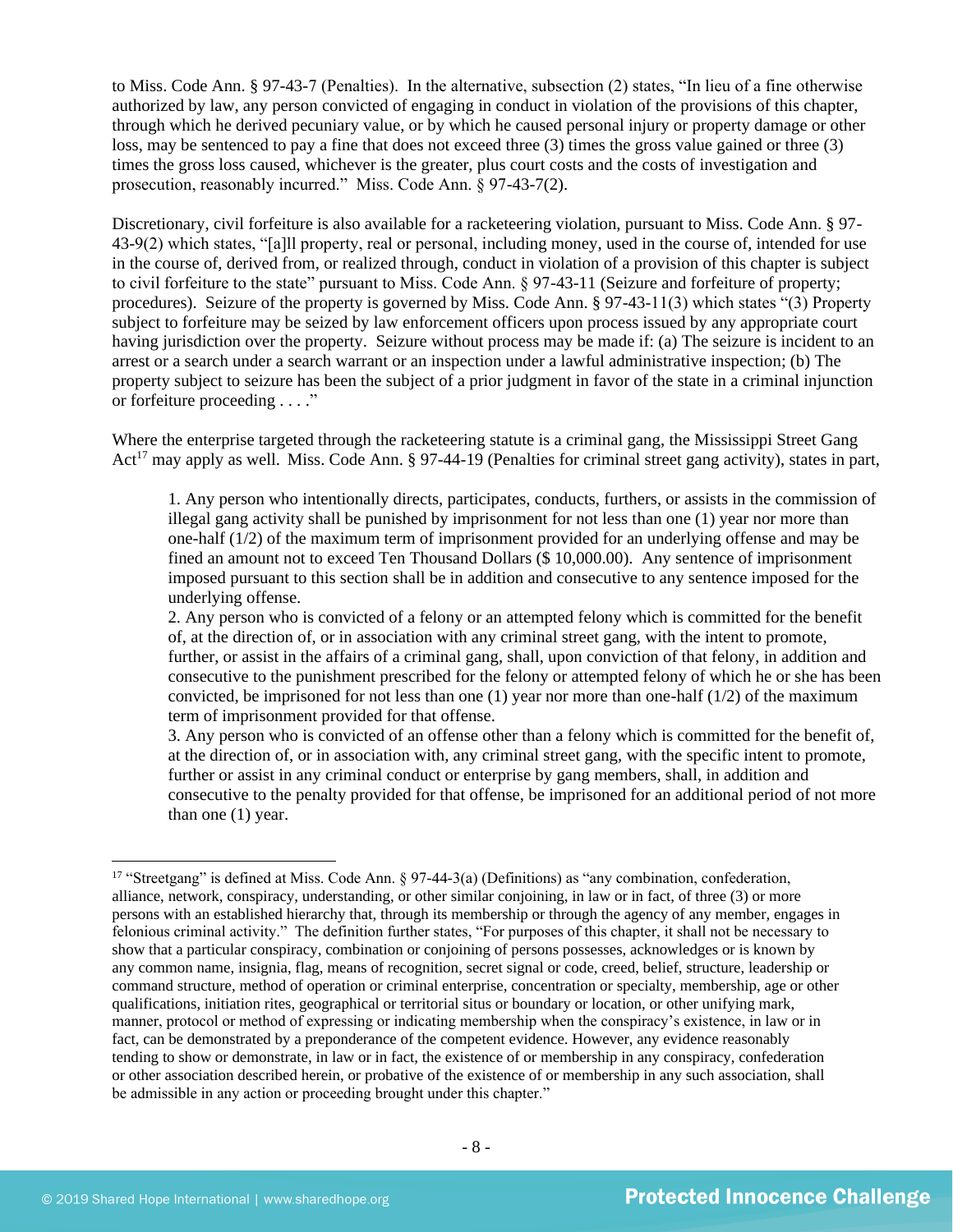For such a violation, Miss. Code Ann. § 97-44-5 provides that the Attorney General, district attorney, or county attorney, or their designees may seek a civil remedy on behalf of "any public authority expending money, allocating or reallocating police, firefighting, emergency or other personnel or resources, or otherwise incurring any loss, deprivation or injury, or sustaining any damage, impairment or harm whatsoever, proximately caused by any criminal activity." Pursuant to Miss. Code Ann. § 97-44-13(2), "A final judgment in favor of a public authority under this chapter shall entitle it to recover compensatory damages for all damages, losses, impairments or other harm proximately caused, together with the costs of the suit and reasonable attorney's fees. Punitive damages may be assessed against any streetgang, against any streetgang officer or member found guilty of actual participation in, or to be legally accountable for, a criminal activity under this chapter. One hundred percent (100%) of punitive damages awarded will be expended by the public authority to implement preventative programs for juveniles or to fund existing programs."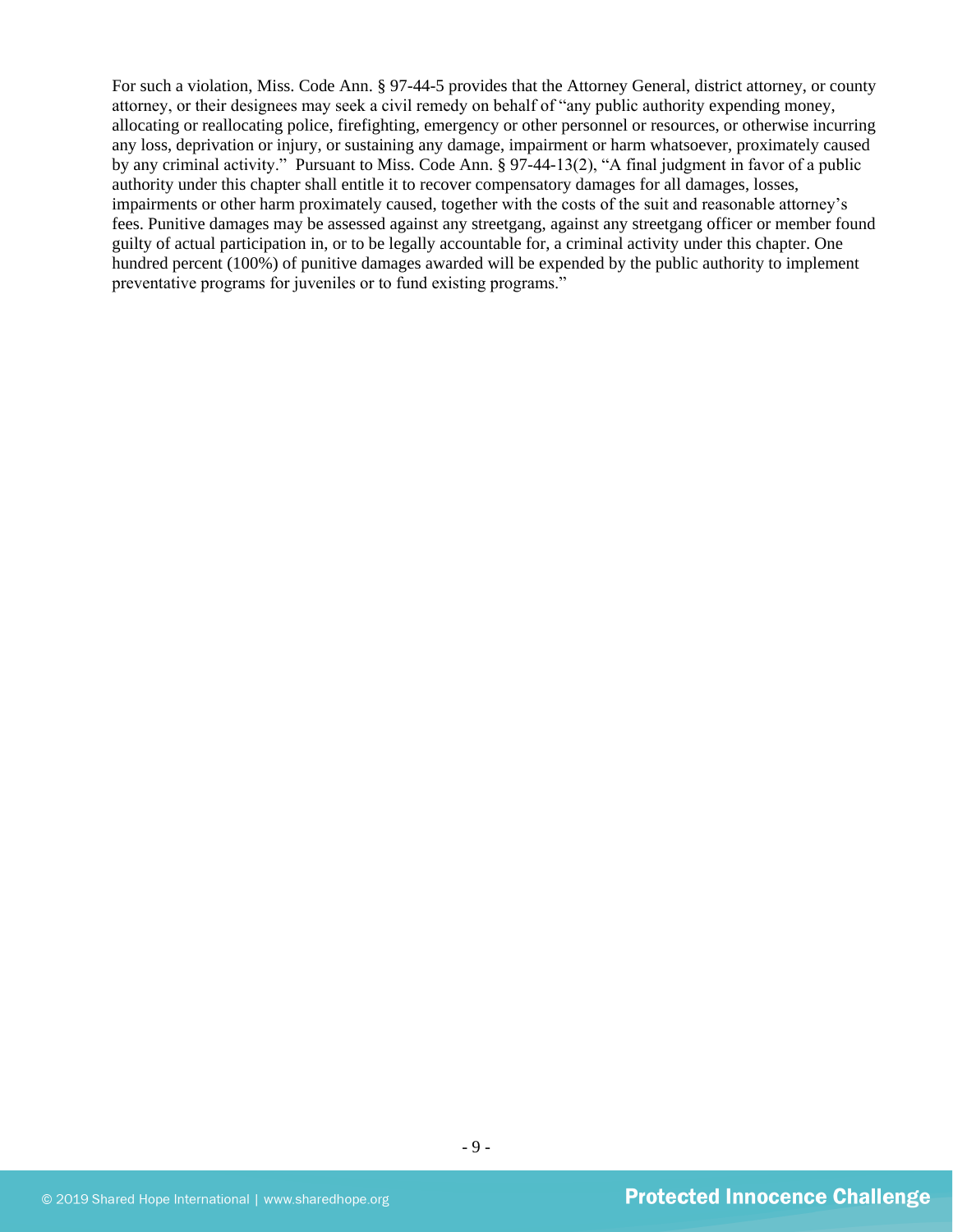## FRAMEWORK ISSUE 2: CRIMINAL PROVISIONS ADDRESSING DEMAND

#### *Legal Components:*

- *2.1 The state sex trafficking law can be applied to buyers of commercial sex acts with a minor.*
- *2.2 Buyers of commercial sex acts with a minor can be prosecuted under commercial sexual exploitation of children (CSEC) laws.*
- *2.3 Solicitation laws differentiate between soliciting sex acts with an adult and soliciting sex acts with a minor under 18.*
- *2.4 Penalties for buyers of commercial sex acts with minors are as high as federal penalties.*
- *2.5 Using the Internet or electronic communications to lure, entice, or purchase, or attempt to lure, entice, or purchase commercial sex acts with a minor is a separate crime or results in an enhanced penalty for buyers.*
- *2.6 No age mistake defense is permitted for a buyer of commercial sex acts with any minor under 18.*
- *2.7 Base penalties for buying sex acts with a minor under 18 are sufficiently high and not reduced for older minors.*
- *2.8 Financial penalties for buyers of commercial sex acts with minors are sufficiently high to make it difficult for buyers to hide the crime.*

\_\_\_\_\_\_\_\_\_\_\_\_\_\_\_\_\_\_\_\_\_\_\_\_\_\_\_\_\_\_\_\_\_\_\_\_\_\_\_\_\_\_\_\_\_\_\_\_\_\_\_\_\_\_\_\_\_\_\_\_\_\_\_\_\_\_\_\_\_\_\_\_\_\_\_\_\_\_\_\_\_\_\_\_\_\_\_\_\_\_\_\_\_\_

- *2.9 Buying and possessing child sexual abuse material (CSAM) carries penalties as high as similar federal offenses.*
- *2.10 Convicted buyers of commercial sex acts with minors are required to register as sex offenders.*

#### *Legal Analysis:*

*2.1 The state sex trafficking law can be applied to buyers of commercial sex acts with a minor.*

Miss. Code Ann. § 97-3-54.1(1)(c)<sup>18</sup> (Mississippi Human Trafficking Act; prohibited conduct; penalty) addresses the sex trafficking of minors specifically and holds buyers liable for "causing" a minor to engage in commercial sex acts, stating,

A person who . . . causes or attempts to cause a minor to engage in commercial sexual activity, sexually explicit performance, or the production of sexually oriented material, shall be guilty of procuring sexual servitude of a minor and shall be punished by commitment to the custody of the Department of Corrections for not less than twenty (20) years nor more than life in prison, or by a fine of not less than Fifty Thousand Dollars (\$50,000.00) nor more than Five Hundred Thousand Dollars (\$500,000.00), or both.

However, buyers are liable for committing the offense of child sex trafficking under Miss. Code Ann. § 97-3-54.1(1)(c) in limited circumstances. While Miss. Code Ann. § 97-3-54.1(1)(c) criminalizes the act of "causing a minor to engage in commercial sexual activity . . . ," "commercial sexual activity" is a form of "services" pursuant to Miss. Code Ann. § 97-3-54.4(o) (Anti-Human Trafficking Act; definitions), which narrows the applicability to buyers. Under Miss. Code Ann. § 97-3-54.4(o), "services" is defined as,

[A]n ongoing relationship between a person and the actor in which the person performs activities under the supervision of or for the benefit of the actor or a third party and includes, without limitation, commercial sexual activity, sexually-explicit performances, or the production of sexually explicit materials.

Therefore, finding that the definition of "services" under Miss. Code Ann. § 97-3-54.4(o) requires that "commercial sexual activity" occurs within an "ongoing relationship . . . [and] under the supervision of or for the benefit of the actor or third party . . . " Miss. Code Ann. § 97-3-54.1(1)(c) only applies to buyers when the victim is under the control of an identified third party or trafficker.

<sup>18</sup> *See supra* note [7.](#page-1-0)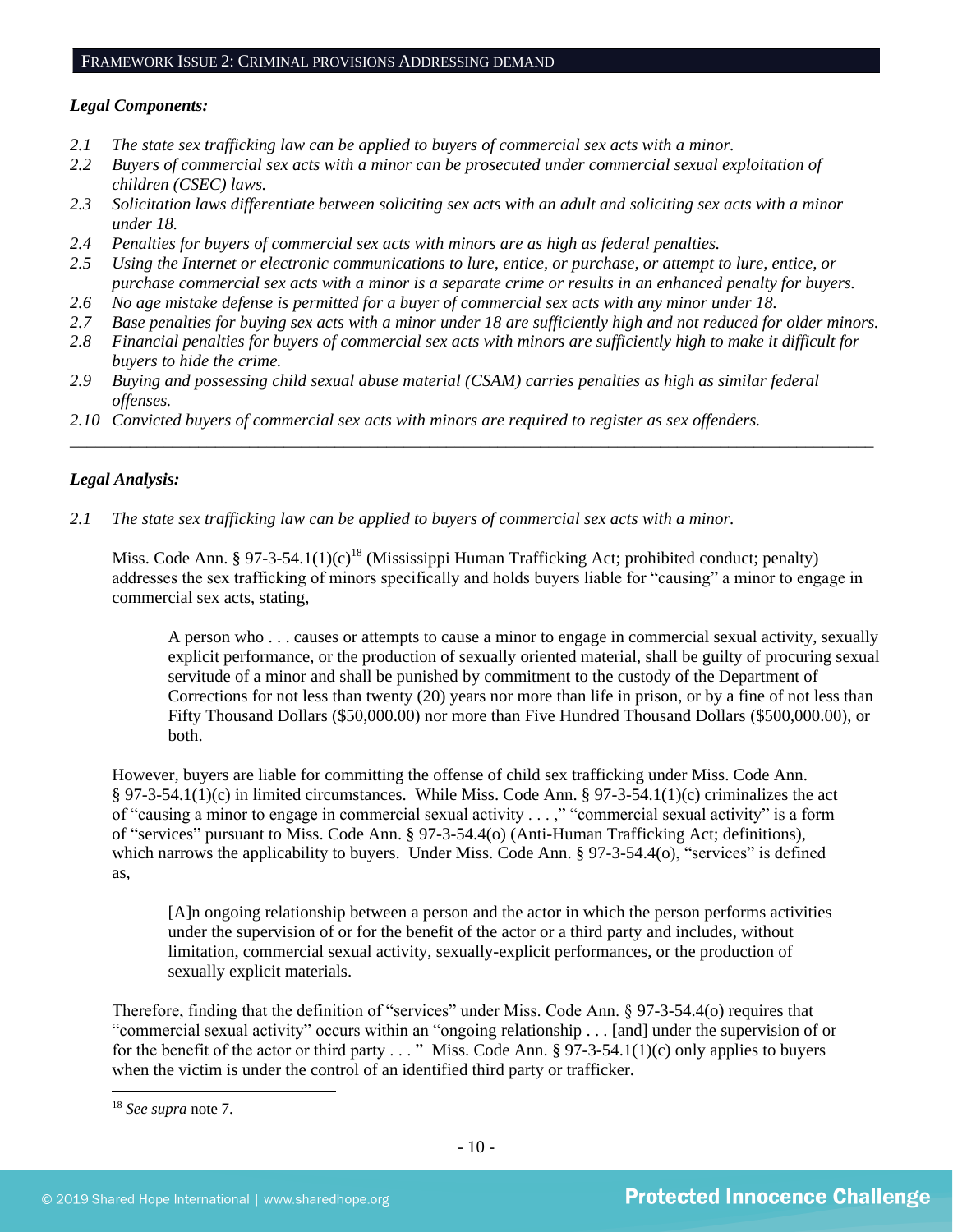- 2.1.1 Recommendation: Amend Miss. Code Ann. § 97-3-54.1(1)(c) (Mississippi Human Trafficking Act; prohibited conduct; penalty) to expressly include buyer conduct as a violation of Miss. Code Ann. § 97-3-54.1(1)(c).
- *2.2 Buyers of commercial sex acts with a minor can be prosecuted under commercial sexual exploitation of children (CSEC) laws.*

Miss. Code Ann. § 97-29-51(1)(a) (Prostitution; misdemeanor procuring services of prostitute; felony promoting prostitution; penalties) states:

A person commits the misdemeanor of procuring the services of a prostitute if the person knowingly or intentionally pays, or offers or agrees to pay, money or other property to another person for having engaged in, or on the understanding that the other person will engage in, sexual intercourse or sexual conduct with the person or with any other person. "Sexual conduct" includes cunnilingus, fellatio, masturbation of another, anal intercourse or the causing of penetration to any extent and with any object or body part of the genital or anal opening of another."

When the person whose services are procured is a minor under 18, "the person convicted shall be guilty of a felony and shall, upon conviction, be punished by imprisonment for not less than five (5) years, nor more than thirty (30) years, or by a fine of not less than Fifty Thousand Dollars (\$50,000.00) nor more than Five Hundred Thousand Dollars (\$500,000.00), or both." Miss. Code Ann. § 97-29-51(1)(c).

Pursuant to Miss. Code Ann. § 97-29-51(2)(a), "A person commits the felony of promoting prostitution if the person . . . (ii) [k]nowingly or intentionally solicits or offers or agrees to solicit, or receives or gives, or agrees to receive or give any money or thing of value for soliciting, or attempting to solicit, another person for the purpose of prostitution." When the person whose services are promoted is a minor under 18, "the person convicted shall be guilty of a felony and shall, upon conviction, be punished by imprisonment for not less than five (5) years, nor more than thirty (30) years, or by a fine of not less than Fifty Thousand Dollars (\$50,000.00) nor more than Five Hundred Thousand Dollars (\$500,000.00), or both." Miss. Code Ann. § 97-29-51(2)(c).

Miss. Code Ann. § 97-5-5 (Enticing a child under 14; punishment) makes it a crime to "maliciously, willfully, or fraudulently lead, take, carry away, decoy or entice away, any child under the age of fourteen (14) years, with intent to detain or conceal such child from its parents, guardian, or other person having lawful charge of such child, or for the purpose of prostitution, concubinage, or marriage." Upon conviction, a person will "be imprisoned in the custody of the Department of Corrections for not less than two (2) years nor more than ten (10) years, or fined not more than Ten Thousand Dollars (\$10,000.00), or both. Investigation and prosecution of a defendant under this section does not preclude prosecution of the defendant for a violation of other applicable criminal laws, including, but not limited to, the Mississippi Human Trafficking Act, Sections 97–3– 54 et seq." Miss. Code Ann. § 97-5-5.

#### *2.3 Solicitation laws differentiate between soliciting sex acts with an adult and soliciting sex acts with a minor under 18.*

Mississippi's solicitation statute, Miss. Code Ann. § 97-29-51 (Prostitution; misdemeanor procuring services of prostitute; felony promoting prostitution; penalties), distinguishes between soliciting sex acts with a minor and soliciting sex acts with an adult. An offender convicted of soliciting a minor for commercial sex will be sentenced to a minimum of five years and a maximum of 30 years, and a fine of \$50,000–\$500,000, or both. Miss. Code Ann. § 97-29-51(c). By contrast, solicitation of an adult is a misdemeanor punishable by a maximum fine of \$200 and/or a maximum sentence of six months. Miss. Code Ann. § 97-29-51(b).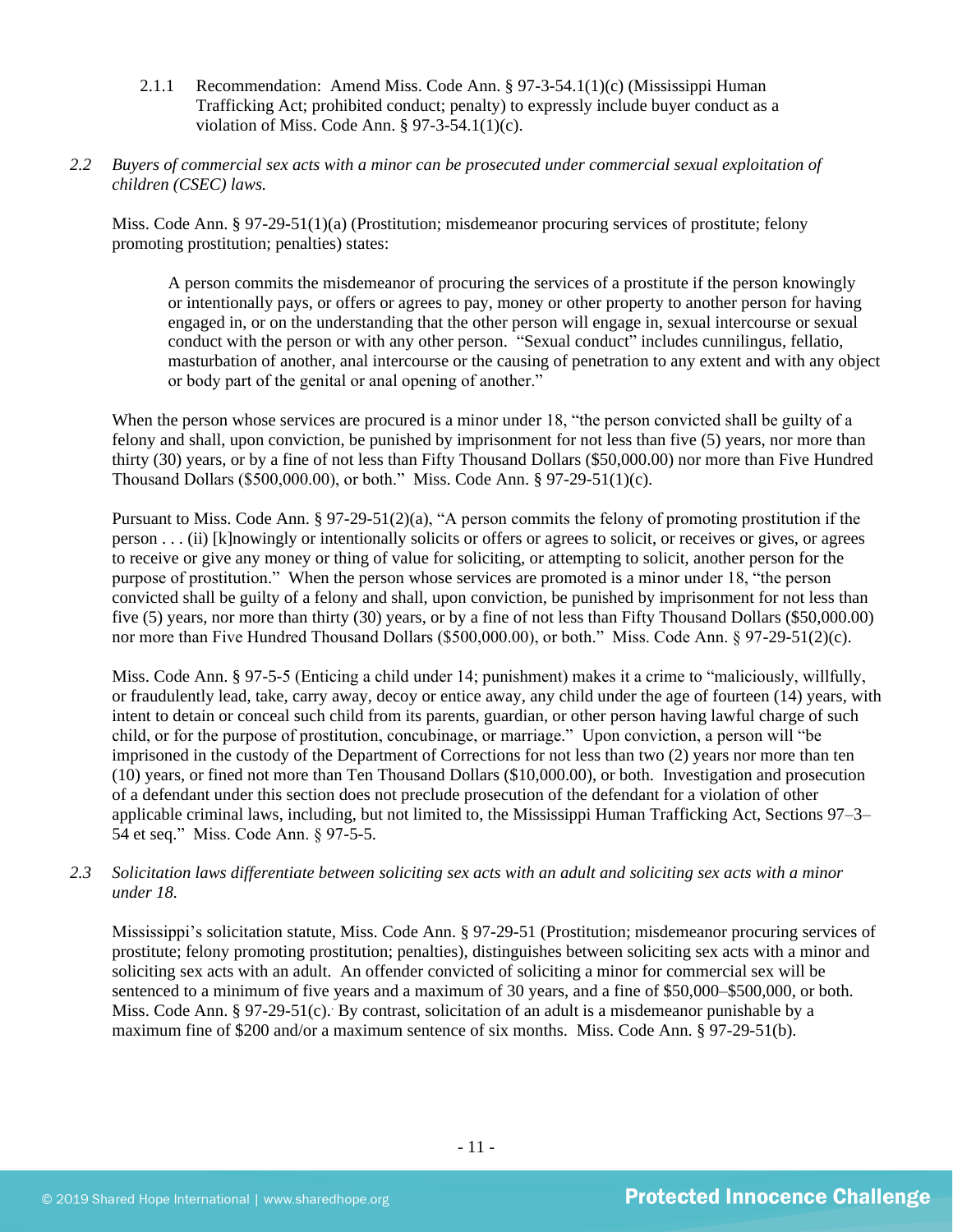## *2.4 Penalties for buyers of commercial sex acts with minors are as high as federal penalties.*

A conviction under Miss. Code Ann. § 97-3-54.1(1)(c) (Human Trafficking Act; prohibited conduct; penalty) is punishable by imprisonment for 20 years to life and a fine of \$50,000–\$500,000 or both. Miss. Code Ann. § 97-  $3-54.1(1)(c).$ <sup>19</sup> A conviction under Miss. Code Ann. § 97-29-51(1)(a) (Prostitution; misdemeanor procuring services of prostitute; felony promoting prostitution; penalties) when the person whose services are procured is a minor under 18, shall result in "a felony and shall, upon conviction, be punished by imprisonment for not less than five (5) years, nor more than thirty (30) years, or by a fine of not less than Fifty Thousand Dollars (\$50,000.00) nor more than Five Hundred Thousand Dollars (\$500,000.00), or both." Miss. Code Ann. § 97-29-  $51(1)(c)$ ,  $(2)(c)$ .

Upon conviction of Miss. Code Ann. § 97-5-5 (Enticing a child under 14; punishment), a person will "be imprisoned in the custody of the Department of Corrections for not less than two (2) years nor more than ten (10) years, or fined not more than Ten Thousand Dollars (\$10,000.00), or both.

<span id="page-11-0"></span>In comparison, if the victim is under the age of 14, a conviction under the Trafficking Victim Protection Act  $(TVPA)^{20}$  for child sex trafficking is punishable by 15 years to life imprisonment and a fine not to exceed \$250,000. 18 U.S.C. §§ 1591(b)(1),  $3559(a)(1)$ ,  $3571(b)(3)$ . If the victim is between the ages of 14–17, a conviction is punishable by 10 years to life imprisonment and a fine not to exceed \$250,000. 18 U.S.C. §§ 1591(b)(2),  $3559(a)(1)$ ,  $3571(b)(3)$ . A conviction is punishable by mandatory life imprisonment, however, if the buyer has a prior conviction for a federal sex offense<sup>21</sup> against a minor. 18 U.S.C. § 3559(e)(1). To the extent buyers can be prosecuted under other federal CSEC laws,<sup>22</sup> a conviction is punishable by penalties ranging from a fine not to exceed \$250,000 to life imprisonment and a fine not to exceed  $$250,000.<sup>23</sup>$ 

*2.5 Using the Internet or electronic communications to lure, entice, or purchase, or attempt to lure, entice, or purchase commercial sex acts with a minor is a separate crime or results in an enhanced penalty for buyers.*

Although not expressly commercial, Miss. Code Ann. § 97-5-27(3)(a) (Dissemination of sexually oriented material to persons under eighteen years of age; use of computer for purpose of luring or inducing persons

<sup>19</sup> *See supra* note [7.](#page-1-0)

an offense under section 1591 [18 USCS § 1591] (relating to sex trafficking of children), 2241 [18 USCS § 2241] (relating to aggravated sexual abuse), 2242 [18 USCS  $\S$  2242] (relating to sexual abuse), 2244(a)(1) [18 USCS  $\S 2244(a)(1)$ ] (relating to abusive sexual contact), 2245 [18 USCS  $\S 2245$ ] (relating to sexual abuse resulting in death), 2251 [18 USCS § 2251] (relating to sexual exploitation of children), 2251A [18 USCS  $\S$  2251A] (relating to selling or buying of children), 2422(b) [18 USCS  $\S$  2422(b)] (relating to coercion and enticement of a minor into prostitution), or  $2423(a)$  [18 USCS § 2423(a)] (relating to transportation of minors).

<sup>&</sup>lt;sup>20</sup> Trafficking Victims Protection Act (TVPA) of 2000, Pub. L. No. 106-386, 114 Stat. 1464, 1466 (codified in scattered sections of 18 and 22 U.S.C.).

<sup>&</sup>lt;sup>21</sup> Pursuant to 18 U.S.C. § 3559(e)(2), "federal sex offense" is defined as

<sup>&</sup>lt;sup>22</sup> 18 U.S.C. §§ 2251A(b) (Selling or buying of children), 2251(a) (Sexual exploitation of children), 2423(a) (Transportation of a minor with intent for minor to engage in criminal sexual activity), 2422(a) (Coercion and enticement), 2252(a)(2), (a)(4) (Certain activities relating to material involving the sexual exploitation of minors). <sup>23</sup> 18 U.S.C. §§ 2251A(b) (conviction punishable by imprisonment for 30 years to life and a fine), 2251(e) (conviction punishable by imprisonment for 15–30 years and a fine), 2423(a) (conviction punishable by imprisonment for 10 years to life and a fine), 2422(a) (conviction punishable by a fine, imprisonment up to 20 years, or both), 2252(b) (stating that a conviction under subsection (a)(2) is punishable by imprisonment for  $5-20$  years and a fine, while a conviction under subsection (a)(4) is punishable by imprisonment up to 10 years, a fine, or both); *see also* 18 U.S.C §§ 3559(a)(1) (classifying all of the above listed offenses as felonies), 3571(b)(3) (providing a fine up to \$250,000 for any felony conviction).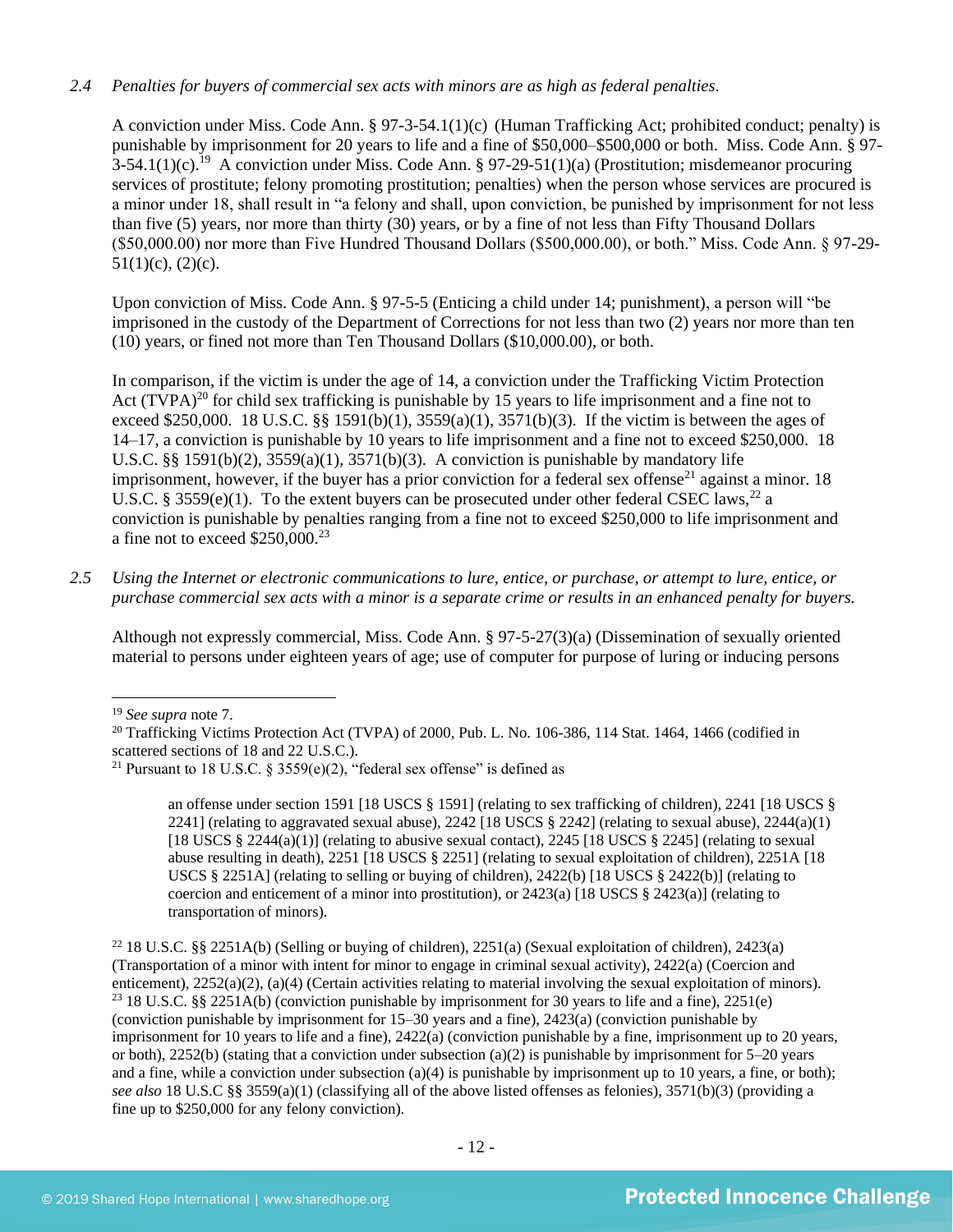under eighteen years of age to engage in sexual contact) penalizes a person who knowingly engages in sexually oriented communication with a minor by using a computer. Miss. Code Ann. § 97-5-27(3)(a) states,

A person is guilty of computer luring when:

(i) Knowing the character and content of any communication of sexually oriented material, he intentionally uses any computer communication system allowing the input, output, examination or transfer of computer data or computer programs from one computer to another, to initiate or engage in such communication with a person under the age of eighteen (18); and (ii) By means of such communication he importunes, invites or induces a person under the age of eighteen (18) years to engage in sexual intercourse, deviant sexual intercourse or sexual contact with him, or to engage in a sexual performance, obscene sexual performance or sexual conduct for his benefit.

The penalty for a conviction under Miss. Code Ann. § 97-5-27(3)(a) is commitment up to 3 years to the Department of Corrections and a maximum fine of \$10,000. Miss. Code Ann. § 97-5-27(3)(e), and "does not preclude prosecution of the defendant for a violation of other applicable criminal laws, including, but not limited to, the Mississippi Human Trafficking Act, Section 97-3-54." Miss. Code Ann. § 97-5-27(4).

Using the Internet to commit crimes involving commercial sexual exploitation of minors is also punishable under Miss. Code Ann. § 97-5-33 (Exploitation of children; prohibitions). Although not specifically commercial in nature, Miss. Code Ann. § 97-5-33 criminalizes acts of sexual exploitation of minors that may be committed by buyers. Miss. Code Ann. § 97-5-33(6) states, "No person shall, by any means including computer, knowingly entice, induce, persuade, seduce, solicit, advise, coerce, or order a child to meet with the defendant or any other person for the purpose of engaging in sexually explicit conduct."

*2.6 No age mistake defense is permitted for a buyer of commercial sex acts with any minor under 18.*

The Human Trafficking Act (§§ 97-3-54 to 54.4) expressly prohibits a mistake of age defense. While Miss. Code Ann. § 97-29-51(2)(c) and (4) (Prostitution; misdemeanor procuring services of prostitute; felony promoting prostitution; penalties) prohibit a mistake of age defense for promoting prostitution offenses, but the buyer-applicable offense of procuring the services of a prostitute under Miss. Code Ann. § 97-29-51(1)(c) does not prohibit this defense.

2.6.1 Recommendation: Amend Miss. Code Ann. § 97-29-51(1)(c) (Prostitution; misdemeanor procuring services of prostitute; felony promoting prostitution; penalties) to include an express prohibition to the use of a mistake of age defense for all buyers who purchase sex with a minor.

## *2.7 Base penalties for buying sex acts with a minor under 18 are sufficiently high and not reduced for older minors.*

Mississippi's buyer-applicable trafficking and CSEC laws do not stagger penalties based on a minor's age and provide sufficiently high penalties. A conviction under Miss. Code Ann. § 97-3-54.1(1)(c) (Human Trafficking Act; prohibited conduct; penalty) is punishable by imprisonment for 20 years to life, while a conviction under Miss. Code Ann. § 97-29-51 (Prostitution; misdemeanor procuring services of prostitute; felony promoting prostitution; penalties) is punishable by imprisonment for  $5-30$  years. Miss. Code Ann. §§ 97-3-54.1(1)(c),<sup>24</sup> 97-29-51(1)(c), (2)(c).

A conviction under Miss. Code Ann. § 97-5-5 (Enticing a child under 14; punishment) is punishable by imprisonment for 2–10 years. However, Miss. Code Ann. § 97-5-5 only protects minors under 14 years of age.

<sup>24</sup> *See supra* note [7.](#page-1-0)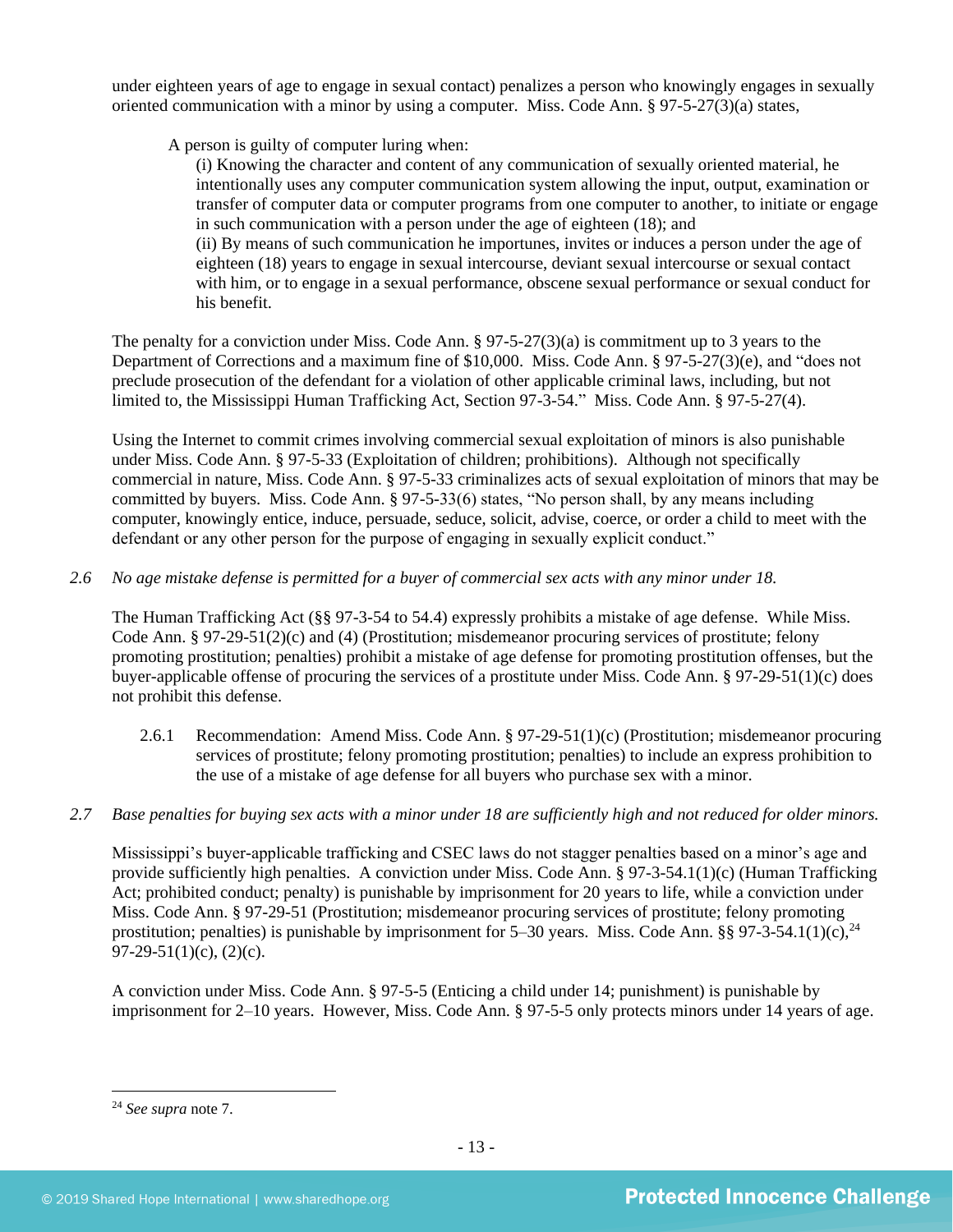#### *2.8 Financial penalties for buyers of commercial sex acts with minors are sufficiently high to make it difficult for buyers to hide the crime.*

Miss. Code Ann. § 97-3-54.1(1)(c) (Human Trafficking Act; prohibited conduct; penalty) provides significant financial penalties for buyers, including a possible fine of \$50,000–\$500,000. Similarly, under Miss. Code Ann. § 97-29-51(1)(c) (Prostitution; misdemeanor procuring services of prostitute; felony promoting prostitution; penalties), a conviction for soliciting sex with a minor is punishable by "a fine of not less than Fifty Thousand nor more than Five Hundred Thousand Dollars (\$500,000.00)."

Buyers also face asset forfeiture under the Mississippi Human Trafficking Act. Miss. Code Ann. § 97-3- 54.7(1)(a) (Forfeiture of assets and disposition of proceeds) states,

In addition to any other civil or criminal penalties provided by law, any property used in the commission of a violation of this act shall be forfeited as provided herein.

(a) The following property shall be subject to forfeiture if used or intended for use as an instrumentality in or used in furtherance of a violation of this act:

(i) Conveyances, including aircraft, vehicles or vessels;

(ii) Books, records, telecommunication equipment, or computers;

(iii) Money or weapons;

(iv) Everything of value furnished, or intended to be furnished, in exchange for an act in violation and all proceeds traceable to the exchange;

(v) Negotiable instruments and securities;

(vi) Any property, real or personal, directly or indirectly acquired or received in a violation or as an inducement to violate;

(vii) Any property traceable to proceeds from a violation; and

(viii) Any real property, including any right, title and interest in the whole of or any part of any lot or tract of land used in furtherance of a violation of this act.

Pursuant to Miss. Code Ann. § 97-3-54.6 (Human Trafficking Act; injunctive and other relief for victims of trafficking; confidentiality), buyers are subject to mandatory restitution and a possible civil judgment for threefold the actual damages sustained by the victim. Miss Code Ann. § 97-3-54.6(2)–(3) states,

(2) Notwithstanding any provisions to the contrary in Section 99–37–1 et seq., the court shall order restitution to the victim for any offense under this chapter. The order of restitution under this section shall direct the defendant to pay the victim, through the appropriate court mechanism, the full amount of the victim's pecuniary damages. For the purposes of determining restitution, the term "victim" means the individual harmed as a result of a crime under this chapter, including, in the case of a victim who is under eighteen (18) years of age, incompetent, incapacitated, or deceased, the legal guardian of the victim or a representative of the victim's estate, or another family member, or any other person appointed as suitable by the court, but in no event shall the defendant be named as such a representative or guardian. The court may order restitution even if the victim is absent from the jurisdiction or unavailable. (3) Any person who is injured by reason of any violation of the provisions of this chapter shall have a cause of action against any person or enterprise convicted of engaging in activity in violation of this chapter for threefold the actual damages sustained and, when appropriate, punitive damages. The person shall also recover attorney's fees in the trial and appellate courts and reasonable costs of investigation and litigation.

Pursuant to Miss. Code Ann. § 99-19-75 (Assessment on certain offenses against children to be deposited in Mississippi Children's Trust Fund), the court shall impose a special assessment of \$1,000 against persons convicted of certain listed crimes, including statutory rape and convictions under § 97-5-1 et. seq. (Offenses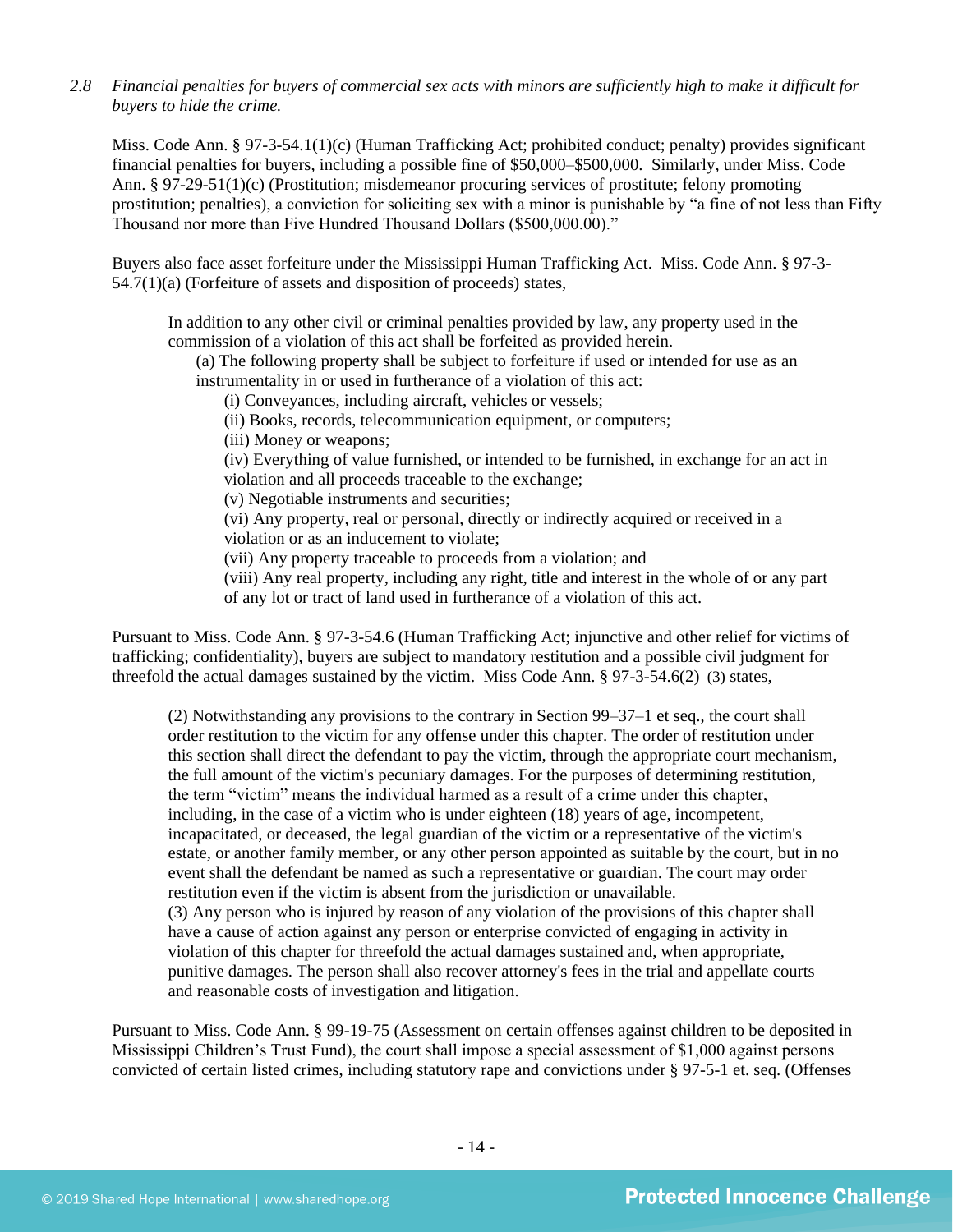affecting children) in addition to any fines that the court levies as part of the judgment. The special assessment is paid into the Mississippi Children's Trust fund. Miss. Code Ann. § 99-19-75.

Restitution to victims of any crime is authorized, at the court's discretion, under Miss Code Ann. § 99-37-3 (Imposition and amount of restitution), which states, "(1) When a person is convicted of criminal activities which have resulted in pecuniary damages, in addition to any other sentence it may impose, the court may order that the defendant make restitution to the victim; provided, however, that the justice court shall not order restitution in an amount exceeding Five Thousand Dollars (\$ 5,000.00)." The discretionary decision by the court must take into account, among other things, the defendant's ability to pay. Miss Code Ann. § 99-37-3(2).

## *2.9 Buying and possessing child sexual abuse material (CSAM) carries penalties as high as similar federal offenses.*

Miss. Code Ann. § 97-5-33(3) (Exploitation of children; prohibitions) states, "No person shall, by any means including computer, knowingly send, transport, transmit, ship, mail or receive any photograph, drawing, sketch, film, video tape or other visual depiction of an actual child engaging in sexually explicit conduct." Under subsection (5), a person may not "by any means including computer, knowingly possess or knowingly access with intent to view any photograph, drawing, sketch, film, video tape or other visual depiction of an actual child engaging in sexually explicit conduct." A conviction under Miss. Code Ann. § 97-5-33 is punishable by imprisonment for 5–40 years and a \$50,000–\$500,000 fine for the first offense and 20 years to life and a \$100,000–\$1,000,000 fine for subsequent convictions. Miss. Code Ann. § 97-5-35.

In comparison, a federal conviction for possession of child sexual abuse material  $(CSAM)^{25}$  is generally punishable by imprisonment for 5–20 years and a fine not to exceed \$250,000.<sup>26</sup> Subsequent convictions, however, are punishable by imprisonment up to 40 years and a fine not to exceed \$250,000.<sup>27</sup>

#### *2.10 Convicted buyers of commercial sex acts with minors are required to register as sex offenders.*

With respect to adult offenders, Miss. Code Ann. § 45-33-25(1)(a) (Registration with Mississippi Department of Public Safety of all convicted sex offenders residing in the state) states in part, "Any person having a permanent or temporary residence in this state or who is employed or attending school in this state who has been convicted of a registrable offense in this state or another jurisdiction or who has been acquitted by reason of insanity of a registrable offense in this state or another jurisdiction shall register with the responsible agency and the Mississippi Department of Public Safety." Miss. Code Ann. § 45-33-23(h) (Definitions) defines "sex offense" or "registrable offense" as any of the following offenses:

<sup>&</sup>lt;sup>25</sup> 18 U.S.C. §§ 2252(a)(2), (a)(4) (Certain activities relating to material involving the sexual exploitation of minors),  $2252A(a)(2)$ –(3) (Certain activities relating to material constituting or containing child pornography), 1466A(a), (b) (Obscene visual representations of the sexual abuse of children).

<sup>&</sup>lt;sup>26</sup> 18 U.S.C. §§ 2252(b) (stating that a conviction under subsection (a)(2) is punishable by imprisonment for 5–20 years and a fine, while a conviction under subsection (a)(4) is punishable by imprisonment up to 10 years, a fine, or both), 2252A(b)(1) (a conviction is punishable by imprisonment for 5–20 years and a fine), 1466A(a), (b) (stating that a conviction under subsection (a) is "subject to the penalties provided in section  $2252A(b)(1)$ ," imprisonment for 5–20 years and a fine, while a conviction under subsection (b) is "subject to the penalties provided in section 2252A(b)(2)," imprisonment up to 10 years, a fine, or both); *see also* 18 U.S.C §§ 3559(a)(1) (classifying all of the above listed offenses as felonies), 3571(b)(3) (providing a fine up to \$250,000 for any felony conviction).

<sup>&</sup>lt;sup>27</sup> 18 U.S.C. §§ 2252(b) (stating if a person has a prior conviction under subsection (a)(2), or a list of other statutes, a conviction is punishable by a fine and imprisonment for 15–40 years, but if a person has a prior conviction under subsection (a)(4), or a list of other statutes, a conviction is punishable by a fine and imprisonment for  $10-20$  years),  $2252A(b)(1)$  (stating if a person has a prior conviction under subsection (a)(2), (a)(3), or a list of other statutes, a conviction is punishable by a fine and imprisonment for  $15-40$  years),  $1466A(a)$ , (b) (stating that the penalty scheme for section 2252A(b) applies); *see also* 18 U.S.C §§ 3559(a)(1) (classifying all of the above listed offenses as felonies), 3571(b)(3) (providing a fine up to \$250,000 for any felony conviction).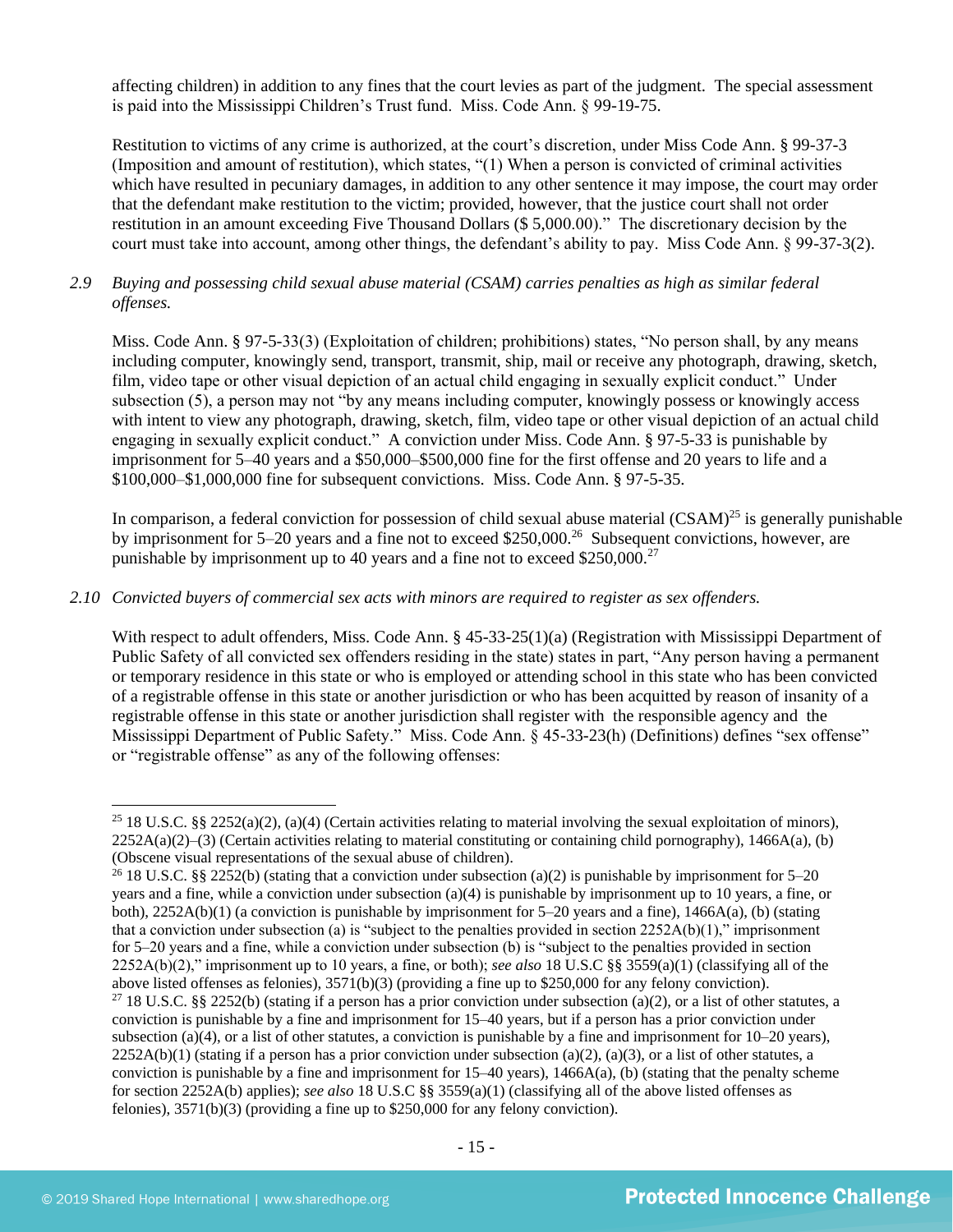. . . .

(ii) Section 97-3-65 relating to rape; however, conviction or adjudication under Section 97-3-65(1)(a) when the offender was eighteen (18) years of age or younger at the time of the alleged offense, shall not be a registrable sex offense;

(iii) Section 97-3-71 relating to rape and assault with intent to ravish;

(iv) Section 97-3-95 relating to sexual battery; however, conviction or adjudication under Section 97-3-  $95(1)(c)$  when the offender was eighteen (18) years of age or younger at the time of the alleged offense, shall not be a registrable sex offense;

(v) Section 97-5-5 relating to enticing a child for concealment, prostitution or marriage;

(vi) Section 97-5-23 relating to the touching of a child, mentally defective or incapacitated person or physically helpless person for lustful purposes;

(vii) Section 97-5-27 relating to the dissemination of sexually oriented material to children;

(viii) Section 97-5-33 relating to the exploitation of children;

. . . .

(xi) Section 97–29–59 relating to unnatural intercourse;

(xii) Section 43-47-18 relating to sexual abuse of a vulnerable person;

 $(xiii)$  Section 97-3-54.1(1)(c) relating to procuring sexual servitude of a minor; and Section 97-3-54.3 relating to aiding, abetting or conspiring to violate Section  $97-3-54.1(1)(c)$ ; ...

 $(xviii)$  Section 97-5-39(1)(e) relating to contributing to the neglect or delinquency of a child, felonious abuse or battery of a child, if the victim was sexually abused;

(xix) Section 97-29-51 relating to procuring or promoting prostitution when the victim is a child under eighteen (18) years of age;

(xx) Section 97–1–7 relating to attempt to commit any of the offenses referenced in this paragraph (h); (xxi) Any other offense resulting in a conviction in another jurisdiction which, if committed in this

state, would be deemed to be such a crime without regard to its designation elsewhere;

(xxii) Any offense resulting in a conviction in another jurisdiction for which registration is required in the jurisdiction where the conviction was had;

(xxiii) Any conviction of conspiracy to commit, accessory to commission, or attempt to commit any offense listed in this section;

(xxiv) Capital murder when one (1) of the above-described offenses is the underlying crime.

Accordingly, buyers convicted of sex trafficking, CSEC, and possession of child sexual abuse material (CSAM) under Miss. Code Ann. §§ 97-3-54.1, 97-29-51, and 97-5-33, respectively, will be required to register as sex offenders.

Miss. Code Ann. § 45-33-25(1)(b) also requires offenders adjudicated delinquent by the youth court for sex offenses to register as sex offenders if force was used against the victim in committing any of the following sex offenses:

(i) Section 97-3-71 relating to rape and assault with intent to ravish;

(ii) Section 97-3-95 relating to sexual battery;

(iii) Section 97-3-65 relating to statutory rape; or

(iv) Conspiracy to commit, accessory to the commission of, or attempt to commit any offense listed in this paragraph.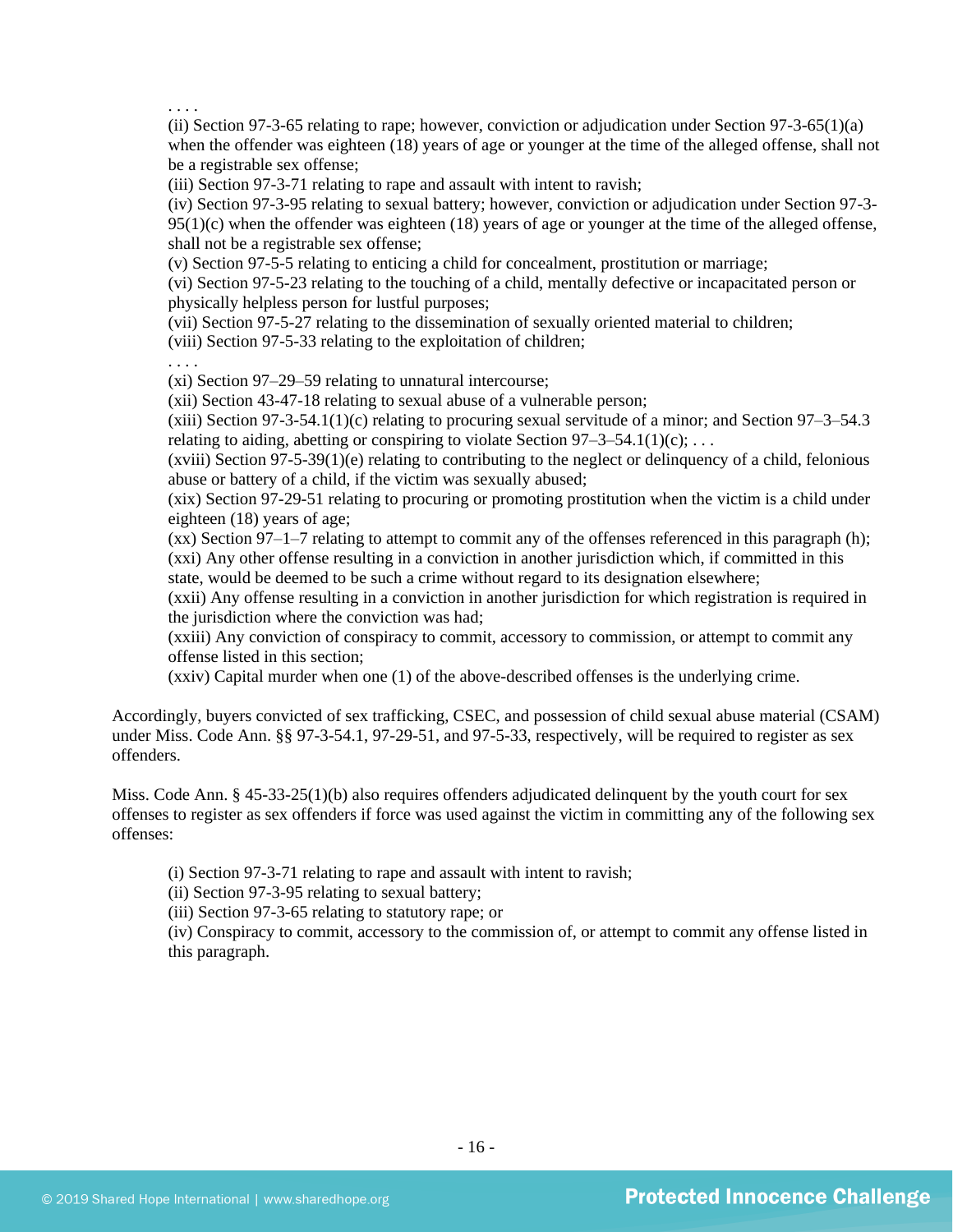#### FRAMEWORK ISSUE 3: CRIMINAL PROVISIONS FOR TRAFFICKERS

#### *Legal Components:*

- *3.1 Penalties for trafficking a child for sexual exploitation are as high as federal penalties.*
- *3.2 Creating and distributing child sexual abuse material (CSAM) carries penalties as high as similar federal offenses.*
- *3.3 Using the Internet or electronic communications to lure, entice, recruit, or sell commercial sex acts with a minor is a separate crime or results in an enhanced penalty for traffickers.*
- *3.4 Financial penalties for traffickers, including asset forfeiture, are sufficiently high*.
- *3.5 Convicted traffickers are required to register as sex offenders.*
- *3.6 Laws relating to parental custody and termination of parental rights include sex trafficking or commercial sexual exploitation of children (CSEC) offenses as grounds for sole custody or termination in order to prevent traffickers from exploiting their parental rights as a form of control.*

*\_\_\_\_\_\_\_\_\_\_\_\_\_\_\_\_\_\_\_\_\_\_\_\_\_\_\_\_\_\_\_\_\_\_\_\_\_\_\_\_\_\_\_\_\_\_\_\_\_\_\_\_\_\_\_\_\_\_\_\_\_\_\_\_\_\_\_\_\_\_\_\_\_\_\_\_\_\_\_\_\_\_\_\_\_\_\_\_\_\_\_\_\_\_*

## *Legal Analysis:*

*3.1 Penalties for trafficking a child for sexual exploitation are as high as federal penalties.* 

Miss. Code Ann. § 97-3-54.1(1)(c) (Human Trafficking Act; prohibited conduct; penalty) carries a sentence of 20 years to life and a possible fine of \$50,000–\$500,000. Miss. Code Ann. § 97-3-54.1(1)(c).<sup>28</sup> A trafficker may also be convicted under Miss. Code Ann. § 97-29-51(2)(a) (Prostitution; misdemeanor procuring services of prostitute; felony promoting prostitution; penalties) for promoting prostitution and a conviction when a minor is victimized is punishable by imprisonment for "not less than five (5) years, nor more than thirty (30) years, or by a fine of not less than Fifty Thousand Dollars (\$50,000.00) nor more than Five Hundred Thousand Dollars (\$500,000.00), or both." Miss. Code Ann. § 97-29-51(2)(c).

Traffickers may also be convicted under other criminal statutes for their crimes. Under Miss. Code Ann. § 97- 5-5 (Enticing child for concealment, prostitution or marriage), convicted traffickers "shall, on conviction, be imprisoned in the custody of the Department of Corrections for not less than two (2) years nor more than ten (10) years, or fined not more than Ten Thousand Dollars (\$10,000.00), or both. Investigation and prosecution of a defendant under this section does not preclude prosecution of the defendant for a violation of other applicable criminal laws, including, but not limited to, the Mississippi Human Trafficking Act, Sections 97–3– 54 et seq." A conviction under Miss. Code Ann. § 97-5-33 (Exploitation of children; prohibitions) is punishable by imprisonment for 5–40 years and \$50,000–\$500,000 fine. Miss Code Ann. § 97-5-35. A subsequent conviction is punishable by imprisonment of 20 years to life and a \$100,000–\$1,000,000 fine. Miss Code Ann. § 97-5-35. A conviction under Miss. Code Ann. § 97-5-39(1)(a) (Contributing to the neglect or delinquency of a child; felonious abuse and/or battery of a child) is punishable as a misdemeanor by up to 1 year in jail, a fine of up to \$1,000, or both. A conviction under Miss Code Ann. § 97-5-39(1)(e) is punishable by imprisonment of up to 10 years, a fine of up to \$10,000, or both. Miss. Code Ann. § 97-5-39(1)(e).

A trafficking enterprise<sup>29</sup> and its agents or employees are also subject to criminal liability under Mississippi law. Miss. Code Ann. § 97-3-54.1(3) states,

An enterprise may be prosecuted for an offense under this chapter if:

<sup>28</sup> *See supra* note [7.](#page-1-0)

<sup>&</sup>lt;sup>29</sup> "Enterprise" is defined to mean "any individual, sole proprietorship, partnership, corporation, union or other legal entity, or any association or group of individuals associated in fact regardless of whether a legal entity has been formed pursuant to any state, federal or territorial law. It includes illicit as well as licit enterprises and governmental as well as other entities." Miss. Code Ann. § 97-3-54.4(f).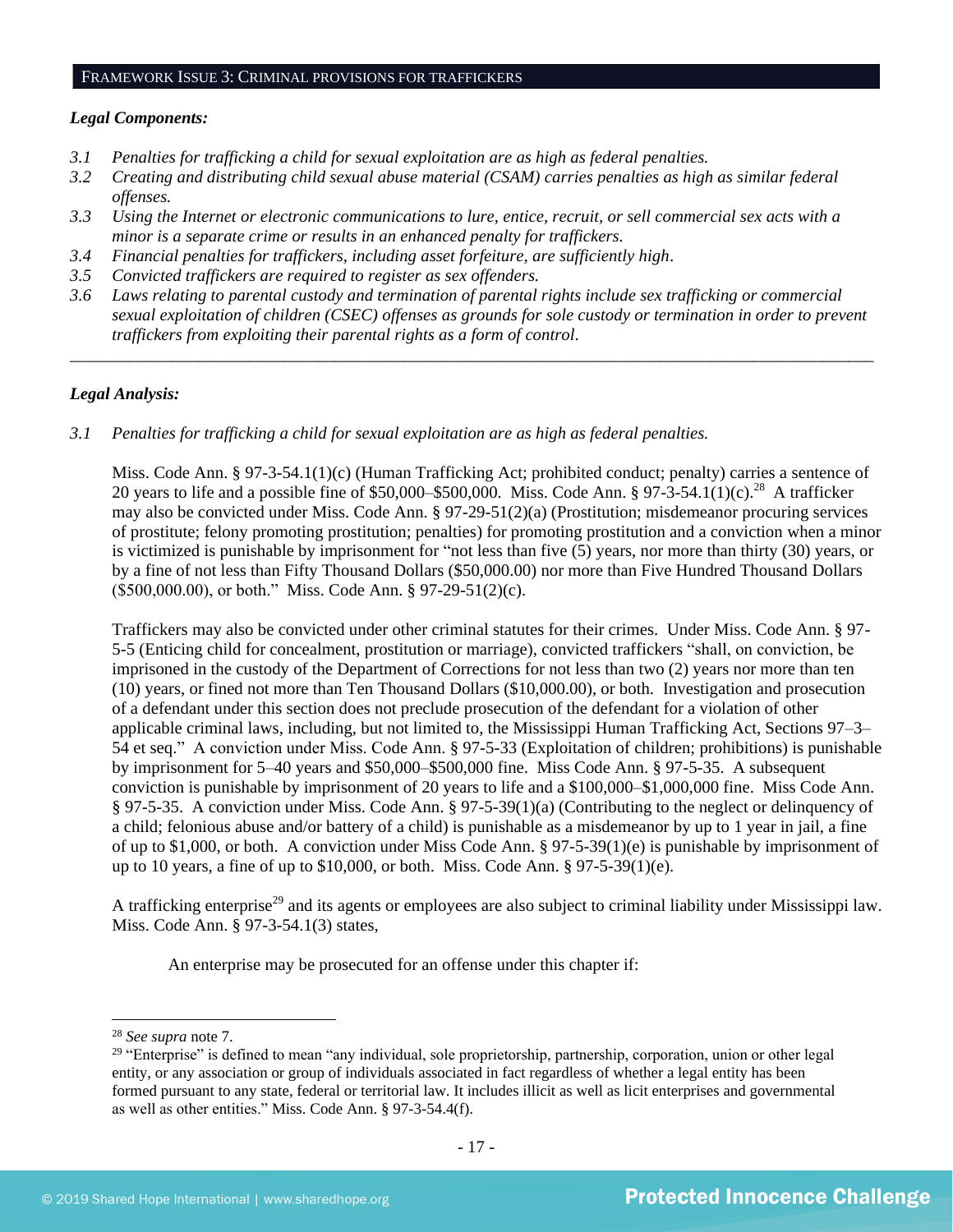(a) An agent of the enterprise knowingly engages in conduct that constitutes an offense under this chapter while acting within the scope of employment and for the benefit of the entity. (b) An employee of the enterprise engages in conduct that constitutes an offense under this chapter and the commission of the offense was part of a pattern of illegal activity for the benefit of the enterprise, which an agent of the enterprise either knew was occurring or recklessly disregarded, and the agent failed to take effective action to stop the illegal activity. . . . .

Trafficking enterprises are subject to enhanced fines. Pursuant to Miss. Code Ann. § 97-3-54.1(3)(d), "[t]he court may consider the severity of the enterprise's offense and order penalties, including: (i) a fine of not more than One Million Dollars (\$1,000,000.00); (ii) disgorgement of profit; and (iii) debarment from government contracts. Additionally, the court may order any of the relief provided in Section 97–3– 54.7 [Forfeiture of assets and disposition of proceeds]."

A conviction under Miss. Code Ann. § 97-5-27(3)(a) (Use of computer for purpose of luring or inducing persons under eighteen years of age to engage in sexual contact) is punishable as a felony by commitment up to 3 years to the Department of Corrections and a fine not exceeding \$10,000. Miss. Code Ann. § 97-5-27(3)(e).

Lastly, traffickers could be found guilty of money laundering under Miss. Code Ann. § 97-23-101, which prohibits the following conduct:

(1) (a) Whoever, knowing that the property involved in a financial transaction represents the proceeds of some form of unlawful activity, $30$  conducts or attempts to conduct such a financial transaction $31$ which in fact involves the proceeds of specified unlawful activity:

<span id="page-17-1"></span><span id="page-17-0"></span>(i) With the intent to promote the carrying on of specified unlawful activity; or

. . . .

. . . .

(2) With intent to engage in conduct constituting a violation of Section 7201 or 7206 of the Internal Revenue Code of 1986; or

- . . . . (ii) Knowing that the transaction is designed in whole or in part:
	- 1. To conceal or disguise the nature, the location, the source, the ownership, or the control of the proceeds of specified unlawful activity; or

2. To avoid a transaction reporting requirement under state or federal law, shall be sentenced to a fine of not more than Five Hundred Thousand Dollars (\$ 500,000.00) or twice the value of the property involved in the transaction, whichever is greater, or imprisonment for not more than twenty (20) years, or both.

In comparison, if the victim is under the age of 14, a conviction under the Trafficking Victims Protection Act (TVPA) for child sex trafficking is punishable by 15 years to life imprisonment and a fine not to exceed \$250,000. 18 U.S.C. §§ 1591(b)(1), 3559(a)(1), 3571(b)(3). If the victim is between the ages of 14–17, a conviction is punishable by 10 years to life imprisonment and a fine not to exceed \$250,000. 18 U.S.C.

 $30$  Miss. Code Ann. § 97-23-101(3)(a) states, "The term 'knowing that the property involved in a financial transaction represents the proceeds of some form of unlawful activity' means that the person knew the property involved in the transaction represented proceeds from some form, though not necessarily which form, of activity that constitutes a felony under state or federal law."

 $31$  Miss. Code Ann. § 97-23-101(3)(c) states, "The term 'transaction' includes a purchase, sale, loan, pledge, gift, transfer, delivery, or other disposition, and with respect to a financial institution includes a deposit, withdrawal, transfer between accounts, exchange of currency, loan, extension of credit, purchase or sale of any stock, bond, certificate of deposit, or other monetary instrument, or any other payment, transfer, or delivery by, through, or to a financial institution, by whatever means effected."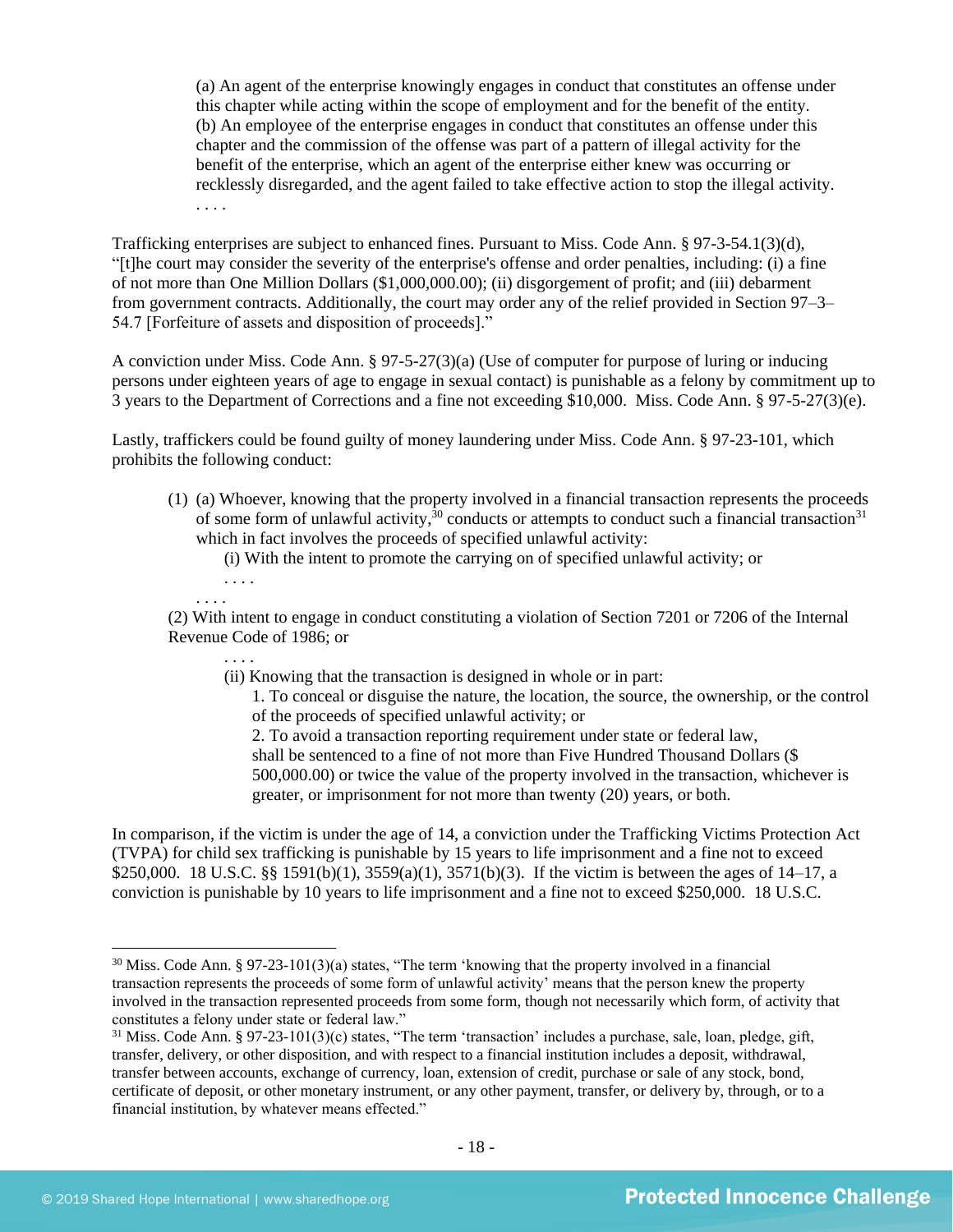§§ 1591(b)(2), 3559(a)(1), 3571(b)(3). A conviction is punishable by mandatory life imprisonment, however, if the trafficker has a prior conviction for a federal sex offense against a minor. 18 U.S.C. § 3559(e)(1).

*3.2 Creating and distributing child sexual abuse material (CSAM) carries penalties as high as similar federal offenses.*

Miss. Code Ann. § 97-5-33(1)–(2), (7) (Exploitation of children; prohibitions) prohibits the creation and distribution of child sexual abuse material (CSAM). A first-time offender faces imprisonment for 5–40 years and a \$50,000–\$500,000 fine. Miss. Code Ann. § 97-5-35. The penalty increases for subsequent offenses to 20 years to life and a \$100,000–\$1,000,000 fine. Miss. Code Ann. § 97-5-35.

In comparison, if the victim is under the age of 14, a conviction under the TVPA for child sex trafficking is punishable by 15 years to life imprisonment and a fine not to exceed \$250,000. 18 U.S.C. §§ 1591(b)(1),  $3559(a)(1)$ ,  $3571(b)(3)$ . If the victim is between the ages of  $14-17$ , a conviction is punishable by 10 years to life imprisonment and a fine not to exceed \$250,000. 18 U.S.C. §§ 1591(b)(2), 3559(a)(1), 3571(b)(3). A conviction is punishable by mandatory life imprisonment, however, if the trafficker has a prior conviction for a federal sex offense<sup>32</sup> against a minor. 18 U.S.C. § 3559(e)(1). Additionally, a federal conviction for distribution of  $CSAM^{33}$  is generally punishable by imprisonment for 5–20 years and a fine not to exceed \$250,000.<sup>34</sup> Subsequent convictions, however, are punishable by imprisonment up to 40 years and a fine not to exceed \$250,000.<sup>35</sup>

*3.3 Using the Internet or electronic communications to lure, entice, recruit, or sell commercial sex acts with a minor is a separate crime or results in an enhanced penalty for traffickers.*

Although not expressly commercial, Miss. Code Ann. § 97-5-27(3)(a) (Dissemination of sexually oriented material to persons under eighteen years of age; use of computer for purpose of luring or inducing persons under eighteen years of age to engage in sexual contact) penalizes a person who knowingly engages in sexuallyoriented communication with a minor by use of a computer. Miss. Code Ann. § 97-5-27(3)(a) states,

A person is guilty of computer luring when:

(i) Knowing the character and content of any communication of sexually oriented material, he intentionally uses any computer communication system allowing the input, output, examination or transfer of computer data or computer programs from one computer to another, to initiate or engage in such communication with a person under the age of eighteen (18); and

(ii) By means of such communication he importunes, invites or induces a person under the age of eighteen (18) years to engage in sexual intercourse, deviant sexual intercourse or sexual contact

<sup>32</sup> *See supra* note [21.](#page-11-0)

<sup>33</sup> 18 U.S.C. §§ 2252(a)(1), (a)(2), (a)(3) (Certain activities relating to material involving the sexual exploitation of minors), 2252A(a)(2), (a)(3) (Certain activities relating to material constituting or containing child pornography), 1466A(a) (Obscene visual representations of the sexual abuse of children).

<sup>34</sup> 18 U.S.C. §§ 2252(b) (stating that a conviction under subsection (a)(1), (a)(2), or (a)(3) is punishable by imprisonment for 5–20 years and a fine), 2252A(b)(1) (a conviction is punishable by imprisonment for 5–20 years and a fine), 1466A(a), (b) (stating that a conviction under subsection (a) is "subject to the penalties provided in section 2252A(b)(1)," imprisonment for 5–20 years and a fine, while a conviction under subsection (b) is "subject to the penalties provided in section 2252A(b)(2)," imprisonment up to 10 years, a fine, or both); *see also* 18 U.S.C §§  $3559(a)(1)$  (classifying all of the above listed offenses as felonies),  $3571(b)(3)$  (providing a fine up to \$250,000 for any felony conviction).

<sup>&</sup>lt;sup>35</sup> 18 U.S.C. §§ 2252(b) (stating if a person has a prior conviction under subsection (a)(1), (a)(2), or (a)(3) or a list of other statutes, a conviction is punishable by a fine and imprisonment for 15–40 years), 2252A(b)(1) (stating if a person has a prior conviction under subsection (a)(2), (a)(3), or a list of other statutes, a conviction is punishable by a fine and imprisonment for  $15-40$  years),  $1466A(a)$ , (b) (stating that the penalty scheme for section  $2252A(b)$ applies); *see also* 18 U.S.C §§ 3559(a)(1) (classifying all of the above listed offenses as felonies), 3571(b)(3) (providing a fine up to \$250,000 for any felony conviction).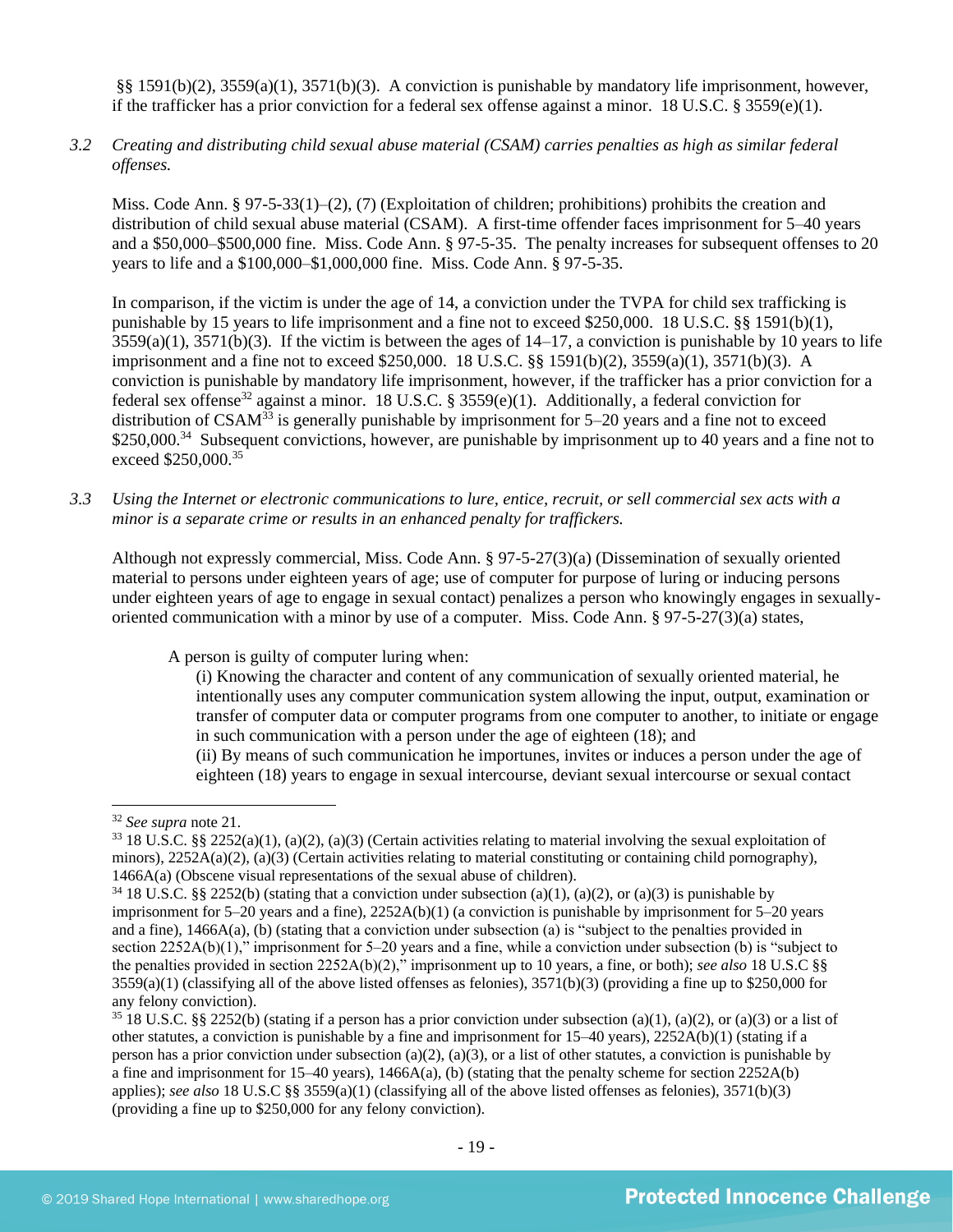with him, or to engage in a sexual performance, obscene sexual performance or sexual conduct for his benefit.

The penalty for conviction under Miss. Code Ann. § 97-5-27(3)(a) is commitment up to 3 years to the Department of Corrections and a maximum fine of \$10,000. Miss. Code Ann. § 97-5-27(3)(e). Pursuant to Miss. Code Ann. § 97-5-27(4), "[i]nvestigation and prosecution of a defendant under this section does not preclude prosecution of the defendant for a violation of other applicable criminal laws, including, but not limited to, the Mississippi Human Trafficking Act, Section 97–3–54 et seq."

Neither Miss. Code Ann. §§ 97-3-54 to 97-3-54.9 (Mississippi Human Trafficking Act) nor Miss. Code Ann. § 97-5-35 (Exploitation of Children; penalties) specifically provide enhanced penalties when the offender uses the Internet to commit these crimes.

## *3.4 Financial penalties for traffickers, including asset forfeiture, are sufficiently high.*

A conviction under Miss. Code Ann. § 97-3-54.1(1)(c) (Human Trafficking Act; prohibited conduct; penalty) carries a fine of \$50,000–\$500,000. A conviction for promoting the prostitution of a minor under Miss. Code Ann. § 97-29-51(2)(c) is punishable with a fine of \$50,000.00–\$500,000.00. If convicted under Miss. Code Ann. § 97-5-33 (Exploitation of children; prohibitions), a trafficker faces a fine of \$50,000–\$500,000, or \$100,000–\$1,000,000 for a subsequent conviction, and traffickers convicted under Miss. Code Ann. § 97-5-5 (Enticing child for concealment, prostitution or marriage) face a fine up to \$10,000. Miss Code Ann. § 97-5-35, 97-5-5. Pursuant to Miss. Code Ann. § 99-19-75 (Assessment on certain offenses against children to be deposited in Mississippi Children's Trust Fund), the court shall impose a special assessment of \$1,000 against persons convicted of certain listed crimes, including statutory rape and convictions under § 97-5-1 et. seq. (Offenses affecting children) in addition to any fines that the court levies as part of the judgment. The special assessment is paid into the Mississippi Children's Trust fund. Miss. Code Ann. § 99-19-75.

In addition to fines, traffickers are also subject to forfeiture under Miss. Code Ann. § 97-3-54.7 (Forfeiture of assets and disposition of proceeds). Miss. Code Ann. § 97-3-54.7(1)(a) states,

In addition to any other civil or criminal penalties provided by law, any property used in the commission of a violation of this act shall be forfeited as provided herein.

(a) The following property shall be subject to forfeiture if used or intended for use as an instrumentality in or used in furtherance of a violation of this act:

(i) Conveyances, including aircraft, vehicles or vessels;

- (ii) Books, records, telecommunication equipment, or computers;
- (iii) Money or weapons;

(iv) Everything of value furnished, or intended to be furnished, in exchange for an act in violation and all proceeds traceable to the exchange;

(v) Negotiable instruments and securities;

(vi) Any property, real or personal, directly or indirectly acquired or received in a violation or as an inducement to violate;

(vii) Any property traceable to proceeds from a violation; and

(viii) Any real property, including any right, title and interest in the whole of or any part of any lot or tract of land used in furtherance of a violation of this act.

Traffickers are also subject to mandatory restitution and a possible civil judgment pursuant to Miss Code Ann. § 97-3-54.6(2)–(3), which states,

(2) Notwithstanding any provisions to the contrary in Section 99–37–1 et seq., the court shall order restitution to the victim for any offense under this chapter. The order of restitution under this section shall direct the defendant to pay the victim, through the appropriate court mechanism,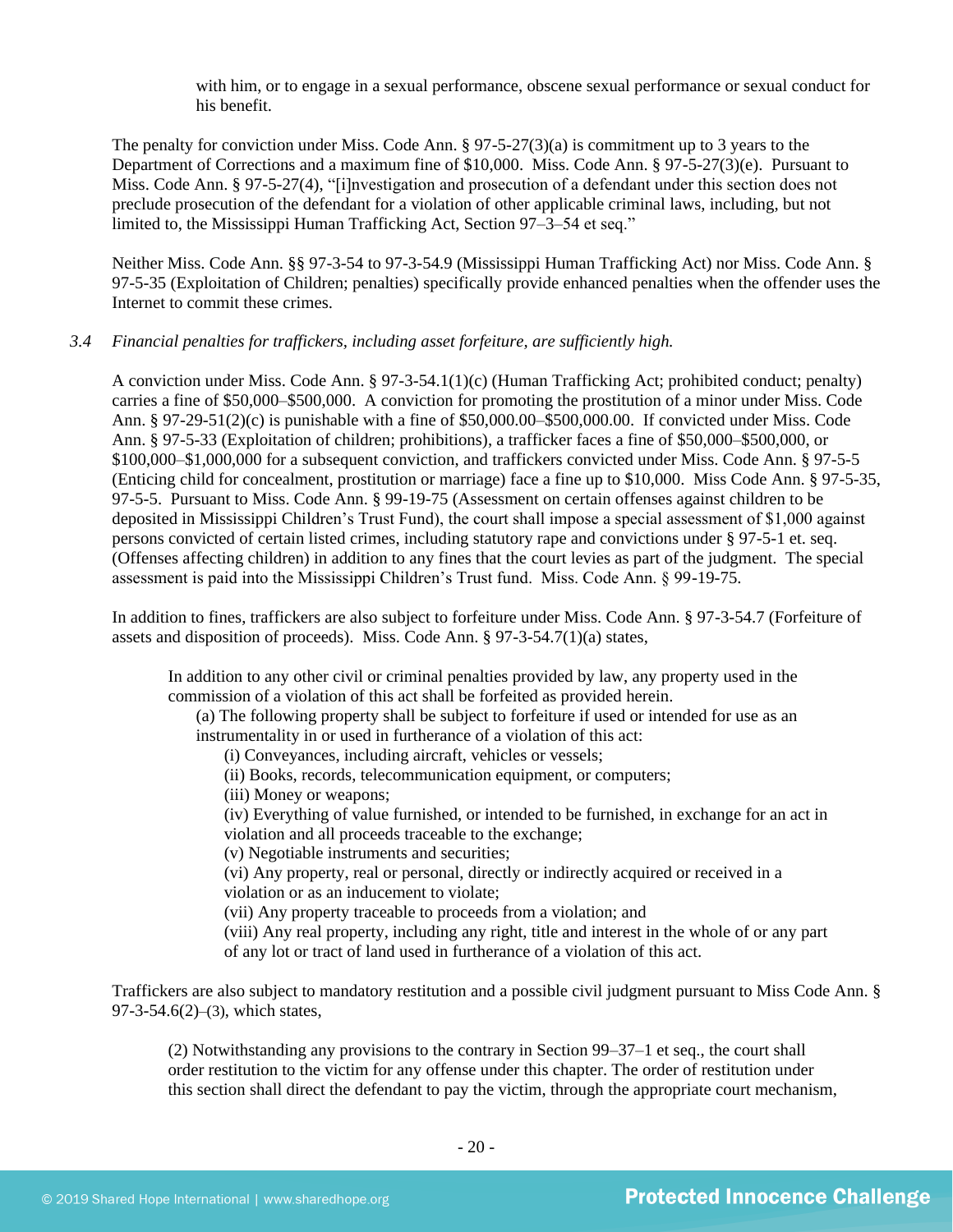the full amount of the victim's pecuniary damages. For the purposes of determining restitution, the term "victim" means the individual harmed as a result of a crime under this chapter, including, in the case of a victim who is under eighteen (18) years of age, incompetent, incapacitated, or deceased, the legal guardian of the victim or a representative of the victim's estate, or another family member, or any other person appointed as suitable by the court, but in no event shall the defendant be named as such a representative or guardian. The court may order restitution even if the victim is absent from the jurisdiction or unavailable. (3) Any person who is injured by reason of any violation of the provisions of this chapter shall have a cause of action against any person or enterprise convicted of engaging in activity in violation of this chapter for threefold the actual damages sustained and, when appropriate, punitive damages. The person shall also recover attorney's fees in the trial and appellate courts and reasonable costs of investigation and litigation.

Discretionary restitution to victims of any crime is authorized under Miss Code Ann. § 99-37-3 (Imposition and amount of restitution), which states in part, "(1) When a person is convicted of criminal activities which have resulted in pecuniary damages, in addition to any other sentence it may impose, the court may order that the defendant make restitution to the victim; provided, however, that the justice court shall not order restitution in an amount exceeding Five Thousand Dollars (\$ 5,000.00)." The discretionary decision by the court must take into account, among other things, the defendant's ability to pay. Miss Code Ann. § 99-37-3(2).

A trafficker convicted under the money laundering statute may be fined up to \$500,000 or "twice the value of the property involved in the transaction, whichever is greater." Miss. Code Ann. § 97-23-101(1)(a).

Human trafficking enterprises may be subject to court ordered restraints on future enterprises. Miss Code Ann. § 97-3-54.6 (Human Trafficking Act; injunctive and other relief for victims of trafficking; confidentiality) states that any circuit court may, after making due provision for the rights of trafficked persons, enjoin violations of the provisions of this act by issuing appropriate orders and judgments, including, but not limited to:

(a) Ordering any defendant to divest himself of any interest in any enterprise, including real property.

(b) Imposing reasonable restrictions upon the future activities or investments of any defendant, including, but not limited to, prohibiting any defendant from engaging in the same type of endeavor as the enterprise in which he was engaged in violation of the provisions of this act. (c) Ordering the dissolution or reorganization of any enterprise.

(d) Ordering the suspension or revocation of a license or permit granted to any enterprise by any agency of the state.

(e) Ordering the forfeiture of the charter of a corporation organized under the laws of the state, or the revocation of a certificate authorizing a foreign corporation to conduct business within the state, upon finding that the board of directors or a managerial agent acting on behalf of the corporation in conducting the affairs of the corporation, has authorized or engaged in conduct in violation of this chapter and that, for the prevention of future criminal activity, the public interest requires the charter of the corporation forfeited and the corporation dissolved or the certificate revoked.

Trafficking enterprises are also subject to fines, asset forfeiture, and rescission of government contracts. Pursuant to Miss. Code Ann. § 97-3-54.1(3)(d), "[t]he court may consider the severity of the enterprise's offense and order penalties, including: (i) a fine of not more than One Million Dollars (\$1,000,000.00); (ii) disgorgement of profit; and (iii) debarment from government contracts. Additionally, the court may order any of the relief provided in Section 97–3–54.7 [Forfeiture of assets and disposition of proceeds]."<sup>36</sup>

<sup>&</sup>lt;sup>36</sup> Miss. Code Ann. § 97-3-54.1(3)(c) stipulates that "It is an affirmative defense to a prosecution of an enterprise that the enterprise had in place adequate procedures, including an effective complaint procedure, designed to prevent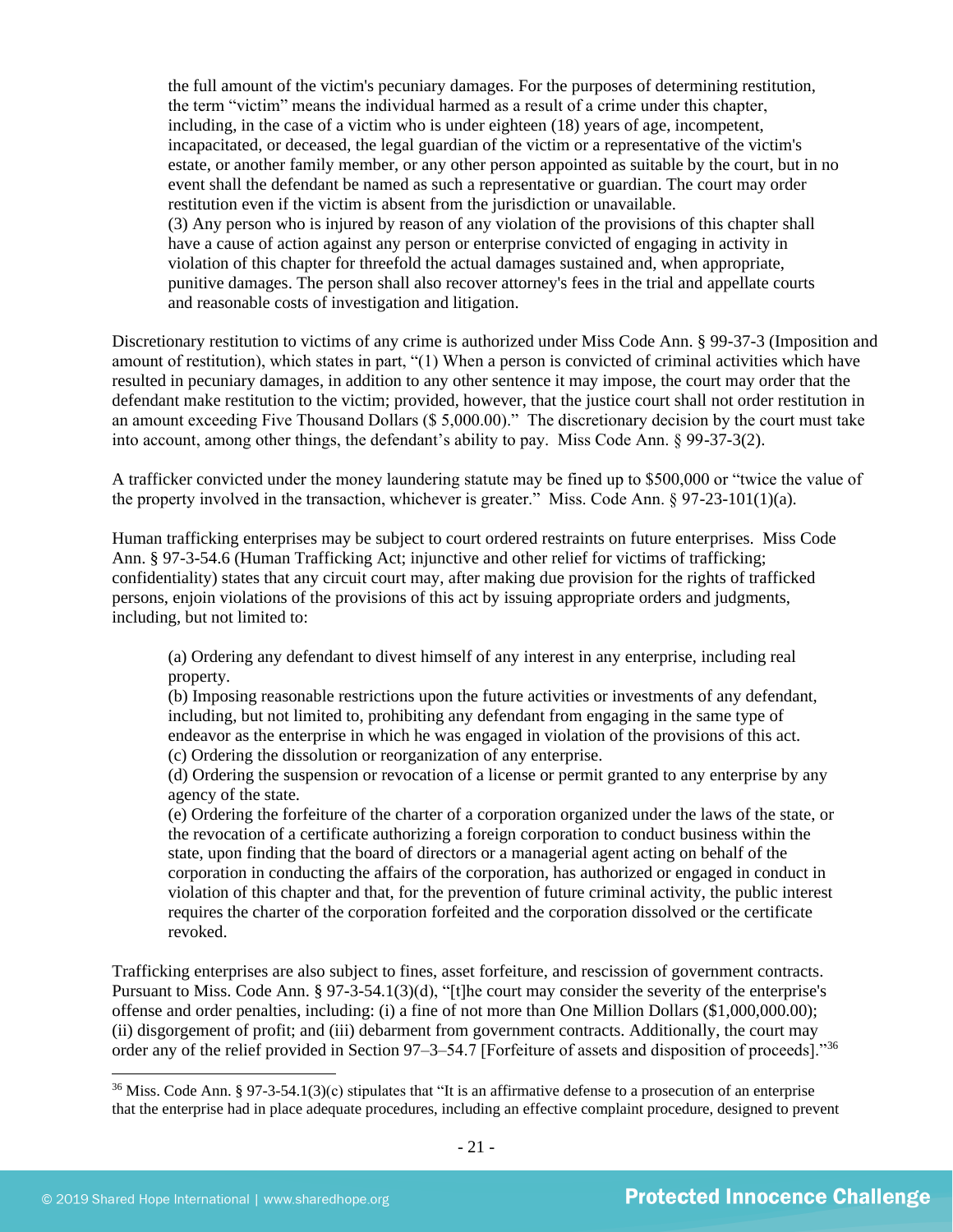#### *3.5 Convicted traffickers are required to register as sex offenders.*

Miss. Code Ann. § 45-33-23(h) (Definitions), includes Miss. Code Ann. § 97-3-54.1(1)(c) (Human Trafficking Act; prohibited conduct; penalty), § 97-3-54.3 (Human Trafficking Act; aiding, abetting, or conspiring to violate human trafficking provisions), § 97-5-5 (Enticing a child for concealment, prostitution or marriage), § 97-5-33 (Exploitation of children; prohibitions), and § 97-29-51 (Prostitution; misdemeanor procuring services of prostitute; felony promoting prostitution) in its definition of "registrable offense." Accordingly, traffickers will be required to register as sex offenders if convicted of human trafficking, CSEC, or creating child sexual abuse material (CSAM).

*3.6 Laws relating to parental custody and termination of parental rights include sex trafficking or commercial sexual exploitation of children (CSEC) offenses as grounds for sole custody or termination in order to prevent traffickers from exploiting their parental rights as a form of control.* 

Miss. Code Ann. § 93-15-121 (Grounds for termination) sets forth the grounds for terminating parental rights, which include human trafficking and certain CSEC offenses. Miss. Code Ann. § 93-15-121 states,

Any of following, if established by clear and convincing evidence, may be grounds for termination of the parent's parental rights if reunification between the parent and child is not desirable toward obtaining a satisfactory permanency outcome:

(g) The parent has committed an abusive act for which reasonable efforts to maintain the children in the home would not be required under Section 43-21-603, or a series of physically, mentally, or emotionally abusive incidents, against the child or another child, whether related by consanguinity or affinity or not, making future contacts between the parent and child undesirable; or

- (h) (i) The parent has been convicted of any of the following offenses against any child:
	- 1. Rape of a child under Section 97-3-65;
	- 2. Sexual battery of a child under Section 97-3-95(c);
	- 3. Touching a child for lustful purposes under Section 97-5-23;
	- 4. Exploitation of a child under Sections 97-5-31 through 97-5-37;
	- 5. Felonious abuse or battery of a child under Section 97-5-39(2); or
	- . . . .

7. Human trafficking of a child under Section 97-3-54.1; or

. . . .

. . . .

persons associated with the enterprise from engaging in the unlawful conduct and to promptly correct any violations of this chapter."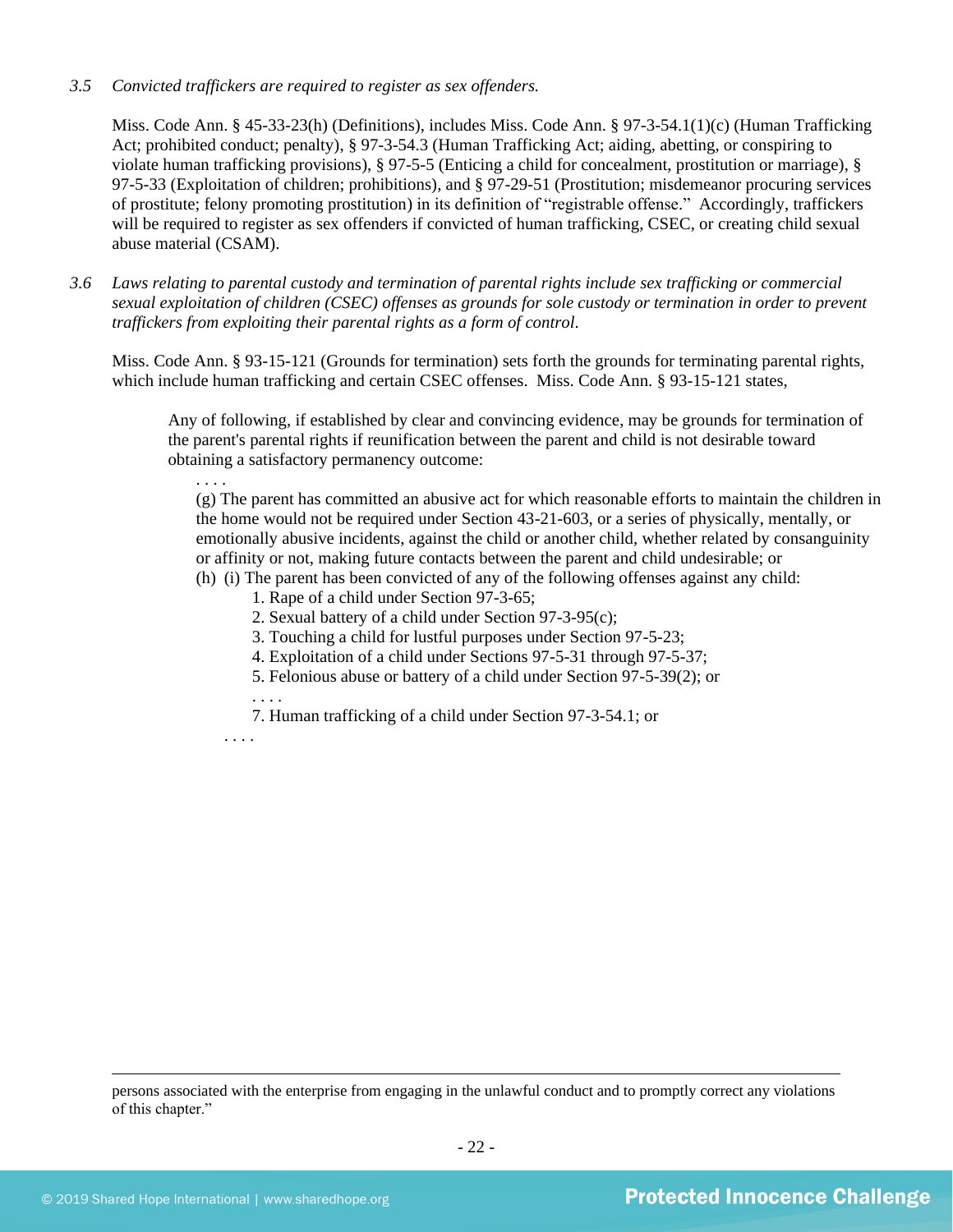#### *Legal Components:*

- *4.1 The acts of assisting, enabling, or financially benefitting from child sex trafficking are included as criminal offenses in the state sex trafficking statute.*
- *4.2 Financial penalties, including asset forfeiture laws, are in place for those who benefit financially from or aid and assist in committing domestic minor sex trafficking.*
- *4.3 Promoting and selling child sex tourism is illegal.*
- *4.4 Promoting and selling child sexual abuse material (CSAM) carries penalties as high as similar federal offenses. \_\_\_\_\_\_\_\_\_\_\_\_\_\_\_\_\_\_\_\_\_\_\_\_\_\_\_\_\_\_\_\_\_\_\_\_\_\_\_\_\_\_\_\_\_\_\_\_\_\_\_\_\_\_\_\_\_\_\_\_\_\_\_\_\_\_\_\_\_\_\_\_\_\_\_\_\_\_\_\_\_\_\_\_\_\_\_\_\_\_\_\_\_\_*

### *Legal Analysis:*

*4.1 The acts of assisting, enabling, or financially benefitting from child sex trafficking are included as criminal offenses in the state sex trafficking statute.*

Miss. Code Ann. § 97-3-54.3 (Human Trafficking Act; aiding, abetting, or conspiring to violate human trafficking provisions) makes persons who aid or abet traffickers criminally liable as principals under the human trafficking law. Miss. Code Ann. § 97-3-54.3 states that "[a] person who knowingly aids, abets or conspires with one or more persons to violate the Mississippi Human Trafficking Act shall be considered a principal in the offense and shall be indicted and punished as such whether the principal has been previously convicted or not." Thus, a person who aids or abets the commission of procuring sexual servitude of a minor pursuant to Miss. Code Ann. § 97-3-54.1(1)(c) (Human Trafficking Act; prohibited conduct; penalty) faces a sentence of 20 years to life and a possible fine of \$50,000–\$500,000. Miss. Code Ann. §§ 97-3-54.1(1)(c),  $37$  99-19-32.

In addition, Miss. Code Ann.  $\S 97-3-54.1(1)(a)$  applies to a facilitator who "benefits, whether financially or by receiving anything of value from participating in an enterprise that he knows or reasonably should have known has engaged in [human trafficking], shall be guilty of the crime of human-trafficking." When the victim is a minor, a violation of Miss. Code Ann. § 97-3-54.1(1)(a) is punishable by a maximum sentence of life and a possible maximum fine of \$100,000. Miss. Code Ann. §§ 97-3-54.1(2), 99-19-32. In addition, Miss. Code Ann. § 97-3-54.1(1)(c) contains the words "harbors" and "transports," which could reach the conduct of some facilitators.

An enterprise that facilitates human trafficking is also subject to criminal liability under Mississippi law. Miss. Code Ann. § 97-3-54.1(3) states that

An enterprise may be prosecuted for an offense under this chapter if:

(a) An agent of the enterprise knowingly engages in conduct that constitutes an offense under this chapter while acting within the scope of employment and for the benefit of the entity. (b) An employee of the enterprise engages in conduct that constitutes an offense under this chapter and the commission of the offense was part of a pattern of illegal activity for the benefit of the enterprise, which an agent of the enterprise either knew was occurring or recklessly disregarded, and the agent failed to take effective action to stop the illegal activity.

In addition to the Mississippi Human Trafficking Act, there are other laws that may apply to a facilitator of domestic minor sex trafficking. Pursuant to Miss. Code Ann. § 97-5-27(3)(d)(i)–(ii) (Dissemination of sexually oriented material to persons under eighteen years of age; use of computer for purpose of luring or inducing persons under eighteen years of age to engage in sexual contact), <sup>38</sup>

<sup>37</sup> *See supra* note [7.](#page-1-0)

<sup>&</sup>lt;sup>38</sup> Pursuant to Miss. Code Ann. § 99-19-75 (Assessment on certain offenses against children to be deposited in Mississippi Children's Trust Fund), the court shall impose a special assessment of \$1,000 against persons convicted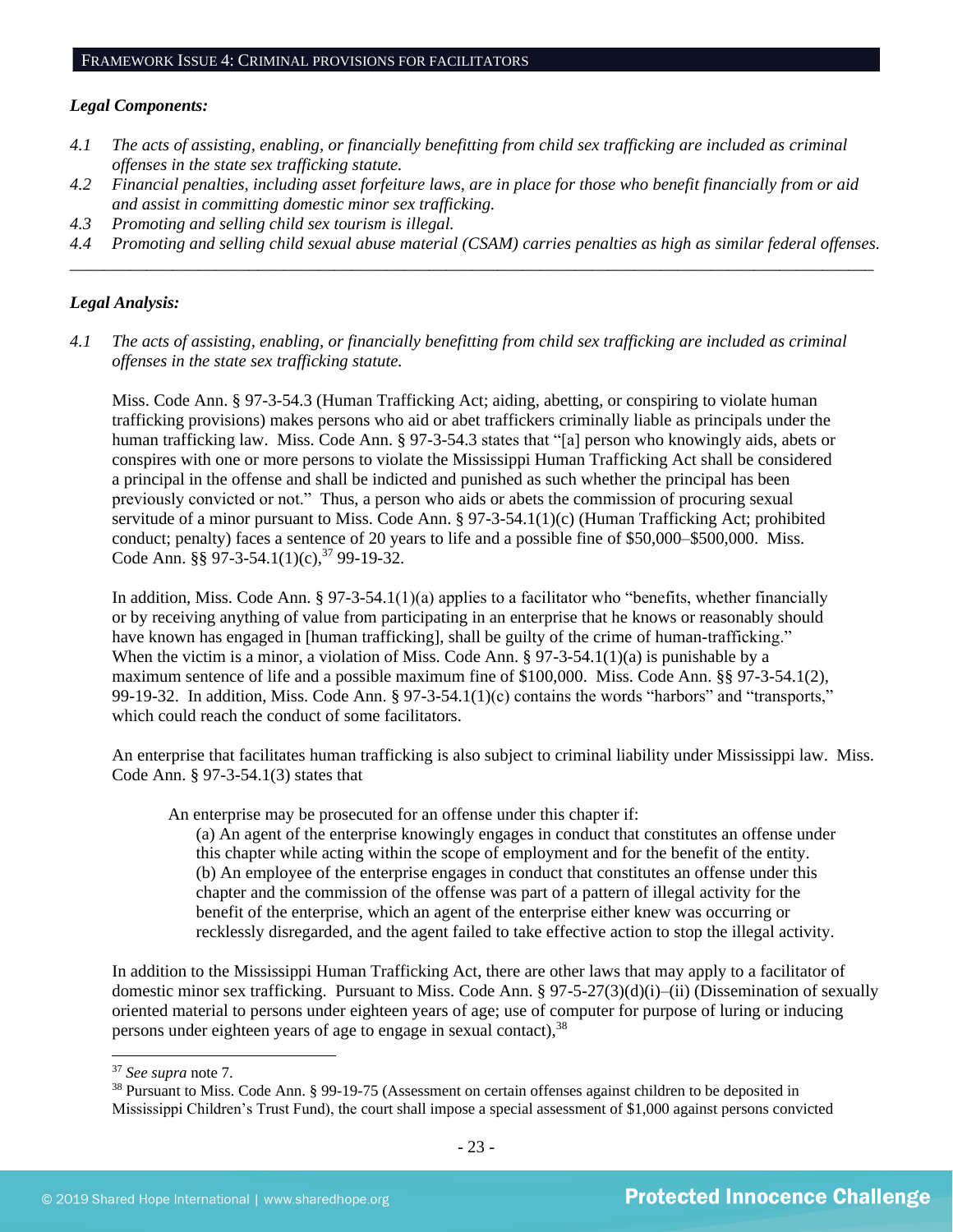(i) No person shall be held to have violated this subsection (3) solely for providing access or connection to or from a facility, system, or network not under that person's control, including transmission, downloading, intermediate storage, access software or other related capabilities that are incidental to providing such access or connection that do not include the creation of the content of the communication.

(ii) No employer shall be held liable for the actions of an employee or agent unless the employee's or agent's conduct is within the scope of his employment or agency or the employer, having knowledge of such conduct, authorizes or ratifies such conduct, or recklessly disregards such conduct.

However, under subsection (3)(d)(iii), "The limitations provided by this paragraph (d) shall not be applicable to a person who is a conspirator with an entity actively involved in the creation or knowing distribution of communications that violate such provisions, or who knowingly advertises the availability of such communications, [or] a person who provides access or connection to a facility, system or network engaged in the violation of such provisions that is owned or controlled by such person." Miss. Code Ann. § 97-5-  $27(3)(d)(iii)$ .

Facilitators could also be convicted for promoting prostitution. Miss. Code Ann. § 97-29-51(2)(a) (Prostitution; misdemeanor procuring services of prostitute; felony promoting prostitution; penalties) states that a person commits the felony of promoting prostitution if the person:

A person commits the felony of promoting prostitution if the person:

. . . . (ii) Knowingly or intentionally solicits or offers or agrees to solicit, or receives or gives, or agrees to receive or give any money or thing of value for soliciting, or attempting to solicit, another person for the purpose of prostitution;

(iii) Knowingly induces, persuades, or encourages a person to come into or leave this state for the purpose of prostitution;

(iv) Having control over the use of a place or vehicle, knowingly or intentionally permits another person to use the place or vehicle for prostitution;

(v) Accepts, receives, levies or appropriates money or other property of value from a prostitute, without lawful consideration, with knowledge or reasonable cause to know it was earned, in whole or in part, from prostitution; or

(vi) Conducts, directs, takes, or transports, or offers or agrees to take or transport, or aids or assists in transporting, any person to any vehicle, conveyance, place, structure, or building, or to any other person with knowledge or reasonable cause to know that the purpose of such directing, taking or transporting is prostitution.

Finally, facilitators could be found guilty of money laundering under Miss. Code Ann. § 97-23-101, which in subsection  $(1)(a)$  prohibits the following conduct:

(a) Whoever, knowing that the property involved in a financial transaction represents the proceeds of some form of unlawful activity,<sup>39</sup> conducts or attempts to conduct such a financial transaction<sup>40</sup> which in fact involves the proceeds of specified unlawful activity:

(i) 1. With the intent to promote the carrying on of specified unlawful activity; or 2. With intent to engage in conduct constituting a violation of Section 7201 or 7206 of the Internal Revenue Code of 1986; or

of certain listed crimes, including statutory rape and convictions under § 97-5-1 et. seq. (Offenses affecting children) in addition to any fines that the court levies as part of the judgment. The special assessment is paid into the Mississippi Children's Trust fund. Miss. Code Ann. § 99-19-75.

<sup>39</sup> *See supra* note [30.](#page-17-0)

<sup>40</sup> *See supra* note [31.](#page-17-1)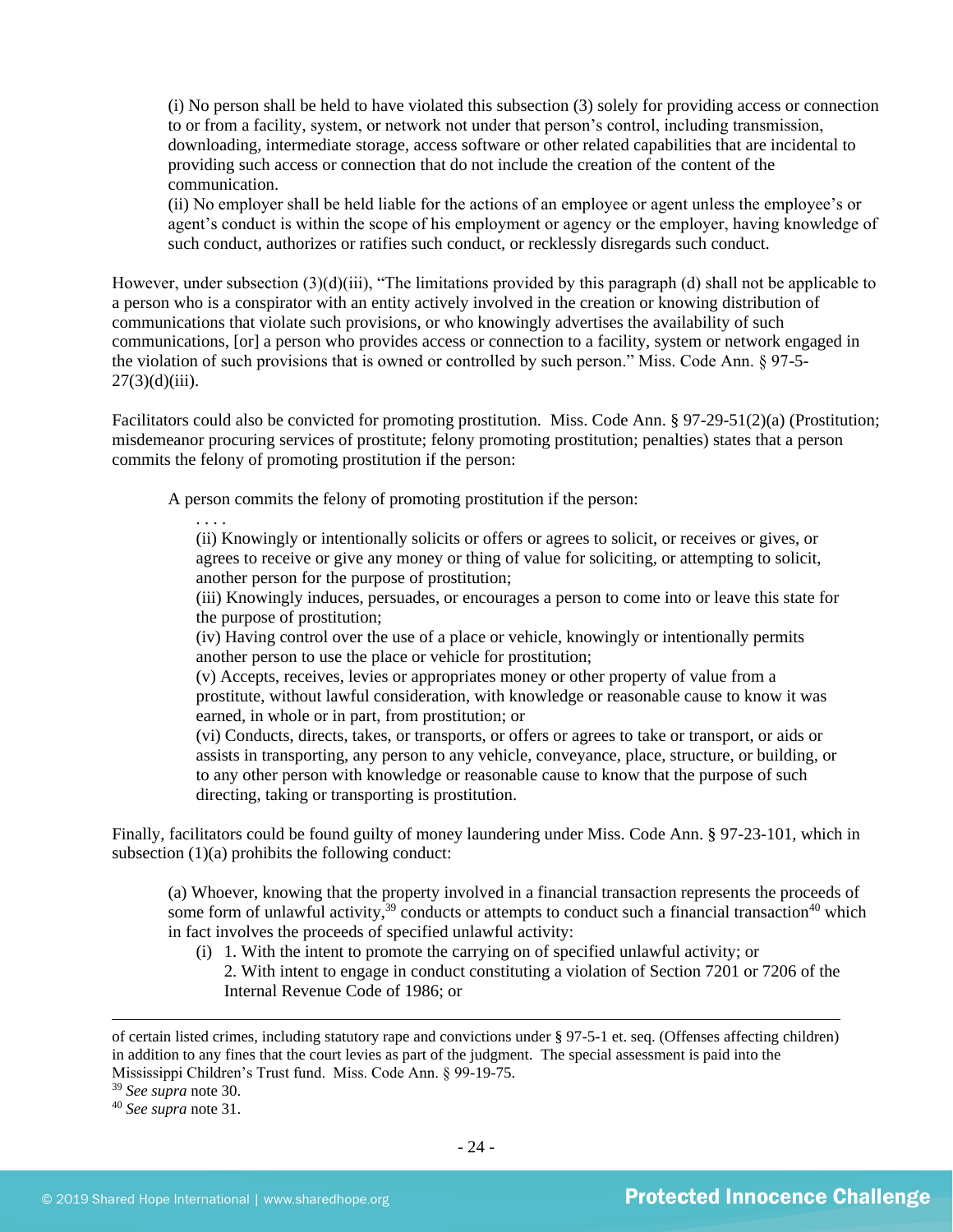(ii) Knowing that the transaction is designed in whole or in part:

1. To conceal or disguise the nature, the location, the source, the ownership, or the control of the proceeds of specified unlawful activity; or

2. To avoid a transaction reporting requirement under state or federal law shall be sentenced to a fine of not more than Five Hundred Thousand Dollars (\$ 500,000.00) or twice the value of the property involved in the transaction, whichever is greater, or imprisonment for not more than twenty (20) years, or both.

*4.2 Financial penalties, including asset forfeiture laws, are in place for those who benefit financially from or aid and assist in committing domestic minor sex trafficking.*

A facilitator convicted under Miss. Code Ann. § 97-3-54.3 (Aiding or abetting human trafficking) or § 97-29- 51(2)(a) (Prostitution; misdemeanor procuring services of prostitute; felony promoting prostitution; penalties) faces a fine of \$50,000-\$500,000. Miss. Code Ann. §§ 97-3-54.1(1)(c), 97-29-51(2)(a)(vi), 97-29-51(2)(c). Facilitators convicted of conspiracy to commit computer luring pursuant to Miss. Code Ann. § 97-5-27(3)(a) (Dissemination of sexually oriented material to persons under eighteen years of age; use of computer for purpose of luring or inducing persons under eighteen years of age to engage in sexual contact) face up to a \$10,000 fine. Miss. Code Ann. §§ 99-19-32, 97-5-27(3)(d)(iii), (3)(e). If an enterprise is convicted under the Mississippi Human Trafficking Act, Miss. Code Ann. § 97-3-54.1(3)(d) provides,

[T]he court may consider the severity of the enterprise's offense and order penalties, including:

- (i) a fine of not more than One Million Dollars (\$1,000,000.00);
- (ii) disgorgement of profit; and
- (iii) debarment from government contracts.

Similarly, pursuant to Miss. Code Ann. § 97-29-51(4), "Any partnership, association, corporation or other entity violating any provision of subsection (2) against the promotion of prostitution shall, upon conviction, be punished by a fine not exceeding Fifty Thousand Dollars (\$50,000.00). If the person whose services are promoted is under eighteen (18) years of age, the partnership, association, corporation or other legal entity convicted shall be punished by a fine not exceeding One Million Dollars (\$1,000,000.00)."

In addition, facilitators are also subject to forfeiture under Miss. Code Ann. § 97-3-54.7 (Forfeiture of assets and disposition of proceeds). Miss. Code Ann. § 97-3-54.7(1)(a) states,

(1) In addition to any other civil or criminal penalties provided by law, any property used in the commission of a violation of this act shall be forfeited as provided herein.

(a) The following property shall be subject to forfeiture if used or intended for use as an instrumentality in or used in furtherance of a violation of this act:

(i) Conveyances, including aircraft, vehicles or vessels;

(ii) Books, records, telecommunication equipment, or computers;

(iii) Money or weapons;

(iv) Everything of value furnished, or intended to be furnished, in exchange for an act in violation and all proceeds traceable to the exchange;

(v) Negotiable instruments and securities;

(vi) Any property, real or personal, directly or indirectly acquired or received in a violation or as an inducement to violate;

(vii) Any property traceable to proceeds from a violation; and

(viii) Any real property, including any right, title and interest in the whole of or any part of any lot or tract of land used in furtherance of a violation of this act.

Facilitators convicted of engaging in a human trafficking enterprise may be subject to court ordered restraints on future enterprises. Miss Code Ann. § 97-3-54.6(1) (Human Trafficking Act; injunctive and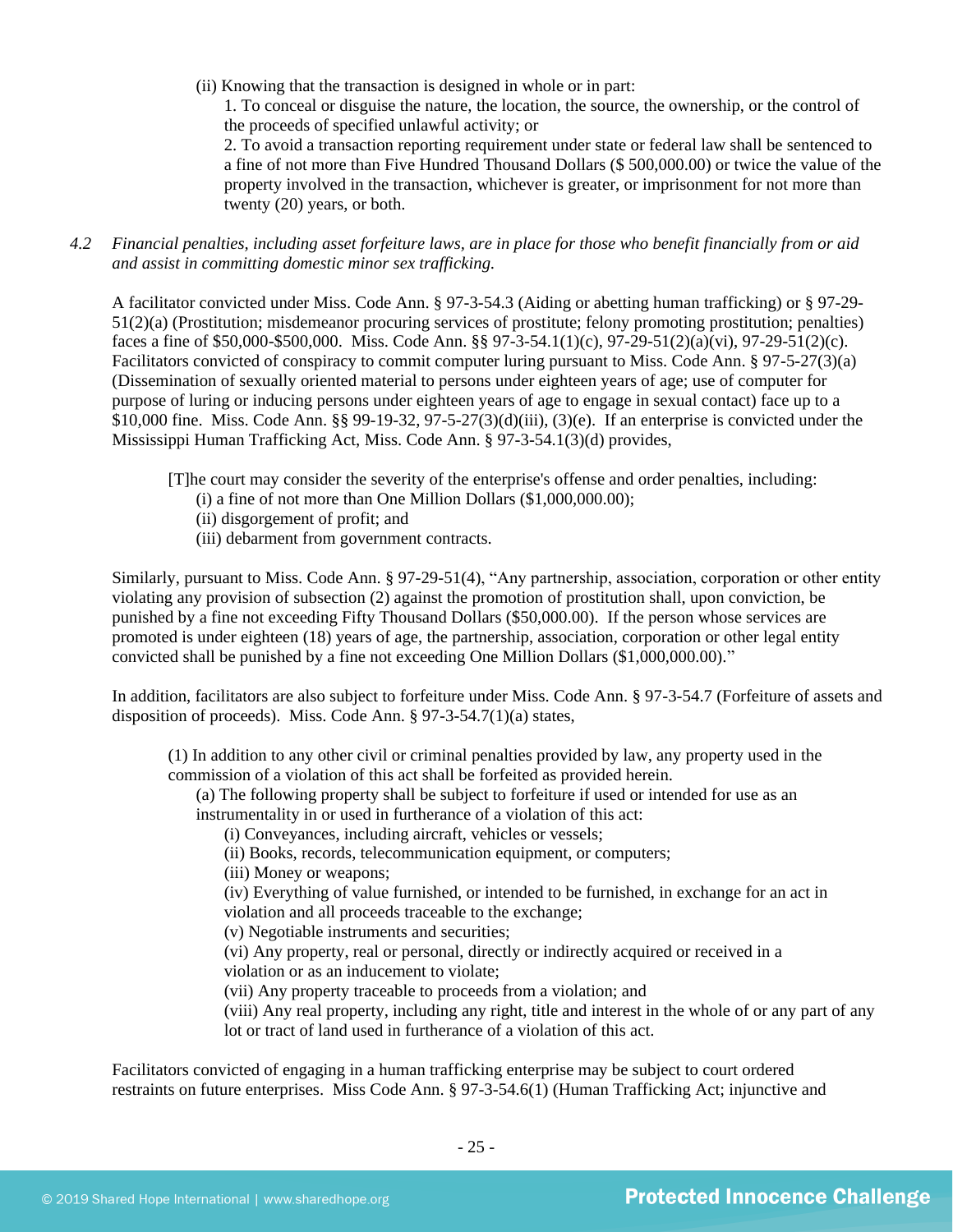other relief for victims of trafficking; confidentiality) states that any circuit court may, after making due provision for the rights of trafficked persons, enjoin violations of the provisions of this act by issuing appropriate orders and judgments, including, but not limited to:

(a) Ordering any defendant to divest himself of any interest in any enterprise, including real property.

(b) Imposing reasonable restrictions upon the future activities or investments of any defendant, including, but not limited to, prohibiting any defendant from engaging in the same type of endeavor as the enterprise in which he was engaged in violation of the provisions of this act. (c) Ordering the dissolution or reorganization of any enterprise.

(d) Ordering the suspension or revocation of a license or permit granted to any enterprise by any agency of the state.

(e) Ordering the forfeiture of the charter of a corporation organized under the laws of the state, or the revocation of a certificate authorizing a foreign corporation to conduct business within the state, upon finding that the board of directors or a managerial agent acting on behalf of the corporation in conducting the affairs of the corporation, has authorized or engaged in conduct in violation of this chapter and that, for the prevention of future criminal activity, the public interest requires the charter of the corporation forfeited and the corporation dissolved or the certificate revoked.

Facilitators also face mandatory restitution and a possible civil judgment for threefold the actual damages sustained by the victim under Miss Code Ann. § 97-3-54.6(2)–(3) which states,

(2) Notwithstanding any provisions to the contrary in Section 99–37–1 et seq., the court shall order restitution to the victim for any offense under this chapter. The order of restitution under this section shall direct the defendant to pay the victim, through the appropriate court mechanism, the full amount of the victim's pecuniary damages. For the purposes of determining restitution, the term "victim" means the individual harmed as a result of a crime under this chapter, including, in the case of a victim who is under eighteen (18) years of age, incompetent, incapacitated, or deceased, the legal guardian of the victim or a representative of the victim's estate, or another family member, or any other person appointed as suitable by the court, but in no event shall the defendant be named as such a representative or guardian. The court may order restitution even if the victim is absent from the jurisdiction or unavailable.

(3) Any person who is injured by reason of any violation of the provisions of this chapter shall have a cause of action against any person or enterprise convicted of engaging in activity in violation of this chapter for threefold the actual damages sustained and, when appropriate, punitive damages. The person shall also recover attorney's fees in the trial and appellate courts and reasonable costs of investigation and litigation.

Discretionary restitution to victims of any crime is authorized under Miss Code Ann. § 99-37-3 (Imposition and amount of restitution), which states in part, "(1) When a person is convicted of criminal activities which have resulted in pecuniary damages, in addition to any other sentence it may impose, the court may order that the defendant make restitution to the victim; provided, however, that the justice court shall not order restitution in an amount exceeding Five Thousand Dollars (\$ 5,000.00)." The discretionary decision by the court must take into account, among other things, the defendant's ability to pay. Miss Code Ann. § 99-37-3(2).

## *4.3 Promoting and selling child sex tourism is illegal*.

Mississippi has no provision related to sex tourism.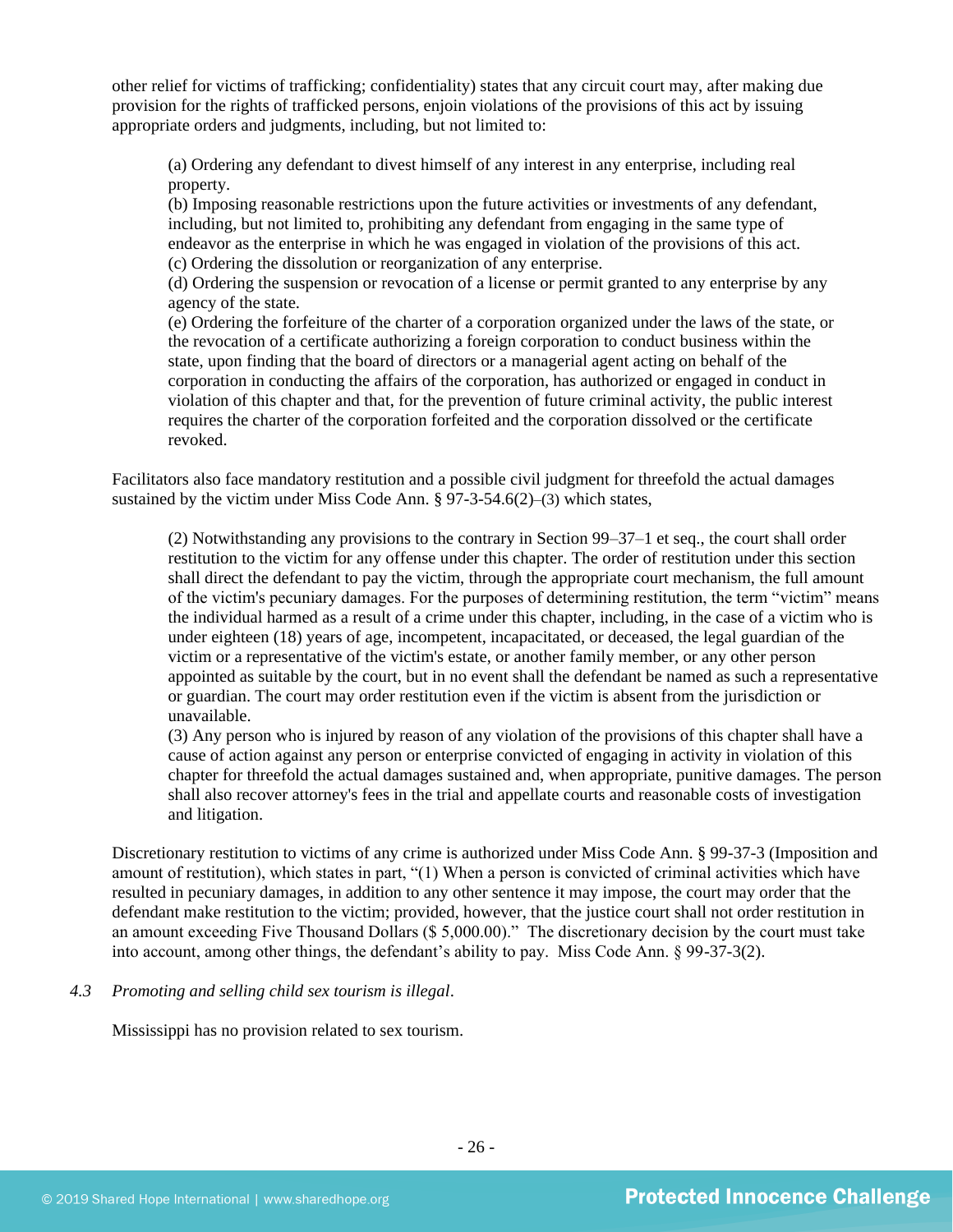4.3.1 Recommendation: Enact a law prohibiting selling or offering to sell travel services that include or facilitate travel for the purpose of engaging in commercial sexual exploitation of a minor or prostitution of a minor if the travel is occurring in Mississippi.

## *4.4 Promoting and selling child sexual abuse material (CSAM) carries penalties as high as similar federal offenses.*

Miss. Code Ann. § 97-5-33 (Exploitation of children; prohibitions) prohibits the promotion or sale of child sexual abuse material (CSAM). Under subsection (4), "No person shall, by any means including computer, receive with intent to distribute, distribute for sale, sell or attempt to sell in any manner any photograph, drawing, sketch, film, video tape or other visual depiction of an actual child engaging in sexually explicit conduct." Under subsection (3), "No person shall, by any means including computer, knowingly send, transport, transmit, ship, mail or receive any photograph, drawing, sketch, film, video tape or other visual depiction of an actual child engaging in sexually explicit conduct." Pursuant to Miss. Code Ann. § 97-5-35, a first conviction under Miss. Code Ann. § 97-5-33 is punishable by imprisonment for 5–40 years and a \$50,000– \$500,000 fine. Repeat offenders face 20 years to life imprisonment and a \$100,000–\$1,000,000 fine. Miss. Code Ann. § 97-5-35.

Miss. Code Ann. § 97-29-101 (Distribution or wholesale distribution of obscene materials or performances; character and reputation as evidence; prosecutor's bond) states in part,

A person commits the offense of distributing obscene materials or obscene performances when he sells, rents, leases, advertises, publishes or exhibits to any person any obscene material or obscene performance of any description knowing the obscene nature thereof, or offers to do so, or possesses such material with the intent to do so. A person commits the offense of wholesale distributing obscene materials or obscene performances when he distributes for the purpose of resale any obscene material or obscene performance of any description knowing<sup>41</sup> the obscene nature thereof, or offers to do so, or possesses such material with the intent to do so.

Under Miss. Code Ann. § 97-29-109 (Penalties), the penalty for conviction under Miss. Code Ann. § 97-29-101 depends on whether the defendant is convicted of distribution or wholesale distribution. Distribution, for the first offense, is a misdemeanor punishable by a maximum fine of \$5,000, or up to 6 months in jail, or both. If the defendant has previously been convicted for violating § 97-29-101, § 97-29-105 (Distribution or wholesale distribution of unlawful sexual devices), § 97-5-27 (Dissemination of sexually oriented material to persons under eighteen years of age; use of computer for purpose of luring or inducing persons under eighteen years of age to engage in sexual contact), or § 97-5-29 (Public display of sexually oriented materials), the defendant may be fined between \$2,500–\$10,000, imprisoned for up to one year, or both. Wholesale distribution<sup>42</sup> of obscene materials is punishable by a maximum fine of \$10,000, up to a year in jail for the first offense, or both. If the defendant has previously been convicted for violating § 97-29-101, § 97-29-105, § 97-5-27, or § 97-5-29, the defendant may be fined between \$2,500–\$50,000, imprisoned for up to one year, or both. If the defendant is a corporation or partnership, the penalty is a fine of \$1,000–\$10,000. If the non-individual entity defendant is a subsequent offender, the penalty is a fine of \$5,000–\$50,000. Miss. Code Ann. § 97-29-109.

<sup>41</sup> Pursuant to Miss. Code Ann. § 97-29-101, "The word 'knowing' as used in this section means either actual or constructive knowledge of the obscene contents of the subject matter, and a person has constructive knowledge of the obscene contents if he has knowledge of facts which would put a reasonable and prudent person on notice as to the suspect nature of the material."

 $42$  Under Miss. Code Ann. § 97-29-103(5) (Definitions), "wholesale distributes" means "to distribute for the purpose of resale."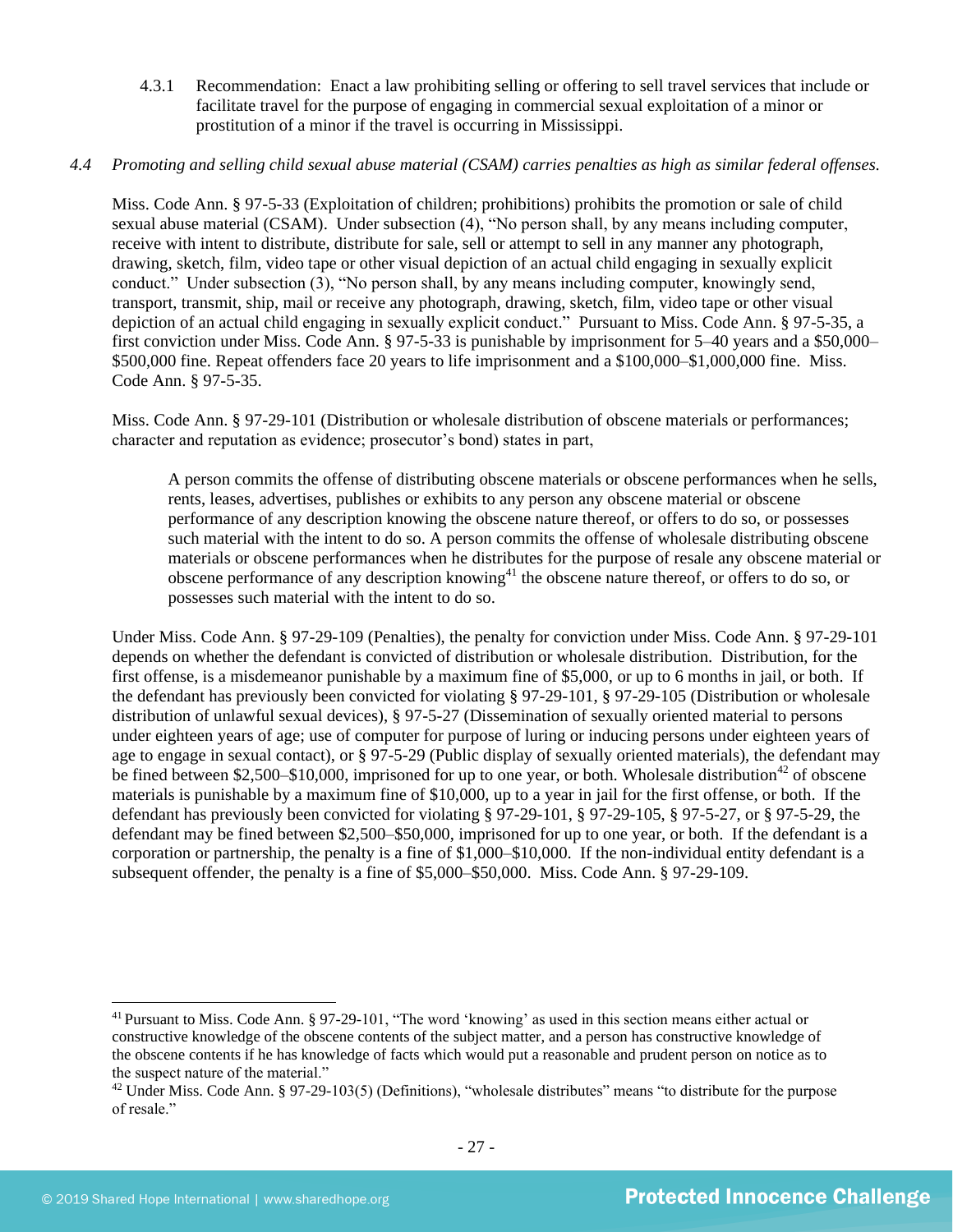#### FRAMEWORK ISSUE 5: PROTECTIVE PROVISIONS FOR THE CHILD VICTIMS

#### *Legal Components:*

- *5.1 Victims under the core child sex trafficking offense include all commercially sexually exploited children.*
- *5.2 The state sex trafficking statute expressly prohibits a defendant from asserting a defense based on the willingness of a minor under 18 to engage in the commercial sex act.*
- *5.3 State law prohibits the criminalization of minors under 18 for prostitution offenses.*
- *5.4 State law provides a non-punitive avenue to specialized services through one or more points of entry.*
- *5.5 Child sex trafficking is identified as a type of abuse and neglect within child protection statutes.*
- *5.6 The definition of "caregiver" or another related term in the child welfare statutes is not a barrier to a sex trafficked child accessing the protection of child welfare.*
- *5.7 Crime victims' compensation is specifically available to a child victim of sex trafficking or commercial sexual exploitation of children (CSEC).*
- *5.8 Victim-friendly procedures and protections are provided in the trial process for minors under 18.*
- *5.9 Child sex trafficking victims may vacate delinquency adjudications and expunge related records for prostitution and other offenses arising from trafficking victimization, without a waiting period.*
- *5.10 Victim restitution and civil remedies for victims of domestic minor sex trafficking or commercial sexual exploitation of children (CSEC) are authorized by law.*
- *5.11 Statutes of limitations for civil and criminal actions for child sex trafficking or commercial sexual exploitation of children (CSEC) offenses are eliminated or lengthened to allow prosecutors and victims a realistic opportunity to pursue criminal action and legal remedies.*

*\_\_\_\_\_\_\_\_\_\_\_\_\_\_\_\_\_\_\_\_\_\_\_\_\_\_\_\_\_\_\_\_\_\_\_\_\_\_\_\_\_\_\_\_\_\_\_\_\_\_\_\_\_\_\_\_\_\_\_\_\_\_\_\_\_\_\_\_\_\_\_\_\_\_\_\_\_\_\_\_\_\_\_\_\_\_\_\_\_\_\_\_\_*

## *Legal Analysis:*

*5.1 Victims under the core child sex trafficking offense include all commercially sexually exploited children.<sup>43</sup>*

Not all commercially sexually exploited minors are identifiable as victims of sex trafficking under the Mississippi Human Trafficking Act, Miss. Code Ann. §§ 97-3-54 to 97-3-54.9. Pursuant to Miss. Code Ann. § 97-3-54.1(1)(c) (Human Trafficking Act; prohibited conduct; penalty), when the victim is a minor, the means of force, fraud, or coercion are not required.<sup> $\overline{4}$ </sup> However, the human trafficking law only applies to buyers in a few, limited circumstances; thus, buying sex with a person who is under the age of eighteen will unlikely rise to the offense of human trafficking.<sup>45</sup> Miss. Code Ann. § 97-3-54.1(1)(c). Additionally, the offense of human trafficking, under Miss. Code Ann. § 97-3-54.1(1)(c), requires that a trafficker or controlling third party be identified, as the "service" of "commercial sexual activity" under Miss. Code Ann. § 97-3-54.4(o) requires "an ongoing relationship between a person and the actor in which the person performs [commercial sexual] activities under the supervision of or for the benefit of the actor or third party . . . ." Consequently, Mississippi's human trafficking offense does not include all children who are bought for sex, as only children who have an ongoing relationship with a controlling third party or trafficker and identify that third party or trafficker will be defined as victims of child sex trafficking.

5.1.1 Recommendation: Amend Miss. Code Ann. § 97-3-54.1 (Human Trafficking Act; prohibited conduct; penalty) to ensure that all commercially sexually exploited children are identifiable as victims and eligible for protections pursuant to their victim status.

<sup>43</sup> *See generally* **SHARED HOPE INTERNATIONAL**, "Eliminating the Third Party Control Barrier to Identifying Juvenile Sex Trafficking Victims," JuST Response Policy Paper (2015), [http://sharedhope.org/wp](http://sharedhope.org/wp-content/uploads/2015/08/Policy-Paper_Eliminating-Third-Party-Control_Final1.pdf)[content/uploads/2015/08/Policy-Paper\\_Eliminating-Third-Party-Control\\_Final1.pdf](http://sharedhope.org/wp-content/uploads/2015/08/Policy-Paper_Eliminating-Third-Party-Control_Final1.pdf) (discussing need to include all commercially sexually exploited children within sex trafficking definitions and corresponding need to include buyer conduct in core sex trafficking offenses regardless of whether victim is under control of a third party).

<sup>44</sup> *See supra* discussion in Component 1.1.

<sup>45</sup> *See supra* discussion of buyer applicability in Component 2.1.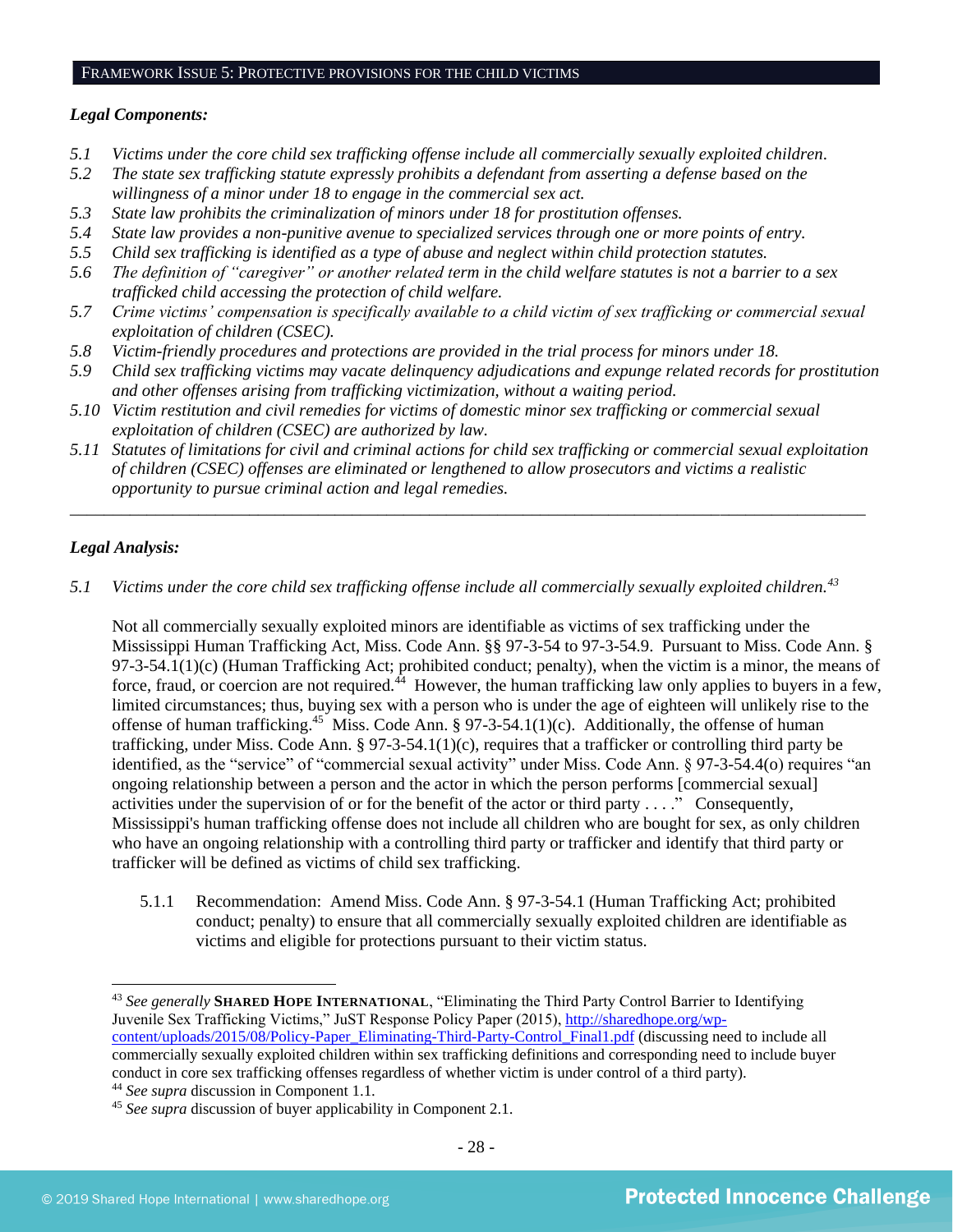*5.2 The state sex trafficking statute expressly prohibits a defendant from asserting a defense based on the willingness of a minor under 18 to engage in the commercial sex act.<sup>46</sup>*

Miss. Code Ann. § 97-3-54.1(1)(c) (Human Trafficking Act; prohibited conduct; penalty) prohibits a defense to prosecution based on the willingness of the minor to engage in the commercial sex act. It states, "It is not a defense in a prosecution under this section that a minor consented to engage in the commercial sexual activity, sexually explicit performance, or the production of sexually oriented material . . . ." Miss. Code Ann. § 97-3-  $54.1(1)(c)$ .

*5.3 State law prohibits the criminalization of minors under 18 for prostitution offenses.<sup>47</sup>*

Mississippi law prohibits the criminalization of all minors for prostitution offenses by making the prostitution law inapplicable to persons under 18 years of age.<sup>48</sup> Miss. Code Ann. § 97-29-49 (Prostitution) states,

(1) A person who is eighteen (18) years of age or older commits the misdemeanor of prostitution if the person knowingly or intentionally performs, or offers or agrees to perform, sexual intercourse or sexual conduct for money or other property . . . .

. . . .

(3) . . . [A]ny law enforcement officer who encounters a minor under eighteen (18) years of age and has reasonable cause to suspect that the minor has engaged in acts described in this section may take the minor into emergency custody in accordance with the requirements of the Youth Court Act for the purpose of obtaining an order of removal of the minor, and shall contact and make a report to the Department of Child Protection Services . . . , and the department shall commence an initial investigation into suspected child sexual abuse or neglect . . . .

(4) . . . If the person suspected of engaging in acts that would constitute prostitution is under the age of eighteen (18) the provisions of Section 97-3-54.1(4) [Human Trafficking Act; prohibited conduct]<sup>49</sup> shall be applicable.

Further, state law prohibits the criminalization of child sex trafficking victims for promoting prostitution and trafficking offenses. Miss. Code Ann. § 97-29-51(3) (Prostitution; misdemeanor procuring services of prostitution; felony promoting prostitution; penalties) states in part,

*See supra* note [7.](#page-1-0)

<sup>&</sup>lt;sup>46</sup> The analysis in this component is predicated upon the recommendation in 5.1 being simultaneously or previously enacted.

<sup>&</sup>lt;sup>47</sup> For more information regarding recent federal legislation impacting this component see: http://go.sharedhope.org/stateimpactmemo.

<sup>&</sup>lt;sup>48</sup> Additionally, the prostitution law prohibits the criminalization of adult trafficking victims for prostitution offenses. Miss. Code Ann. § 97-29-49(4) states, "[i]f it is determined that a person suspected of or charged with engaging in prostitution is engaging in those acts as a direct result of being a trafficked person, as defined by Section 97-3-54.4, that person shall be immune from prosecution for prostitution as an adult  $\dots$ ."

*See supra* note [16.](#page-5-0)

<sup>49</sup> Miss. Code. Ann. § 97-3-54.1(4) states,

In addition to the mandatory reporting provisions contained in Sections 43-21-353 and 97-5-51, any person who has reasonable cause to suspect that a minor under the age of eighteen (18) is a trafficked person shall immediately make a report of the suspected child abuse or neglect to the Department of Child Protection Services and to the Statewide Human Trafficking Coordinator. The Department of Child Protection Services or the Statewide Human Trafficking Coordinator, whichever is applicable, shall then immediately notify the law enforcement agency in the jurisdiction where the suspected child abuse neglect or trafficking occurred as required in Section 43-21-353, and the department that received the report shall also commence an initial investigation into the suspected abuse or neglect as required in Section 43-21-353 . . . .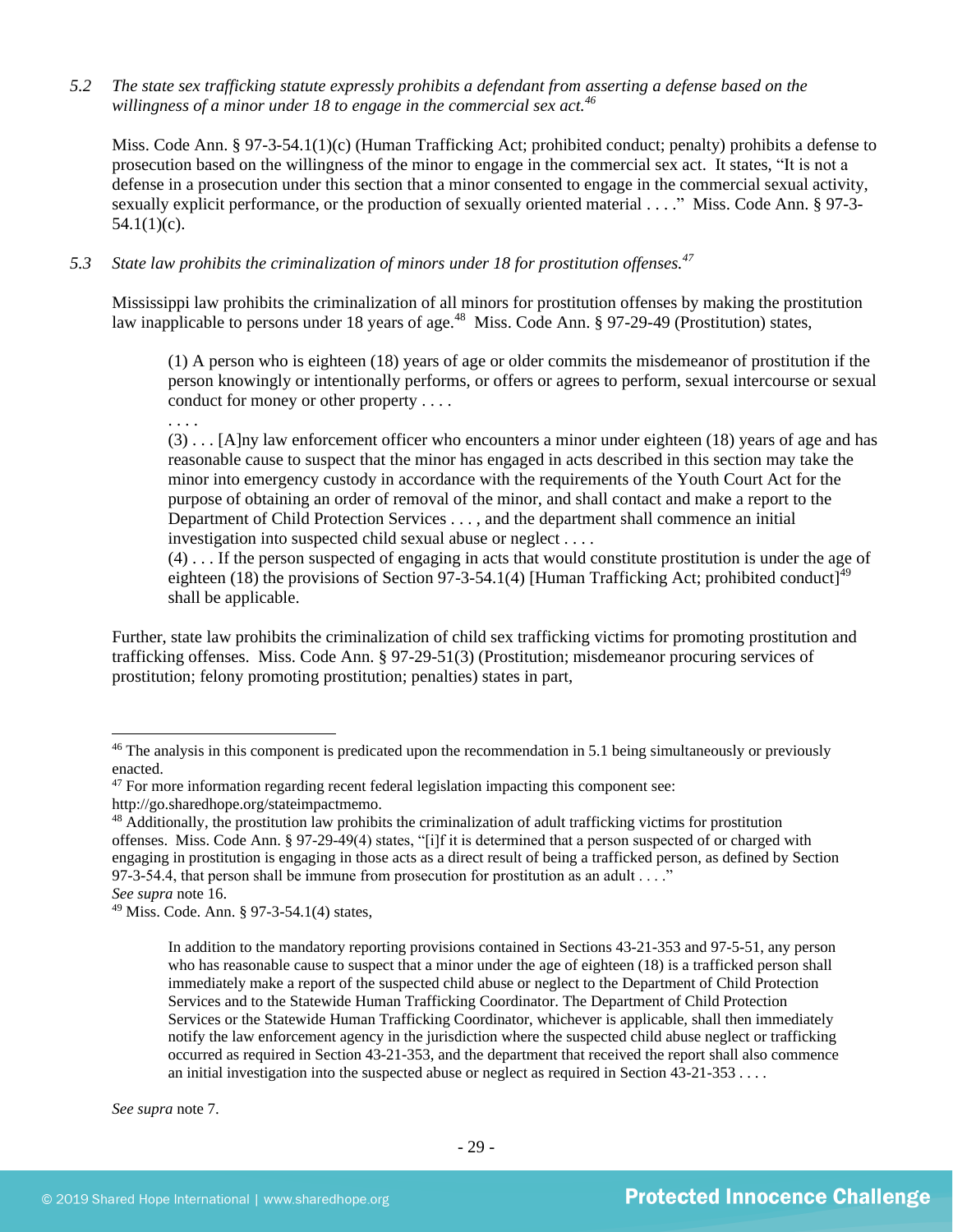If it is determined that a person suspected of or charged with promoting prostitution is a minor under eighteen (18) years of age who meets the definition of a trafficked person as defined in Section 97-3- 54.4, the minor is immune from prosecution for promoting prostitution as a juvenile or adult and provisions of Section 97-3-54.1(4) shall be applicable.

Finally, if a minor is charged with a trafficking offense, Miss. Code Ann. § 97-3-54.1(4) (Human Trafficking Act; prohibited conduct) provides in part, "[a] minor who has been identified as a victim of trafficking shall not be liable for criminal activity in violation of this section."

However, since the definition of a "trafficked person" requires third party control,<sup>50</sup> some commercially sexually exploited minors may not be identified as victims for purposes of benefiting from all of the protections outlined above.

*5.4 State law provides a non-punitive avenue to specialized services through one or more points of entry.*

#### **System response to child engaged in commercial sex act**

Miss. Code Ann. § 97-3-54.1(4)<sup>51</sup> (Human Trafficking Act; prohibited conduct; penalty) contains special mandatory reporting requirements and procedures for assisting juvenile sex trafficking victims; it states in part,

any person who has reasonable cause to suspect that a minor under the age of eighteen (18) is a trafficked person shall immediately make a report of the suspected child abuse or neglect to the Department of Child Protection Services and to the Statewide Human Trafficking Coordinator. The Department of Child Protection Services or the Statewide Human Trafficking Coordinator, whichever is applicable, shall then immediately notify the law enforcement agency in the jurisdiction where the suspected child abuse neglect or trafficking occurred as required in Section 43-21-353 [Duty to inform state agencies and officials; duty to inform individual about whom report has been made of specific allegations], and the department that received the report shall also commence an initial investigation into the suspected abuse or neglect as required in Section  $43-21-353...$ <sup>52</sup>

The prostitution law expands the applicability of this provision to any case where a minor is engaged in commercial sex; Miss. Code Ann.  $\S 97-29-49(4)^{53}$  (Prostitution) states in part, "If the person suspected of engaging in the acts that would constitute prostitution is under the age of eighteen (18) the provisions of Section 97-3-54.1(4) shall be applicable." Further, Miss. Code Ann. § 97-29-49(3) requires a law enforcement officer who takes a minor suspected of engaging in prostitution into emergency custody to file a report of suspected child sexual abuse or neglect. Miss. Code Ann. § 97-29-49(3) states,

any law enforcement officer who encounters a minor under eighteen (18) years of age and has reasonable cause to suspect that the minor has engaged in the acts described in this section may take the minor into emergency custody in accordance with the requirements of the Youth Court Act for the purposes of obtaining an order of removal of the minor, and shall contact and make a report to the Department of Child Protection Services as required in Section 43-21-353 for suspected child sexual

<sup>50</sup> *See supra* Component 5.1.

<sup>51</sup> *See supra* note [7.](#page-1-0)

<sup>52</sup> Miss. Code Ann. § 43-21-353 contains additional mandatory reporting and investigation requirements for cases related to commercial sexual exploitation or human trafficking. Further, the Mississippi Child Protection Act of 2012 mandates that sex crimes, including trafficking and exploitation of children, be reported to law enforcement. Miss. Code Ann. § 97-5-51(2) (Mississippi Child Protection Act of 2012). However, the reporting system established under this provision focuses on notification to law enforcement without mandating referrals for treatment or specialized services.

<sup>53</sup> *See supra* note [16.](#page-5-0)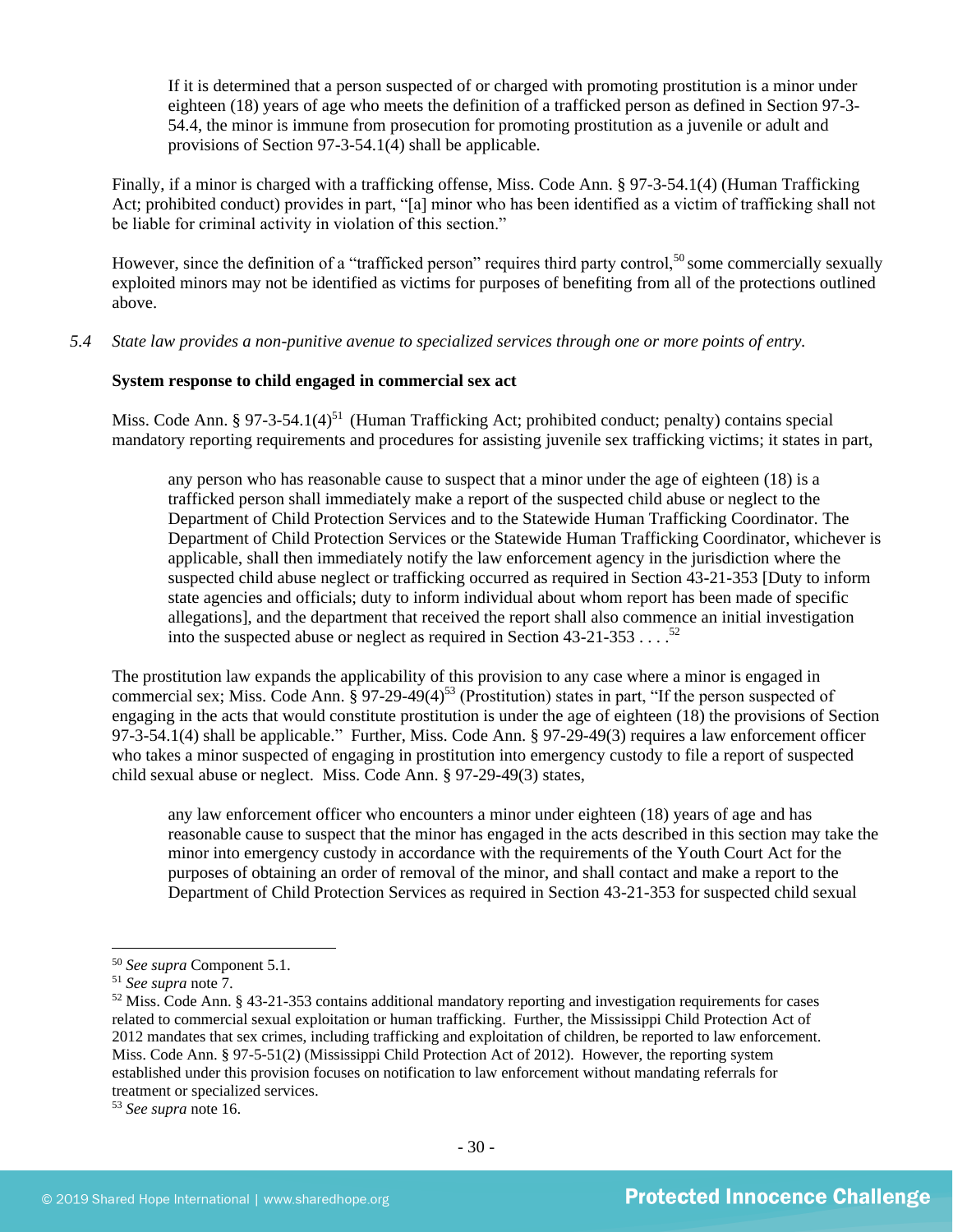abuse or neglect, and the department shall commence an initial investigation into suspected child sexual abuse or neglect as required in Section 43-21-353.

Miss. Code Ann.  $\S 43$ -15-51<sup>54</sup> (Formation of multidisciplinary child protection teams to evaluate and investigate reports of child abuse and neglect; membership; order of Youth Court prerequisite to formation of teams; participation by experts and child advocacy centers; disclosure of information obtained from task force meetings prohibited) provides for the creation of multidisciplinary teams to intervene in alleged instances of child sex trafficking and commercial sexual exploitation. Under Miss. Code Ann. § 43-15-51,

(1) The district attorneys, the Department of Human Services or the Department of Child Protection Services may initiate formal cooperative agreements with the appropriate agencies to create multidisciplinary child protection teams in order to implement a coordinated multidisciplinary team approach to intervention in reports involving alleged commercial sexual exploitation, human trafficking, or severe or potential felony child physical or sexual abuse, exploitation, or maltreatment . . . . The purpose of the team or task force shall be to assist in the evaluation and investigation of reports and to provide consultation and coordination for agencies involved in child protection cases. The agencies to be included as members of the multidisciplinary team are: the district attorney's office, city and county law enforcement agencies, county attorneys, youth court prosecutors, the Human Trafficking Coordinator or his or her designee and other agencies as appropriate. The Department of Child Protection Services shall be included as a member of the multidisciplinary team if the department does not initiate creation of the team.

. . . .

- (3) (a) Teams created under this section may invite other persons to serve on the team, who have knowledge of and experience in child abuse and neglect and commercial sexual exploitation and human trafficking matters. These persons may include . . . experts in providing services to commercial sexual exploitation and human trafficking victims.
- . . . .

. . . .

. . . .

Commercially sexually exploited youth who are placed in foster care may receive services under Miss. Code Ann. § 43-15-13<sup>55</sup> (Foster care placement program; objectives; system of individualized plans and reviews; training program for persons who provide foster care and relative care; placement priorities and goals; changes in placement; rights and responsibilities of persons who provide foster care and relative care), which states,

(2) The Department of Child Protection Services shall establish a foster care placement program for children whose custody lies with the department, with the following objectives:

. . . . (c) Remedying or assisting in the solution of problems that may result in the neglect, abuse, exploitation, commercial sexual exploitation, human trafficking or delinquency of children;<sup>56</sup> . . . .

(3) The Department of Child Protection Services shall administer a system of individualized plans, reviews and reports once every six (6) months for each child under its custody within the State of Mississippi, which document each child who has been adjudged a neglected, abandoned or abused child, including a child alleged to have experienced commercial sexual exploitation and/or human

<sup>54</sup> The text of Miss. Code Ann. § 43-15-51 cited here and elsewhere in this report includes amendments made by the enactment of House Bill 571 during the 2019 Regular Session of the Mississippi Legislature (effective July 1, 2019). <sup>55</sup> The text of Miss. Code Ann. § 43-15-13 cited here and elsewhere in this report includes amendments made by the enactment of House Bill 571 during the 2019 Regular Session of the Mississippi Legislature (effective July 1, 2019). <sup>56</sup> Miss. Code Ann. § 43-15-13 defines "children" for purposes of this section as "persons found within the state who are under the age of twenty-one (21) years, and who were placed in the custody of the Department of Child Protection Services by the youth court of the appropriate county."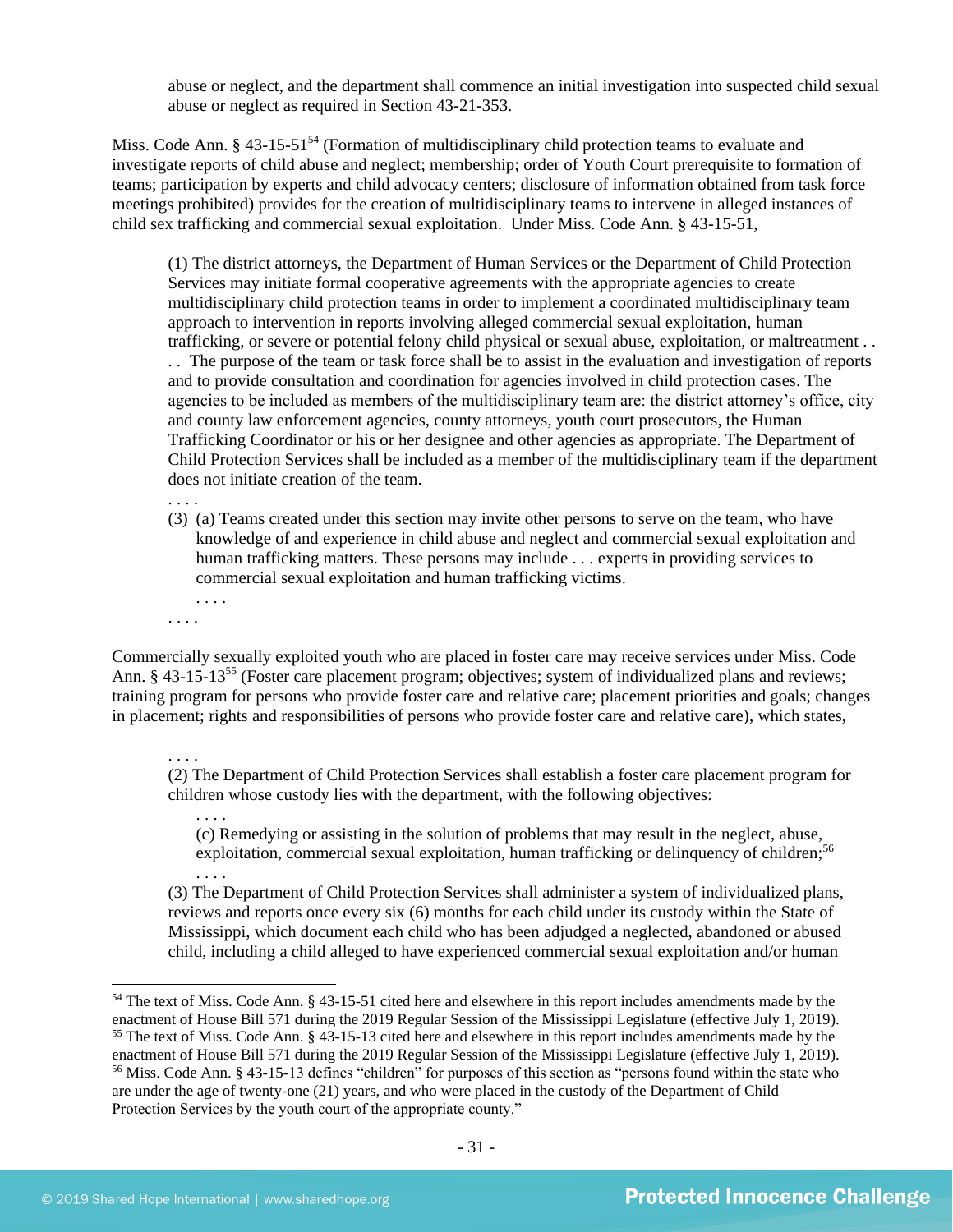trafficking and whose custody was changed by court order as a result of that adjudication, and each public or private facility licensed by the department . . . . [T]he department shall establish policy and procedures designed to appropriately place children in permanent homes, provide counseling services and other appropriate services to children who have been victims of commercial sexual exploitation or human trafficking. The policy shall include a system of reviews for all children in foster care, as follows: foster care counselors in the department shall . . . provide care for victims of commercial sexual exploitation or human trafficking . . . .

(6) (a) The Department of Child Protection Services, with the cooperation and assistance of the State Department of Health, shall develop and implement a training program for foster care parents to indoctrinate them as to their proper responsibilities upon a child's entry into their foster care. The program shall provide a minimum of twelve (12) clock hours of training, which shall include training foster care parents about providing mental and physical support to children who have experienced commercial sexual exploitation or human trafficking . . . .

(11) The Department of Child Protection Services shall extend the following rights to persons who provide foster care and relative care:

. . . . (d) Support from the family protection worker or the family protection specialist<sup>57</sup> in efforts to do a better day-to-day job in caring for the child and in working to achieve the agency's objectives for the child and the birth family through provision of:

(ii) Help in using appropriate resources to meet the child's needs, including counseling or other services for victims of commercial sexual exploitation or human trafficking;

(iv) Information regarding whether the child experienced commercial sexual exploitation or human trafficking;

. . . .

. . . .

. . . .

. . . .

. . . .

. . . .

Under Miss. Code Ann. § 43-21-353(9)<sup>58</sup> (Duty to inform state agencies and officials; duty to inform individual about whom report has been made of specific allegations),

If a child protective investigation does not result in an out-of-home placement, a child protective investigator must provide information to the parent or guardians about community service programs that provide respite care, counseling and support for children who have experienced commercial sexual exploitation or human trafficking, voluntary guardianship or other support services for families in crisis.

In addition to these service-oriented provisions, the state's non-criminalization laws allow commercially sexually exploited youth to avoid delinquency adjudications for prostitution and certain other offenses committed pursuant to trafficking victimization.<sup>59</sup>

 $57$  Family protection workers and family protection specialists are required to undergo "at least two (2) hours of training regarding the subject of identifying, assessing and providing comprehensive services to a child who has experienced or is alleged to have experienced commercial sexual exploitation or human trafficking." Miss. Code Ann. § 43-1-55 (Standards for employment and service delivery; Training and Testing Advisory Council created; duties; membership; meetings; chairperson; quorum].

The text of Miss. Code Ann. § 43-1-55 cited here and elsewhere in this report includes amendments made by the enactment of House Bill 571 during the 2019 Regular Session of the Mississippi Legislature (effective July 1, 2019).

<sup>58</sup> The text of Miss. Code Ann. § 43-21-353 cited here and elsewhere in this report includes amendments made by the enactment of House Bills 571 and 2840 and Senate Bill 2576 during the 2019 Regular Session of the Mississippi Legislature (effective July 1, 2019).

<sup>59</sup> *See supra* Component 5.3 for a discussion of state non-criminalization laws.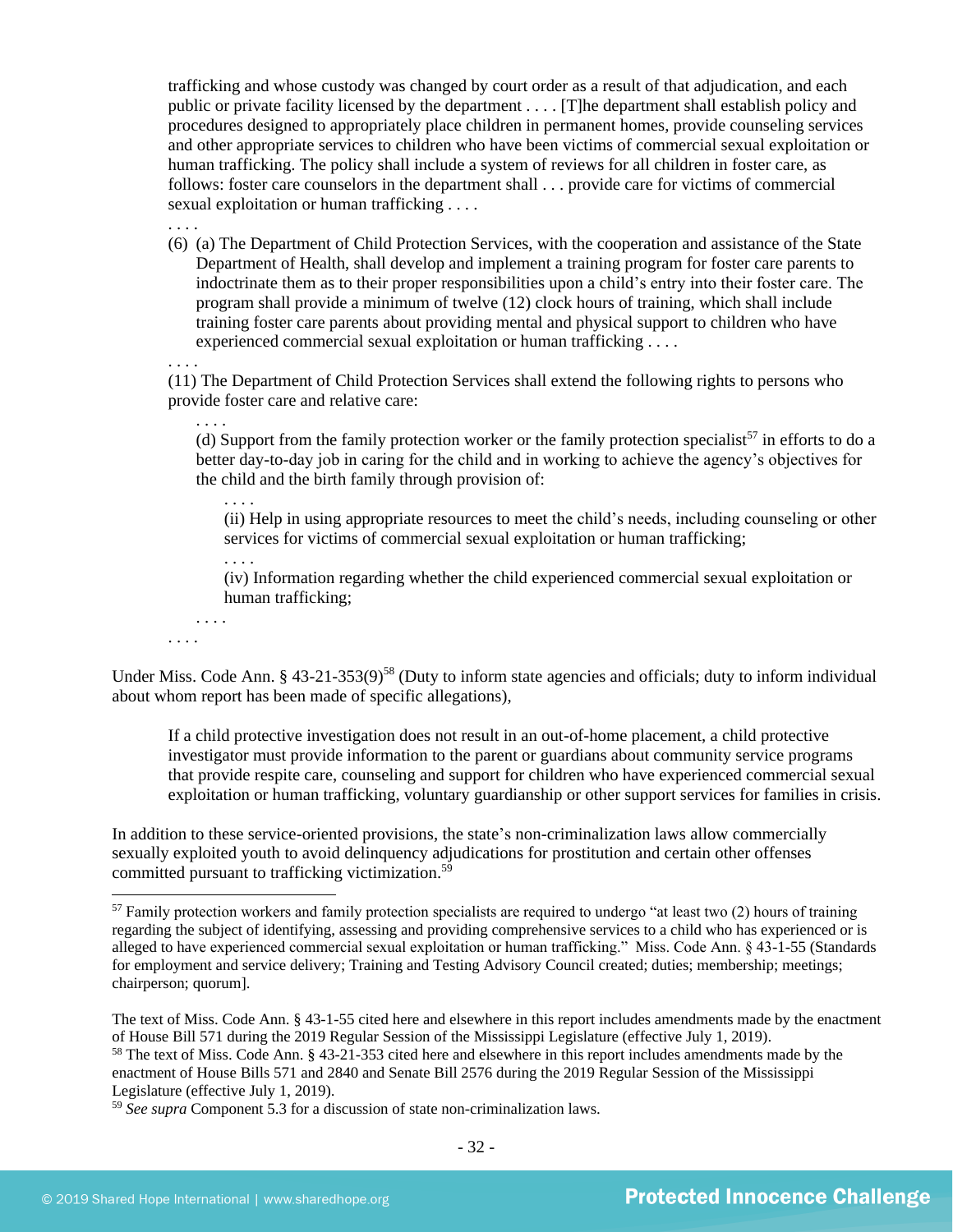## **Summary**

Mississippi law mandates the referral of juvenile sex trafficking victims to child welfare, provides for a specialized response, which includes a multidisciplinary team approach, and allows delinquency adjudications to be avoided based on non-criminalization for prostitution, promoting prostitution, and trafficking offenses.

## *5.5 Child sex trafficking is identified as a type of abuse and neglect within child protection statutes.<sup>60</sup>*

Human trafficking and commercial sexual exploitation are identified as a type of child abuse.<sup>61</sup> Miss. Code Ann. § 43-21-105(m)<sup>62</sup> (Definitions) defines an "abused child" as "a child whose parent, guardian or custodian or any person responsible for his care or support, whether legally obligated to do so or not, has caused or allowed to be caused, upon the child, sexual abuse, sexual exploitation, commercial sexual exploitation,<sup>63</sup> emotional abuse, mental injury, nonaccidental physical injury or other maltreatment." Victims of human trafficking are expressly included within the definition of "abused child" under Miss. Code Ann. § 43-21- 105(m), which includes "a child who is or has been trafficked within the meaning of the Mississippi Human Trafficking Act by any person, without regard to the relationship of the person to the child."

Additionally, Miss. Code Ann. § 43-21-105(n) defines "sexual abuse" as "obscene or pornographic photographing, filming or depiction of children for commercial purposes, or the rape, molestation, incest, prostitution or other such forms of sexual exploitation of children under circumstances which indicate that the child's health or welfare is harmed or threatened."

*5.6 The definition of "caregiver" or another related term in the child welfare statutes is not a barrier to a sex trafficked child accessing the protection of child welfare.<sup>64</sup>*

Mississippi does not require that a parent or caregiver be the perpetrator of abuse in order to identify a juvenile sex trafficking victim as abused or neglected. Victims of human trafficking are expressly included within the definition of "abused child" under Miss. Code Ann. § 43-21-105(m)(Definitions), which states that "abused child also means a child who is or has been trafficked within the meaning of the Mississippi Human Trafficking Act by any person, without regard to the relationship of the person to the child." The "without regard to the relationship of the person to the child" language removes the "parent, guardian, custodian, or responsible person" limitation in trafficking cases; thus Miss. Code Ann. § 43-21-105(m) is sufficiently broad to allow for child welfare intervention into non-familial trafficking cases.

*5.7 Crime victims' compensation is specifically available to a child victim of sex trafficking or commercial sexual exploitation of children (CSEC).*

A prostituted child could fall under one or more of the ineligibility factors for compensation under Miss. Code Ann. § 99-41-17 (Compensation awards; conditions; exceptions; reduction). Pursuant to Miss. Code Ann. § 99- 41-17,

 $60$  For more information regarding recent federal legislation impacting this component see:

http://go.sharedhope.org/stateimpactmemo.

<sup>&</sup>lt;sup>61</sup> The analysis in this component is predicated upon the recommendation in 5.1 being simultaneously or previously enacted.

 $62$  The text of Miss. Code Ann. § 43-21-105 cited here and elsewhere in this report includes amendments made by the enactment of House Bills 571 and 2840 during the 2019 Regular Session of the Mississippi Legislature (effective July 1, 2019).

 $63$  Miss. Code Ann. § 43-21-105(hh) defines "commercial sexual exploitation" as "any sexual act or crime of a sexual nature, which is committed against a child for financial or economic gain, to obtain a thing of value for quid pro quo exchange of property or for any other purpose."

 $64$  The analysis in this component is predicated upon the recommendation in 5.1 being simultaneously or previously enacted.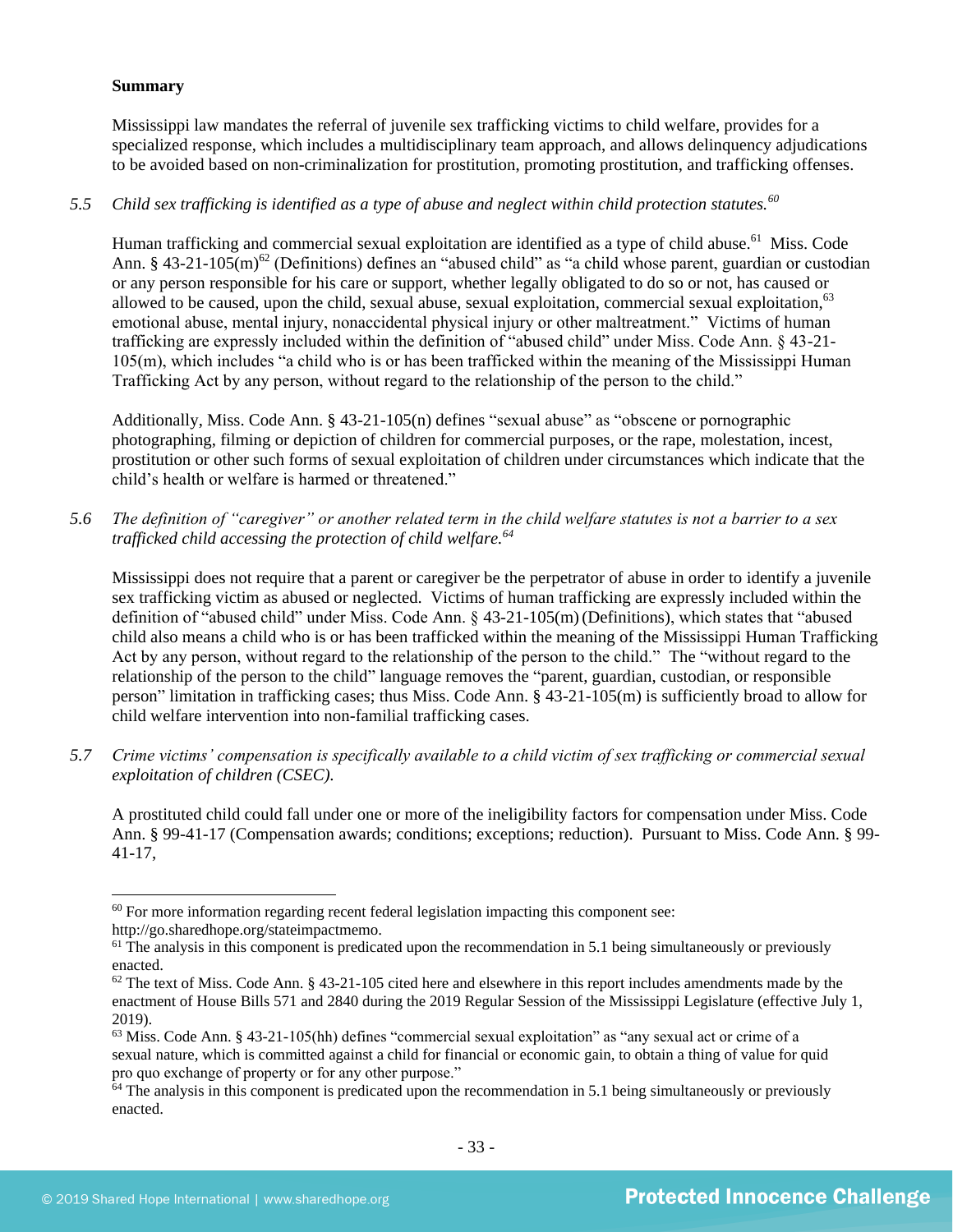1. Compensation shall not be awarded under this chapter:

(a) Unless the criminally injurious conduct occurred after July 1, 1991;

(b) Unless the claim has been filed with the director within thirty-six (36) months after the crime occurred, or in cases of child sexual abuse, within thirty-six (36) months after the crime was reported to law enforcement or the Department of Human Services, but in no event later than the child's twenty-fifth birthday. For good cause, the director may extend the time period allowed for filing a claim for an additional period not to exceed twelve (12) months;

(c) To a claimant or victim who was the offender or an accomplice to the offender, or, except in cases of children under the age of consent as specified in Section 97-3-65 [Statutory rape; enhanced penalty for forcible sexual intercourse or statutory rape by administering certain substances], 97-3- 97 [Sexual battery; definitions] or 97-5-23 [Touching, handling, etc., child, mentally defective or incapacitated person or physically helpless person], Mississippi Code of 1972, who encouraged or in any way knowingly participated in criminally injurious conduct;

. . . .

(e) Unless the criminally injurious conduct resulting in injury or death was reported to a law enforcement officer within seventy-two (72) hours after its occurrence or unless it is found that there was good cause for the failure to report within such time;

. . . .

(j) To any claimant or victim who has been under the actual or constructive supervision of a department of corrections for a felony conviction within five (5) years prior to the injury or death for which application has been made;

(k) To any claimant or victim who, at the time of the criminally injurious conduct upon which the claim for compensation is based, engaged in conduct unrelated to the crime upon which the claim for compensation is based that either was (i) a felony, or (ii) a delinquent act which, if committed by an adult, would constitute a felony.

(l) To any claimant or victim who knowingly furnishes any false and misleading information or knowingly fails or omits to disclose a material fact or circumstance.

2. Compensation otherwise payable to a claimant shall be diminished to the extent:

- (a) That the economic loss is recouped from other sources, including collateral sources; and
- (b) Of the degree of responsibility for the cause of injury or death attributable to the victim or claimant.

3. Upon a finding that the claimant or victim has not fully cooperated with appropriate law enforcement agencies and prosecuting attorneys, an award of compensation may be denied, withdrawn or reduced. 4. Compensation otherwise payable to a claimant or victim may be denied or reduced to a claimant or victim who, at the time of the crime upon which the claim for compensation is based, was engaging in or attempting to engage in other unlawful activity unrelated to the crime upon which the claim for compensation is based.

5.7.1 Recommendation: Amend Miss. Code Ann. § 99-41-17 (Compensation awards; conditions; exceptions; reduction) to expressly provide compensation to minor victims of commercial sexual exploitation without regard to the listed ineligibility factors when the crimes are committed as part of the trafficking and create a good cause exception for the ineligibility factor in Miss. Code Ann. § 99-41-17(3).<sup>65</sup>

## *5.8 Victim-friendly procedures and protections are provided in the trial process for minors under 18.*

Miss. Code Ann. § 13-1-405 (Use of closed circuit television to show child's testimony) provides for the use of closed circuit television for certain child victims or witnesses. Subsection (1) states, "Upon motion and hearing in camera, the trial court may order that the testimony of a child under the age of sixteen (16) that an unlawful sexual act, contact, intrusion, penetration or other sexual offense was committed upon him or her, or that he or

 $<sup>65</sup>$  The recommendation in this component is predicated upon the recommendation in 5.1 being simultaneously or</sup> previously enacted.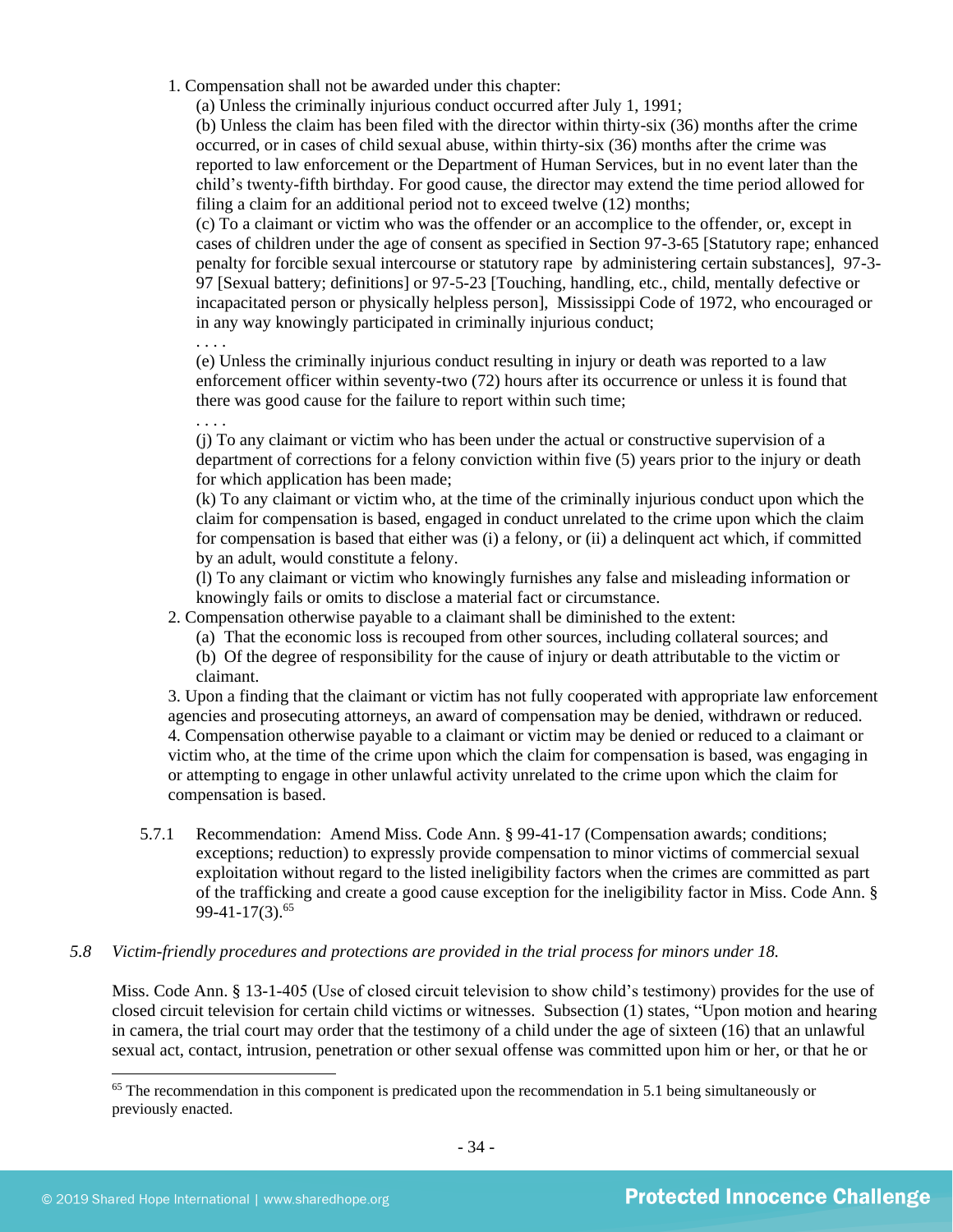she witnessed its perpetration upon another child, be taken outside of the courtroom and shown in the courtroom by means of closed circuit television, upon a finding based on specific behavioral indicators described in Section  $13$ -1-411,<sup>66</sup> that there is a substantial likelihood that the child will suffer traumatic emotional or mental distress if compelled to testify in open court." Pursuant to Miss. Code Ann. § 13-1-405(2), "The motion may be filed by the child, his attorney, parent, legal guardian or guardian ad litem, or any party to the case. The court may also raise the matter on its own motion." The court may exclude the defendant from the room where questioning is conducted if his presence is likely to cause "traumatic emotional or mental distress to the child." Miss. Code Ann. § 13-1-405(4). However, "In any case in which the defendant is so excluded, arrangements must be made for the defense attorney to be in continual contact with the defendant by any appropriate private electronic or telephonic method throughout the questioning. The defendant and the jury must be able to observe the demeanor of the child witness at all times during the questioning." Miss. Code Ann. § 13-1-405(4).

Miss. Code Ann. § 99-1-27 (Victim of sex offenses not required to submit to truth telling devices as condition for proceeding with investigation of offense) provides that victims of sex offenses are not required to submit to "truth telling device[s]," such as polygraph tests, for investigation of the offense to proceed. Miss. Code Ann. § 99-1-27(1), (2). This provision provides in part, "[n]o law enforcement officer, prosecutor or other government official shall ask or require an adult, youth or child victim of a sex offense [as defined in Miss. Code Ann. § 45-33-23(h) (Definitions)] to submit to a polygraph examination or other truth telling device as a condition for proceeding with the investigation of the offense." Miss. Code Ann. § 99-1-27(1). The definition of "sex offense" provided in Miss. Code Ann. 45-33-23(h) includes the exploitation crimes in Miss. Code Ann. § 97-5-33 (Exploitation of children; prohibitions), procuring sexual servitude of a minor in Miss. Code Ann. § 97-3-54.1(1)(c) (Human Trafficking Act; prohibited conduct; penalty), and "procuring or promoting prostitution when the victim is a child under eighteen (18) years of age" in Miss. Code Ann. § 97-29-51 (Prostitution; misdemeanor procuring services of prostitute; felony promoting prostitution).

The rape statute at Miss. Code Ann. § 97-3-68 (Rape; procedure for introducing evidence of sexual conduct of complaining witness; "complaining witness" defined) provides some evidentiary protection for complaining witnesses. Under this statute, the defense may not attack the complaining witness's credibility by raising evidence of sexual conduct unless the defense first files a written motion accompanied by an affidavit with an offer of the proof regarding the evidence's relevance. Miss. Code Ann. § 97-3-68 (1)(a). This protection applies to prosecutions under Miss. Code Ann. § 97-3-65 (Statutory rape; enhanced penalty for forcible sexual intercourse or statutory rape by administering certain substances) and § 97-3-71 (Rape; assault with intent to ravish). Miss. Code Ann. § 97-3-68 (1). The court decides whether the offer of proof is sufficient to show that the evidence is relevant, and if the court finds it sufficiently relevant, the witness may be questioned in a closed hearing in chambers, outside the jury's presence. Miss. Code Ann. § 97-3-68 (1)(c). After hearing the evidence, the court will then issue an order regarding what evidence the defense may offer. Miss. Code Ann. § 97-3-68(1)(d). This protection from inquiry relating to past sexual behavior is specifically extended to victims of human trafficking during a prosecution or civil action for damages under Miss. Code Ann. § 97-3-54.6(6) (Human Trafficking Act; injunctive and other relief for victims of trafficking; confidentiality) which states,

The phrase "specific behavioral indicators" when used herein to refer to evidence (regardless of admissibility) that a child has suffered physical or sexual abuse or might suffer traumatic emotional or mental distress if required to testify in court, shall include, by way of illustration and not of limitation, indications of physical or psychological trauma which are (a) well defined, (b) positively correlated or causally linked with the likelihood of traumatic emotional or mental distress on testifying, and (c) rarely, if at all, present in children who have not suffered child abuse, considering the combination or intensity present in the child at issue.

The evidence described in this section shall be provided by competent witnesses, including but not limited to child psychologists, child psychiatrists and other qualified witnesses.

<sup>&</sup>lt;sup>66</sup> Miss. Code Ann. § 13-1-411 (Behavioral indicators used to determine applicability of evidentiary provisions), states,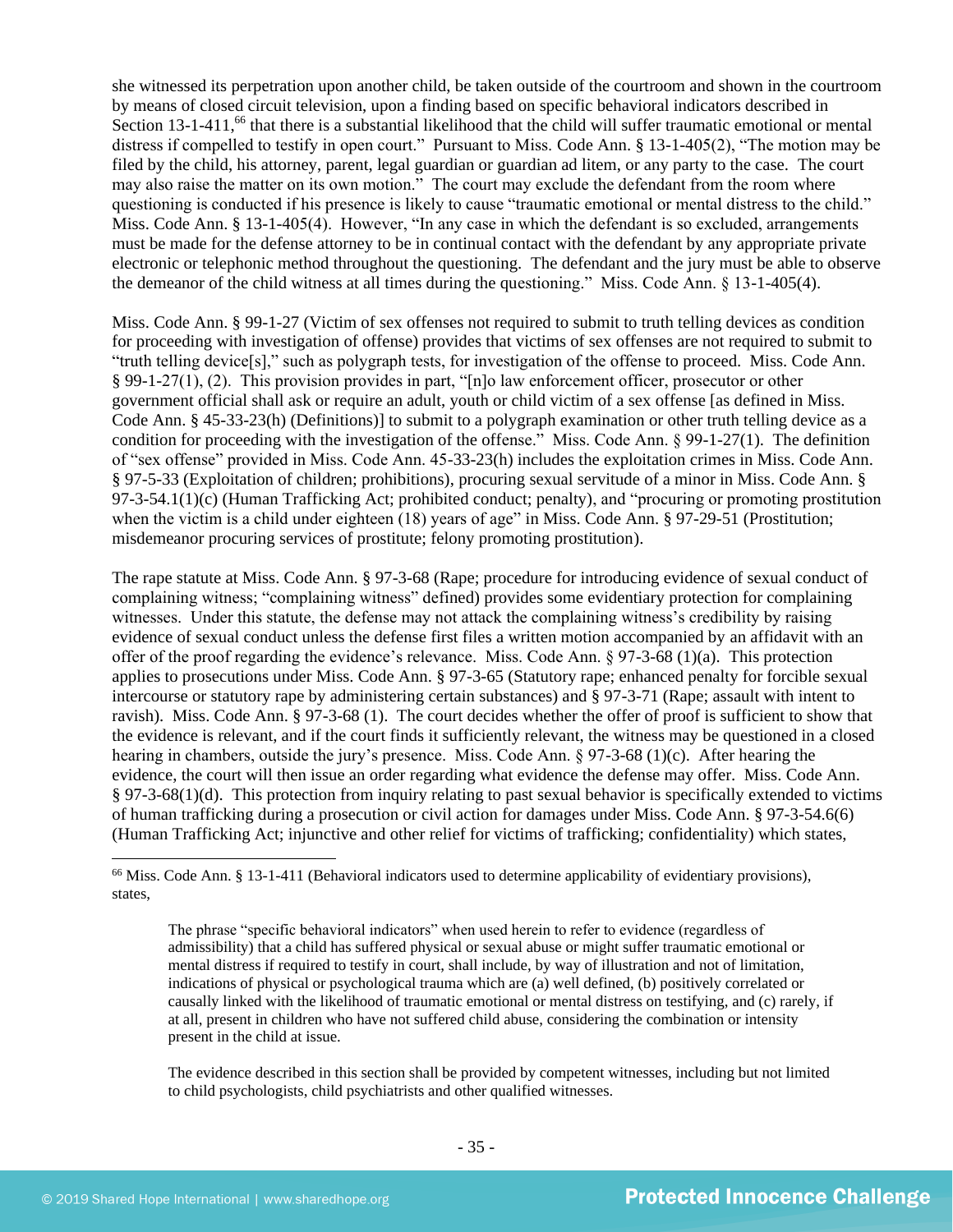In a prosecution or civil action for damages for an offense under this act [Mississippi Human Trafficking Act] in which there is evidence that the alleged victim was subjected to sexual servitude, reputation or opinion evidence of past sexual behavior of the alleged victim is not admissible, unless admitted in accordance with the Mississippi Rules of Evidence.

Further, law enforcement and prosecutors are responsible for taking "all reasonable efforts to keep the identity of the victim and the victim's family confidential by ensuring that the names and identifying information of those individuals are not disclosed to the public." Miss. Code Ann. § 97-3-54.6(7).

The Mississippi Crime Victims' Bill of Rights, Miss. Code Ann. § 99-43-1 to § 99-43-49, sets out procedures intended to protect crime victims during the criminal justice process. Several provisions have particular relevance for minor victims of commercial sexual exploitation. Miss Code Ann. § 99-43-5(3) provides that "[i]f the victim is a minor, the parent, guardian or other immediate family of the victim, or a designated representative as determined by the court, may exercise all of the rights of the victim on behalf of the victim." If practical, the court must provide a waiting area for the victim separate from the defendant and the defendant's relatives and witnesses. Miss Code Ann. § 99-43-23 (Separate waiting area; minimizing contact with defendant, defendant's relatives and defense witnesses) states, "If a separate waiting area is not available, or its use impractical, the court shall minimize contact of the victim with the defendant, relatives of the defendant, and defense witnesses during court proceedings." Under Miss. Code Ann. § 99-43-25(1) (Victim residence and identification information; petition, hearing and confidentiality), where the victim is reasonably apprehensive of "acts or threats of physical violence or intimidation by the defendant, the family of the defendant, or by anyone at the direction of the defendant, against the victim or the immediate family of the victim, the prosecutor may petition the court to direct that the victim or any other witness not be compelled to testify during pre-trial proceedings or in any trial, facts that could divulge the identity, residence, or place of employment of the victim, or other related information, without consent of the victim unless necessary to the prosecution of the criminal proceeding." Under Miss. Code Ann. § 99-43-31 (Victim impact statements to probation officers; duty to consider victim impact), the victim may also "submit a written impact statement or make an oral impact statement to the probation officer for use in preparing a pre-sentence report. The probation officer shall consider the economic, physical, and psychological impact that the criminal offense has had on the victim and the immediate family of the victim."

The Crime Victims' Bill of Rights also requires prosecutors to confer with victims before the start of the trial and before disposition of the case pursuant to Miss. Code Ann. § 99-43-11 (Prosecutor's duty to confer with victim prior to disposition) and § 99-43-13 (Prosecutor's duty to confer with victim prior to trial; confidentiality). Under Miss. Code Ann. § 99-43-29 (Notice regarding disposition and sentencing), prosecutors shall keep victims informed, including whether there has been an acquittal, conviction or other disposition of the case.

*5.9 Child sex trafficking victims may vacate delinquency adjudications and expunge related records for prostitution and other offenses arising from trafficking victimization, without a waiting period.*

Mississippi law does not provide a mechanism for minors to vacate delinquency adjudications related to trafficking victimization, and juvenile records may only be sealed after a waiting period or destroyed at the court's discretion.

Regarding record sealing, Miss. Code Ann. § 43-21-263 (Sealing of records) states,

- (1) The youth court may order the sealing of records involving children:
	- (a) if the child who was the subject of the cause has attained twenty (20) years of age;
	- (b) if the youth court dismisses the cause; or
	- (c) if the youth court sets aside an adjudication in the cause.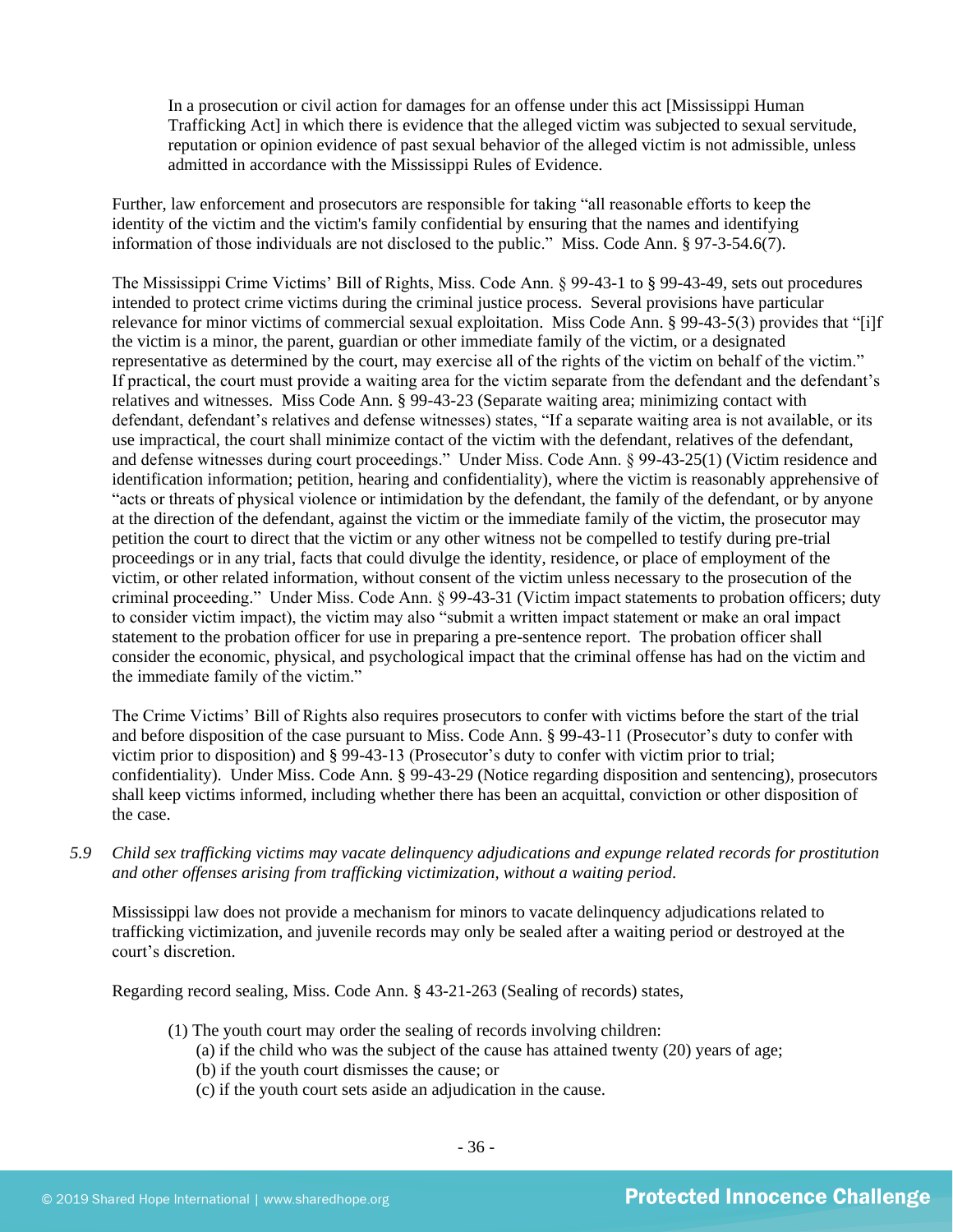(2) The youth court may, at any time, upon its own motion or upon application of a party to a youth court cause, order the sealing or unsealing of the records involving children.

As for record destruction, Miss. Code Ann. § 43-21-265 (Destruction of records) provides,

The youth court, in its discretion, may order the destruction of any records involving children except medical or mental health examinations as defined in Section 43-21-253. This order shall be directed to all persons maintaining the records, shall order their physical destruction by an appropriate means specified by the youth court and shall require the persons to file with the youth court a written report of compliance with the order. No records, however, may be destroyed without the approval of the director of the department of archives and history.

Because records may be unsealed at any time and because record destruction is left to the court's discretion, however, child sex trafficking victims may face collateral consequence associated with having accessible delinquency records.

Regarding vacatur, Miss. Code Ann. § 97-3-54.6(5) (Human trafficking Act; injunctive relief and other relief for victims of trafficking; confidentiality) states,

At any time after a conviction under this act, the court in which the conviction was entered may, upon appropriate motion, vacate the conviction if the court finds the defendant's participation in the offense was the result of being a victim. Official documentation from a federal, state or local government agency as to the defendant's status as a victim at the time of the offense creates a presumption that the defendant's participation in the offense was a result of being a victim, but official documentation is not required to grant a motion under this subsection.

However, Miss. Code Ann. § 97-3-54.6(5) applies specifically to "convictions," and Miss. Code Ann. § 43-21- 561(5) (Adjudication of status, standard of proof, and findings) states, "no adjudication upon the status of any child . . . shall be deemed a conviction." Accordingly, a child sex trafficking victim would be unable to vacate a delinquency adjudication under Miss. Code Ann. § 97-3-54.6(5).

Further, Miss. Code Ann. § 97-3-54.6(5) applies only to convictions under the Human Trafficking Act, foreclosing the law's applicability to other offenses related to trafficking victimization. Finally, record expungement is not automatic upon granting vacatur, making separate proceedings necessary to obtain both forms of relief.

- 5.9.1 Recommendation: Amend Miss. Code Ann. § 97-3-54.6(5) (Human trafficking Act; injunctive relief and other relief for victims of trafficking; confidentiality) to allow child sex trafficking victims to vacate delinquency adjudications and expunge related records for prostitution and other offenses arising from trafficking victimization, without a waiting period. 67
- *5.10 Victim restitution and civil remedies for victims of domestic minor sex trafficking or commercial sexual exploitation of children (CSEC) are authorized by law.<sup>68</sup>*

Miss. Code Ann. § 97-3-54.6 (Human Trafficking Act; injunctive and other relief for victims of trafficking; confidentiality) provides mandatory restitution and civil remedies for victims of any offense under the Act. Miss. Code Ann. § 97-3-54.6 states,

 $67$  The recommendation in this component is predicated upon the recommendation in 5.1 being simultaneously or previously enacted.

 $68$  The analysis in this component is predicated upon the recommendation in 5.1 being simultaneously or previously enacted.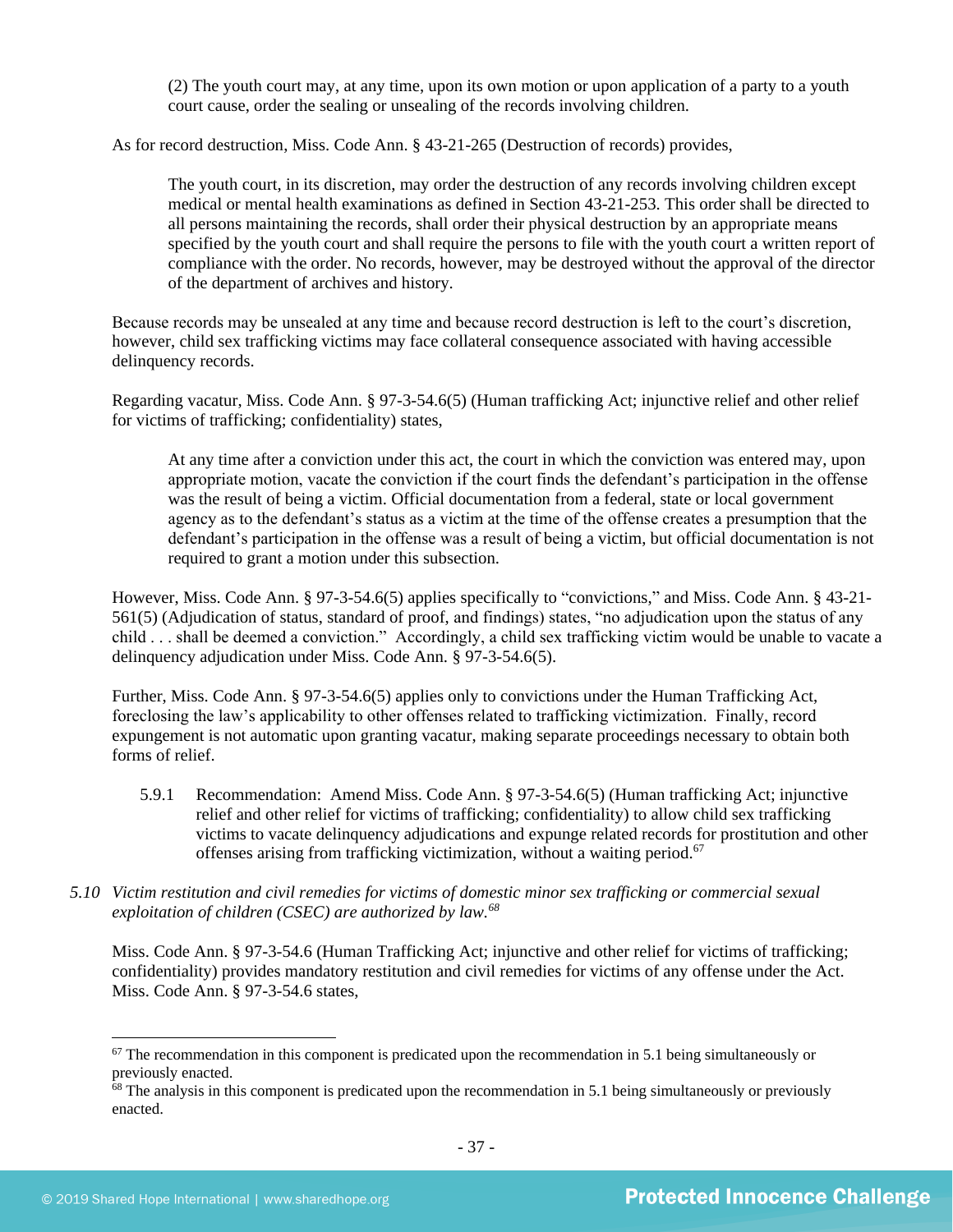. . . . (2) Notwithstanding any provisions to the contrary in Section 99–37–1 et seq., the court shall order restitution to the victim for any offense under this chapter. The order of restitution under this section shall direct the defendant to pay the victim, through the appropriate court mechanism, the full amount of the victim's pecuniary damages. For the purposes of determining restitution, the term "victim" means the individual harmed as a result of a crime under this chapter, including, in the case of a victim who is under eighteen (18) years of age, incompetent, incapacitated, or deceased, the legal guardian of the victim or a representative of the victim's estate, or another family member, or any other person appointed as suitable by the court, but in no event shall the defendant be named as such a representative or guardian. The court may order restitution even if the victim is absent from the jurisdiction or unavailable. (3) Any person who is injured by reason of any violation of the provisions of this chapter shall have a cause of action against any person or enterprise convicted of engaging in activity in violation of this chapter for threefold the actual damages sustained and, when appropriate, punitive damages. The person shall also recover attorney's fees in the trial and appellate courts

and reasonable costs of investigation and litigation. (4) The application of one (1) civil remedy under any provision of this act shall not preclude the application of any other remedy, civil or criminal, under this act or any other provision of law. Civil remedies under this act are supplemental.

However, the exploitation laws, Miss. Code Ann. § 97-5-31 to § 97-5-37 (Exploitation of children), do not specifically provide restitution for victims or a statutory civil cause of action. Miss Code Ann. § 99-37-3 (Imposition and amount of restitution) permits a court, at its discretion, to order restitution for victims of any crime who have incurred pecuniary damages. "Pecuniary damages" is defined in Miss. Code Ann. § 99-37-1(b) as "all special damages, but not general damages, which a person could recover against the defendant in a civil action arising out of the facts or events constituting the defendant's criminal activities and shall include, but not be limited to, the money equivalent of property taken, destroyed, broken or otherwise harmed, and losses such as medical expenses." Restitution is capped at \$5,000.00, and the discretionary decision by the court must take into account, among other things, the defendant's ability to pay. Miss Code Ann. § 99-37-3(1), (2).

Miss Code Ann. § 97-43-9(6) (Powers and duties of circuit court; civil forfeiture of property; civil proceedings; injunctions; damages; attorneys fees; jury trial; intervention by attorney general; limitation of actions), codified in the chapter entitled "Racketeer Influenced and Corrupt Organization Act," provides a cause of action for persons injured as a result of violations of the chapter. Under this provision, "Any person who is injured by reason of any violation of the provisions of this chapter shall have a cause of action against any person or enterprise convicted of engaging in activity in violation of this chapter for threefold the actual damages sustained and, when appropriate, punitive damages." Miss Code Ann. § 97-43-9(6). The person can also recover reasonable attorneys' fees, investigation costs, and litigation costs. Miss Code Ann. § 97-43-9(6). Pursuant to Miss. Code Ann. § 97-43-9(6)(b), a civil plaintiff's rights to the assets would be superior to the state's forfeiture rights.

Miss. Code Ann. § 11-7-11 (Action for seduction of a child) states, "A parent may bring an action for the seduction of a child, although such child be not living with nor in the service of the plaintiff, and though there be no loss of service; but a recovery by the parent or child shall bar any other action for the same cause."

*5.11 Statutes of limitations for civil and criminal actions for child sex trafficking or commercial sexual exploitation of children (CSEC) offenses are eliminated or lengthened to allow prosecutors and victims a realistic opportunity to pursue criminal action and legal remedies.*

With regard to civil claims, Miss. Code Ann. § 15-1-59 (Saving in favor of persons under disabilities) provides that the statute of limitations is tolled until after a minor reaches the age of majority.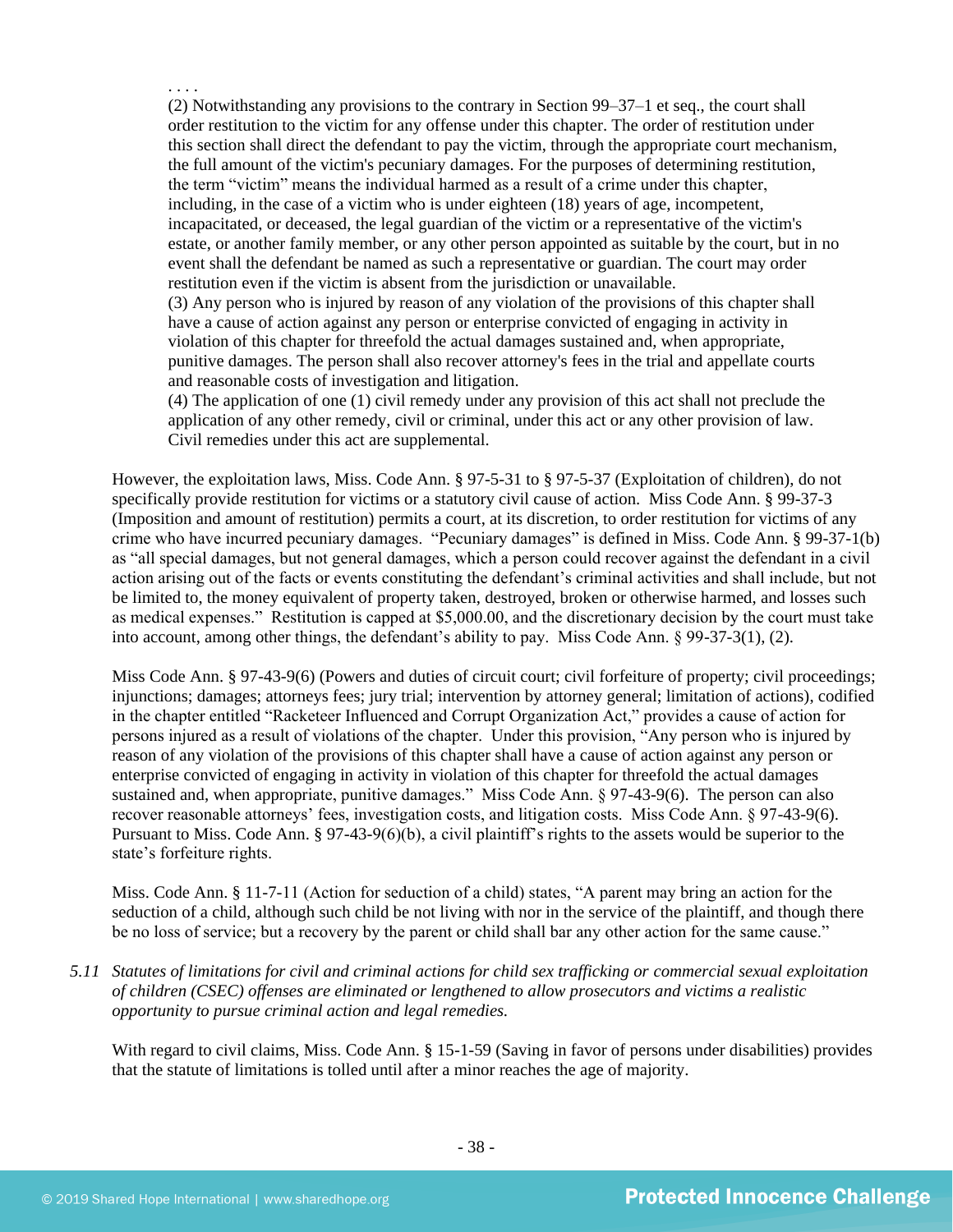With regard to criminal sex trafficking offenses, Miss. Code Ann. § 99-1-5 (Limitations; exceptions) eliminates the statute of limitations for the following sex offenses: "rape, . . . felonious abuse or battery of a child as described in Section 97-5-39 [Contributing to the neglect or delinquency of a child; felonious abuse and/or battery of a child], touching or handling a child for lustful purposes as described in Section 97-5-23 [Dissemination of sexually oriented material to persons under eighteen years of age; use of computer for purpose of luring or inducing persons under eighteen years of age to engage in sexual conduct], sexual battery of a child as described in Section 97-3-95(1)(c), (d) or (2) [Sexual battery], or exploitation of children as described in Section 97-5-33 [Exploitation of children; prohibitions], promoting prostitution under Section 97– 29–51(2) when the person involved is a minor, or for any human trafficking offense described in Section 97–3– 54.1(1)(a), (1)(b) or (1)(c) [Human Trafficking Act; prohibited conduct; penalty], Section 97–3–54.2 [Human Trafficking Act; destruction, concealment, or confiscation of passport or other immigration document for purpose of preventing person's freedom of movement or ability to travel; penalties], or Section 97–3–54.3 [Human Trafficking Act; aiding, abetting, or conspiring to violate human trafficking provisions]." Traffickingrelated offenses are therefore not subject to the general statute of limitations and prosecution can be brought at any time. Miss. Code Ann. § 99-1-5.

5.11.1 Recommendation: Amend Miss. Code Ann. § 15-1-59 (Saving in favor of persons under disabilities) to extend the time for child sex trafficking victims to commence civil actions against their exploiters.<sup>69</sup>

 $69$  The recommendation in this component is predicated upon the recommendation in 5.1 being simultaneously or previously enacted.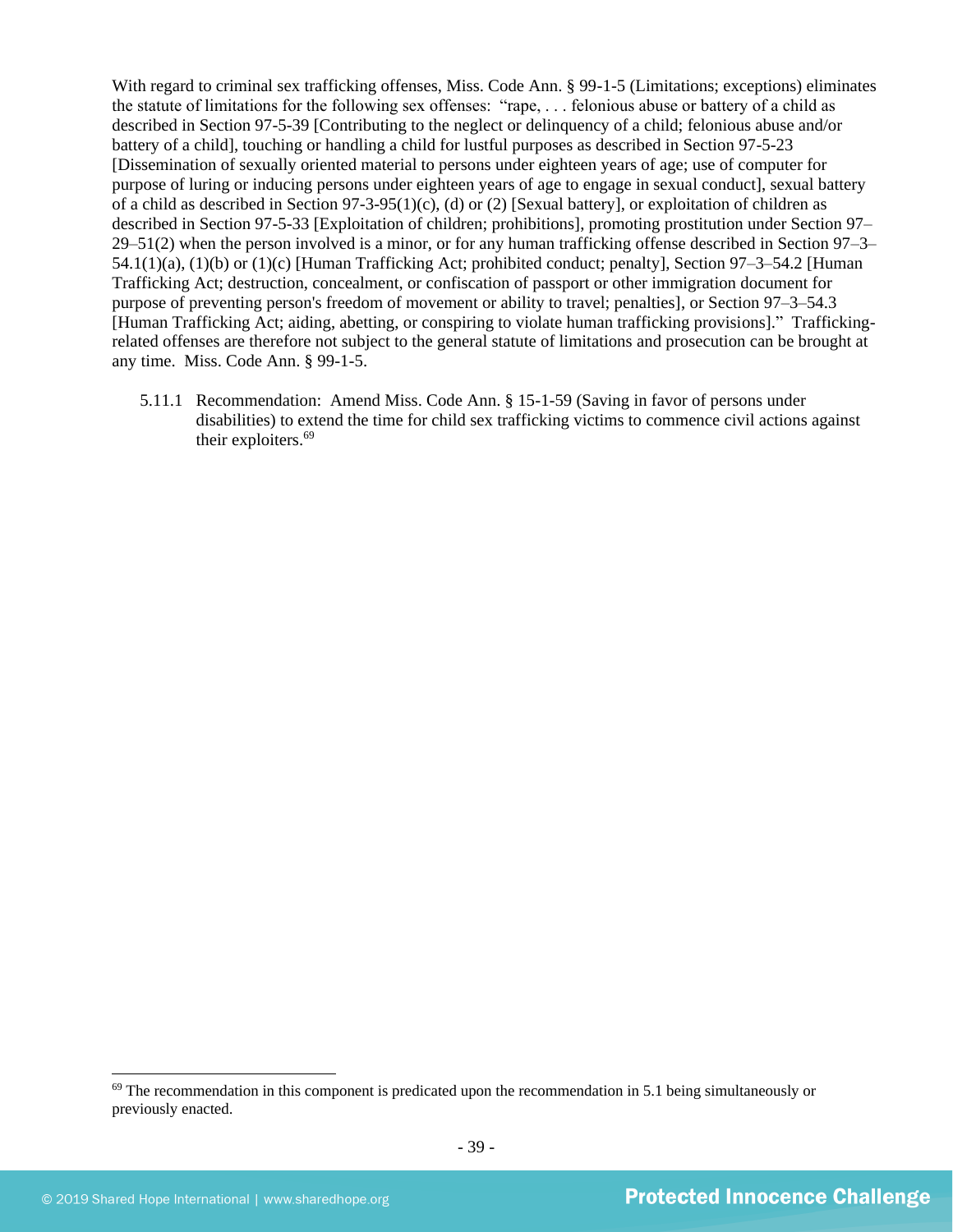## FRAMEWORK ISSUE 6: CRIMINAL JUSTICE TOOLS FOR INVESTIGATION AND PROSECUTIONS

#### *Legal Components:*

- *6.1 Training on human trafficking and domestic minor sex trafficking for law enforcement is statutorily mandated or authorized.*
- *6.2 Single party consent to audiotaping is permitted in law enforcement investigations.*
- *6.3 Wiretapping is an available tool to investigate domestic minor sex trafficking and commercial sexual exploitation of children (CSEC).*
- *6.4 Using a law enforcement decoy to investigate buying or selling commercial sex is not a defense to soliciting, purchasing, or selling sex with a minor.*
- *6.5 Using the Internet or electronic communications to investigate buyers and traffickers is a permissible investigative technique.*
- *6.6 State law requires reporting of missing children and located missing children.*

#### *Legal Analysis:*

*6.1 Training on human trafficking and domestic minor sex trafficking for law enforcement is statutorily mandated or authorized.*

*\_\_\_\_\_\_\_\_\_\_\_\_\_\_\_\_\_\_\_\_\_\_\_\_\_\_\_\_\_\_\_\_\_\_\_\_\_\_\_\_\_\_\_\_\_\_\_\_\_\_\_\_\_\_\_\_\_\_\_\_\_\_\_\_\_\_\_\_\_\_\_\_\_\_\_\_\_\_\_\_\_\_\_\_\_\_\_\_\_\_\_\_\_\_*

Miss. Code Ann. § 45-6-7<sup>70</sup> (Powers of board) authorizes the Board on Law Enforcement Officer Standards and Training to:

. . . .

(b) Establish minimum educational and training standards for admission to employment or appointment as a law enforcement officer or a part-time law enforcement officer: (i) in a permanent position; and (ii) in a probationary status. The minimum educational and training standards for any law enforcement officer assigned to field or investigative duties shall include at least two (2) hours of training related to handling complaints of human trafficking and commercial sexual exploitation of children as defined in Section 43-21-105 [Definitions], communicating with such victims, and requiring the officer to contact the Department of Child Protection Services when human trafficking or commercial sexual exploitation is suspected.

## . . . .

(e) Establish minimum curriculum requirements for basic and advanced courses and programs for schools operated by or for the state or any political subdivision thereof for the specific purpose of training police and other law enforcement officers, both full- and part-time, which shall include a minimum of two (2) hours of training in a course or courses related to the identification of and support for victims of human trafficking and commercial sexual exploitation.

. . . .

Money received from the Relief for Victims of Human Trafficking Fund under Miss. Code Ann. § 97-3- 54.8 (Human Trafficking Act; Relief for Victims of Human Trafficking Fund) is to be used in part for this training. Miss. Code Ann.  $\S 97-3-54.8(2)^{71}$  states,

The monies in the Relief for Victims of Human Trafficking Fund shall be used by the Mississippi Bureau of Investigation of the Department of Public Safety solely for the administration of programs designed to assist victims of human trafficking, to conduct training on human trafficking to law enforcement, court personnel, attorneys, and nongovernmental service providers, and to support the

<sup>&</sup>lt;sup>70</sup> The text of Miss. Code Ann. § 45-6-7 cited here and elsewhere in this report includes amendments made by the enactment of House Bill 571 during the 2019 Regular Session of the Mississippi Legislature (effective July 1, 2019).  $71$  The text of Miss. Code Ann. § 97-3-54.8 cited here and elsewhere in this report includes amendments made by the enactment of House Bill 571 during the 2019 Regular Session of the Mississippi Legislature (effective July 1, 2019).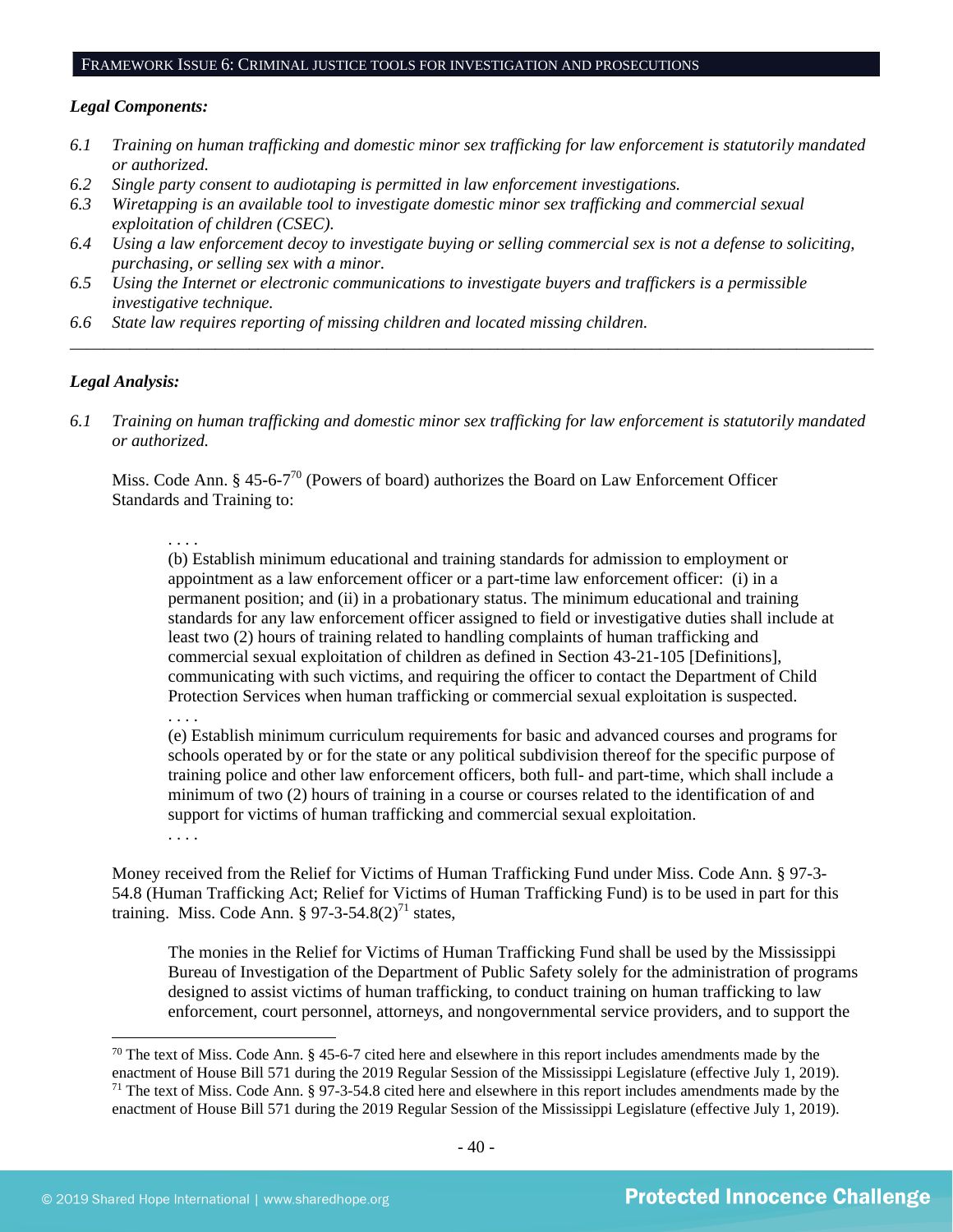duties of the statewide human trafficking coordinator as set forth in this act and as otherwise provided by law.

*6.2 Single party consent to audiotaping is permitted in law enforcement investigations.*

Single party consent to audiotaping is permitted in Mississippi. Miss. Code Ann. § 41-29-531(d), (e) (Exceptions to civil liability for violation of this article) states that Mississippi's article on "Interception of Wire or Oral Communications" does not apply to, among others,

(d) A person acting under color of law who intercepts a wire, oral or other communication if the person is a party to the communication, or if one (1) of the parties to the communication has given prior consent to the interception; or

(e) A person not acting under color of law who intercepts a wire, oral or other communication if the person is a party to the communication, or if one (1) of the parties to the communication has given prior consent to the interception unless the communication is intercepted for the purpose of committing any criminal or tortious act in violation of the Constitution or laws of the United States or of this state, or for the purpose of committing any other injurious act.

*6.3 Wiretapping is an available tool to investigate domestic minor sex trafficking and commercial sexual exploitation of children (CSEC).* 

The wiretapping statutes, Miss. Code Ann. § 41-29-501 to § 41-29-536 (Interception of wire or oral communications), only permit wiretapping and use of the resulting evidence in cases involving a suspected violation of the Controlled Substances Law. Miss. Code Ann. § 41-29-515(1)(a) (Granting of order; grounds; form; compensation of those furnishing assistance; time limit; authorization for covert entry; reports to judge; recusal of judge).

- 6.3.1 Recommendation: Amend the wiretapping statutes, Miss. Code Ann. § 41-29-501 to § 41-29-536 (Interception of wire or oral communications) to permit wiretapping when there is probable cause to believe that the wiretapping will provide evidence of trafficking and CSEC offenses.
- *6.4 Using a law enforcement decoy to investigate buying or selling commercial sex is not a defense to soliciting, purchasing, or selling sex with a minor.*

Use of a law enforcement decoy is not a defense to human trafficking. Miss. Code. Ann.§ 97-3-54.5 (Use of undercover operative in detection of offense permitted) states, "[t]he fact that an undercover operative or law enforcement officer was involved in any manner in the detection and investigation of an offense under this act shall not constitute a defense to a prosecution under this act." Additionally, Miss. Code Ann. § 97-5-33 (Exploitation of children) specifically provides that using a decoy is not a defense. Subsection (8) states, "The fact that an undercover operative or law enforcement officer posed as a child or was involved in any other manner in the detection and investigation of an offense under this section shall not constitute a defense to a prosecution under this section."

However, a defendant may still be able to assert a defense based on a law enforcement decoy posing as a minor to investigate other buyer-applicable offenses through reverse sting operations, which are the most likely situations in which a defendant would try to use such a defense. Miss. Code Ann. § 97-29-51 (Prostitution; misdemeanor procuring services of prostitute; felony promoting prostitution; penalties) is a buyer-applicable CSEC offense $^{72}$  that does not prohibit this defense, meaning that buyers charged for attempting to solicit or purchase sex with a minor under Miss. Code Ann. § 97-29-51 would not be prohibited from raising a defense based on the fact that an actual minor was not involved.

<sup>72</sup> *See supra* Component 2.2 for more information about Miss. Code Ann. § 97-29-51(1).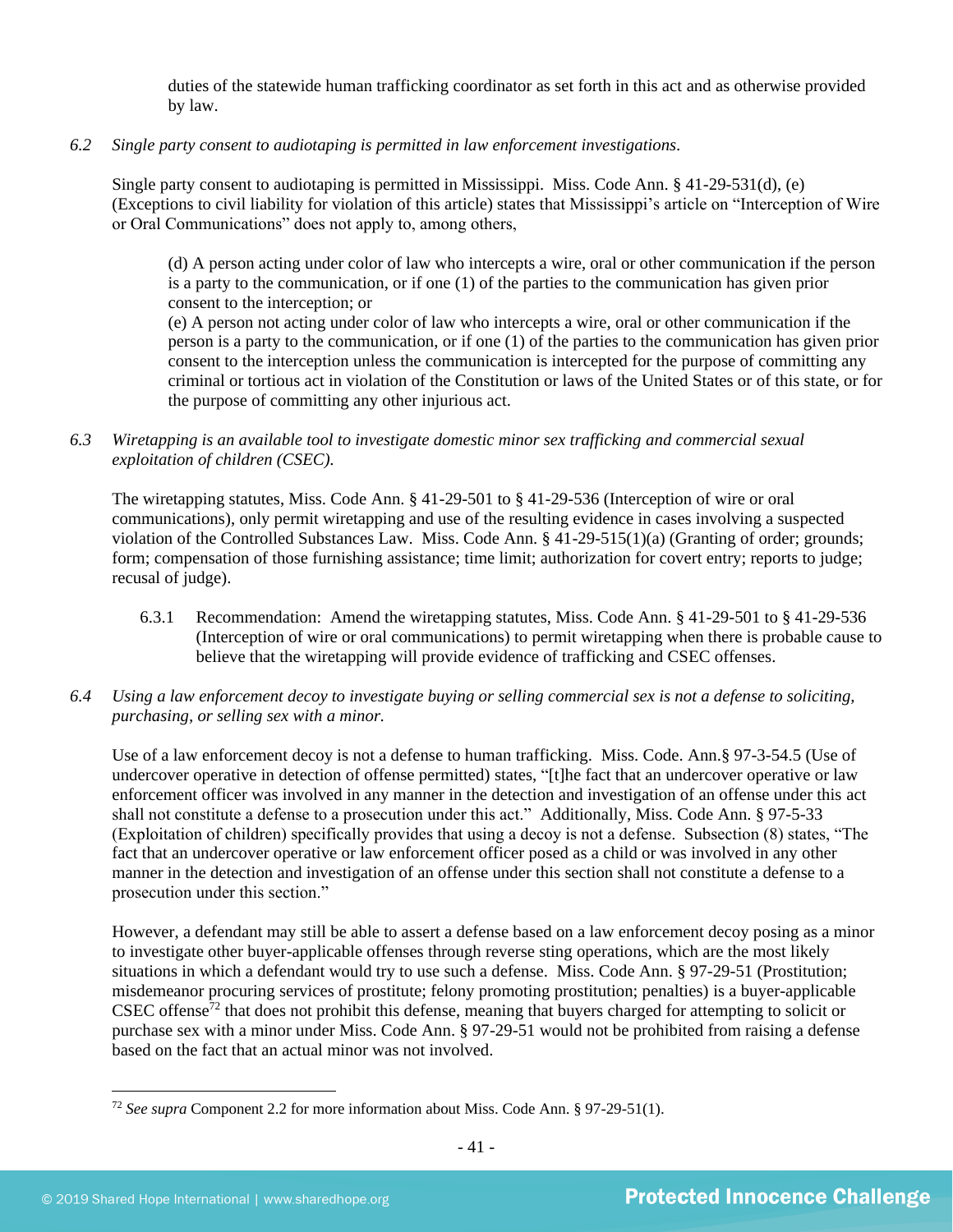### *6.5 Using the Internet or electronic communications to investigate buyers and traffickers is a permissible investigative technique.*

While Miss. Code. § Ann. 97-3-54.5 (Use of undercover operative in detection of offense permitted) and Miss. Code Ann. § 97-5-33(8) (Exploitation of children) specifically provide that it is not a defense that "an undercover operative or law enforcement officer [posed as a child or] was involved in [any] other manner in the detection and investigation of an offense under this section," the offense that could apply to use of the Internet to commit human trafficking or CSEC offenses, Miss. Code Ann. § 97-5-27(3)(a) (Dissemination of sexually oriented material to persons under eighteen years of age; use of computer for purpose of luring or inducing persons under eighteen years of age to engage in sexual contact), does not prohibit this defense.

### *6.6 State law requires reporting of missing children and located missing children.*

Under Miss. Code § 43-15-401 (Procedures used to investigate reports of missing children; written policies adopted by state law enforcement agencies), law enforcement officers are mandated to create and adhere to reporting procedures related to all missing children, including children who are missing as a result of running away. Miss. Code § 43-15-401 states,

- (1) Law enforcement agencies in this state shall adopt written policies that specific the procedures to be used to investigate reports of missing children. The policies must ensure that cases involving missing children are investigated promptly using appropriate resources and are in compliance with the requirements of this section and 42 USCS  $5779^{73}$  [Reporting requirement] and  $5780^{74}$  [State requirements]. The policies must include:
	- (a) Procedures for accepting and filing missing children reports;
	- (b) Procedures for initiating, maintaining, closing or referring a missing child investigation;
	- (c) Procedures for prompt and open transfer or information where multiple jurisdictions and agencies are involved in the investigation; and

<sup>73</sup> 42 USCS § 5779 (Reporting requirement) states, "(a) Each Federal, State, and local law enforcement agency shall report each case of a missing child under the age of 21 reported to such agency to the National Crime Information Center of the Department of Justice . . . . "

<sup>74</sup> 42 USCS § 5780 (State requirements) states, "Each State reporting under the provisions of this section and section 5779 of this title shall (1) ensure that no law enforcement agency within the State establishes or maintains a policy that requires observance of any waiting period before accepting a missing child or unidentified person report; (2) ensure that no law enforcement agency within the State establishes or maintains a policy that requires the removal of a missing person entry from its State law enforcement system or the National Crime Information Center computer database based solely on the age of the person; (3) provide that each such report and all necessary and available information, which, with respect to each missing child report, shall include (A) the name, date of birth, sex, race, height, weight, and eye and hair color of the child; (B) a recent photograph of the child, if available; (C) the date and location of the last known contact with the child; and (D) the category under which the child is reported missing; is entered within 2 hours of receipt into the State law enforcement system and the National Crime Information Center computer networks and made available to the Missing Children Information Clearinghouse within the State and other agency designated within the State to receive such reports; and (4) provide that after receiving reports as provided in paragraph (3), the law enforcement agency that entered the report into the National Crime Information Center shall (A) no later than 30 days after the original entry of the record into the State law enforcement system and the National Crime Information Center computer networks, verify and update such record with any additional information, including, where available, medical and dental records and a photograph taken during the previous 180 days; (b) institute or assist with appropriate search and investigative procedures; (c) notify the National Center for Missing and Exploited Children of each report received relating to a child reported missing from a foster care family home or childcare institution; (D) maintain close liaison with State and local child welfare systems and the National Center for Missing and Exploited Children for the exchange of information and technical assistance in the missing children cases; (E) grant permission to the National Crime Information Center Terminal Contractor for the State to update the missing person record in the National Crime Information Center computer networks with additional information learned during the investigation relating to the missing person."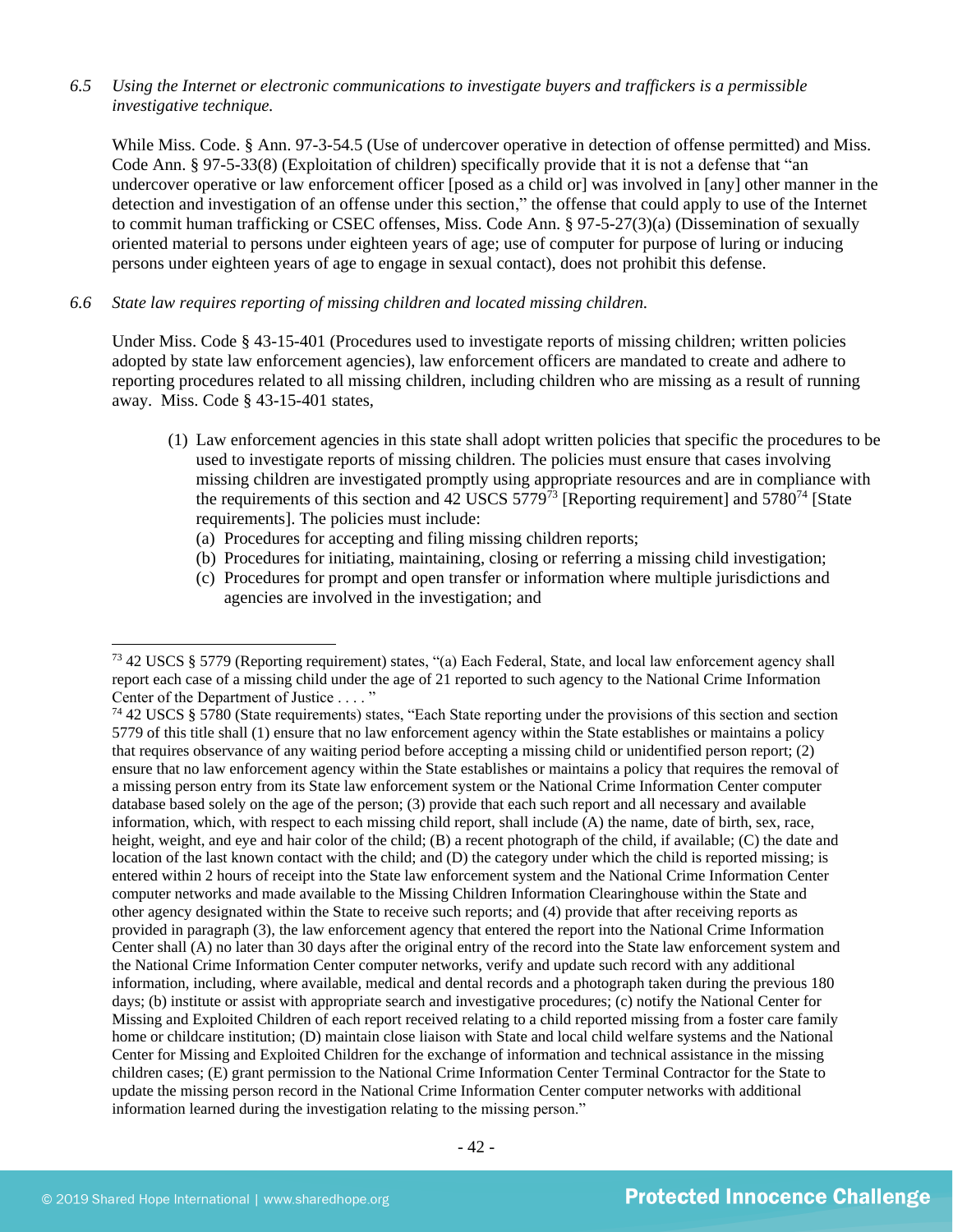(d) Standards for maintaining and clearing data concerning a missing child that is stored in the National Crime Information Center [NCIC]. The standards must require, at a minimum, a monthly review of each case and a determination of whether the case should be maintained in the database.

Additionally, law enforcement officers are prohibited from excluding in their reports children who are missing as a result of running away. Miss. Code § 43-15-401(2). Under Miss. Code § 43-15-401(2), "[f]or purposes of this section and in compliance with federal law, a runaway child is a missing child and shall not be excluded as such based solely on the fact that the child has voluntarily absented himself from his normal place of residence."

Furthermore, law enforcement must accept reports and commence investigations immediately upon receiving a report of a missing child and are prohibited from removing any reports made to NCIC based upon the age of the child. Miss. Code § 43-15-401(3), (4).

Pursuant to Miss. Code § 43-15-401(5), upon receiving a report of a missing child, a law enforcement officer must immediately:

(a) File a report or cause a report to be filed in the county or municipality where the child resides or in which the child was last seen or both. Nothing in subsection (4) shall preclude a law enforcement agency from accepting a missing child report when jurisdiction cannot be determined; (b) Institute or assist with appropriate search and investigative procedures;

(c) Inform all on-duty law enforcement officers within the agency of the missing child report; and (d) Transmit the report for inclusion within the National Crime Information database within the time frame required by federal law. Law enforcement agencies have the duty to enter the missing child report into the National Crime Information database shall provide any information required by the National Crime Information Center to effectuate the purpose of this section.

In addition, the law enforcement officer who enters the report into the NCIC database must update the report within the first thirty (30) days with any additional informational that would lead to the successful recovery of the child, including medical and dental records, photographs and other identifying information. Miss. Code Ann. § 43-15-401(6)(a). Furthermore, law enforcement officers are required under Miss. Code Ann. § 43-15- 401(6)(b) to notify the National Center for Missing and Exploited Children "of each report received relating to a missing foster child."

Lastly, Miss. Code Ann. § 43-15-401(7) requires that law enforcement, upon receiving a missing child report, "shall consider whether the circumstances under which the child went missing satisfy the criteria necessary for the issuance of an Amber Alert and, where applicable, shall immediately submit the Mississippi Bureau of Investigation all required paperwork and documents necessary to request the issuance of an Amber Alert."

In addition to Mississippi's mandate on the reporting of missing and located missing children specifically, law enforcement officers are required to report investigations of human trafficking to a statewide coordinator within Mississippi Bureau of Investigation of the Department of Public Safety. Miss. Code Ann. § 97-3-54.9<sup>75</sup> (Statewide human trafficking coordinator; duties) states,

. . . .

(4) Every investigation of an offense under this chapter shall be reported to the coordinator by the initiating law enforcement agency pursuant to guidelines established by the coordinator. (5) Notwithstanding the provisions of Section 43–21–261, disclosure by any state agency, nongovernmental agency, service provider or local or state law enforcement agency of

<sup>75</sup> The text of Miss. Code Ann. § 97-3-54.9 cited here and elsewhere in this report includes amendments made by the enactment of House Bill 571 during the 2019 Regular Session of the Mississippi Legislature (effective July 1, 2019).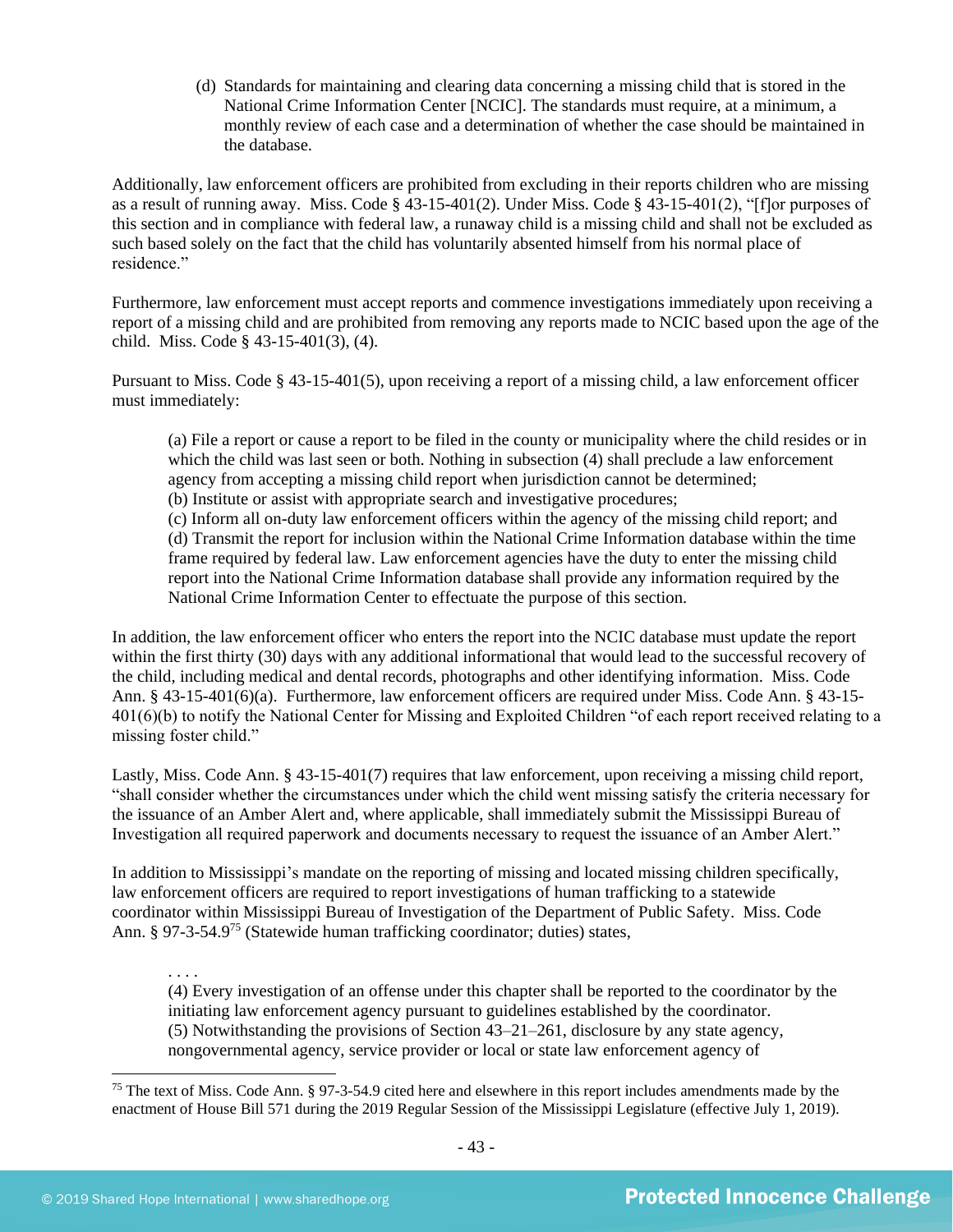nonidentifying information regarding a minor victim to the coordinator for the purposes of evaluating and collecting data regarding trafficking offenses in the state is specifically authorized.